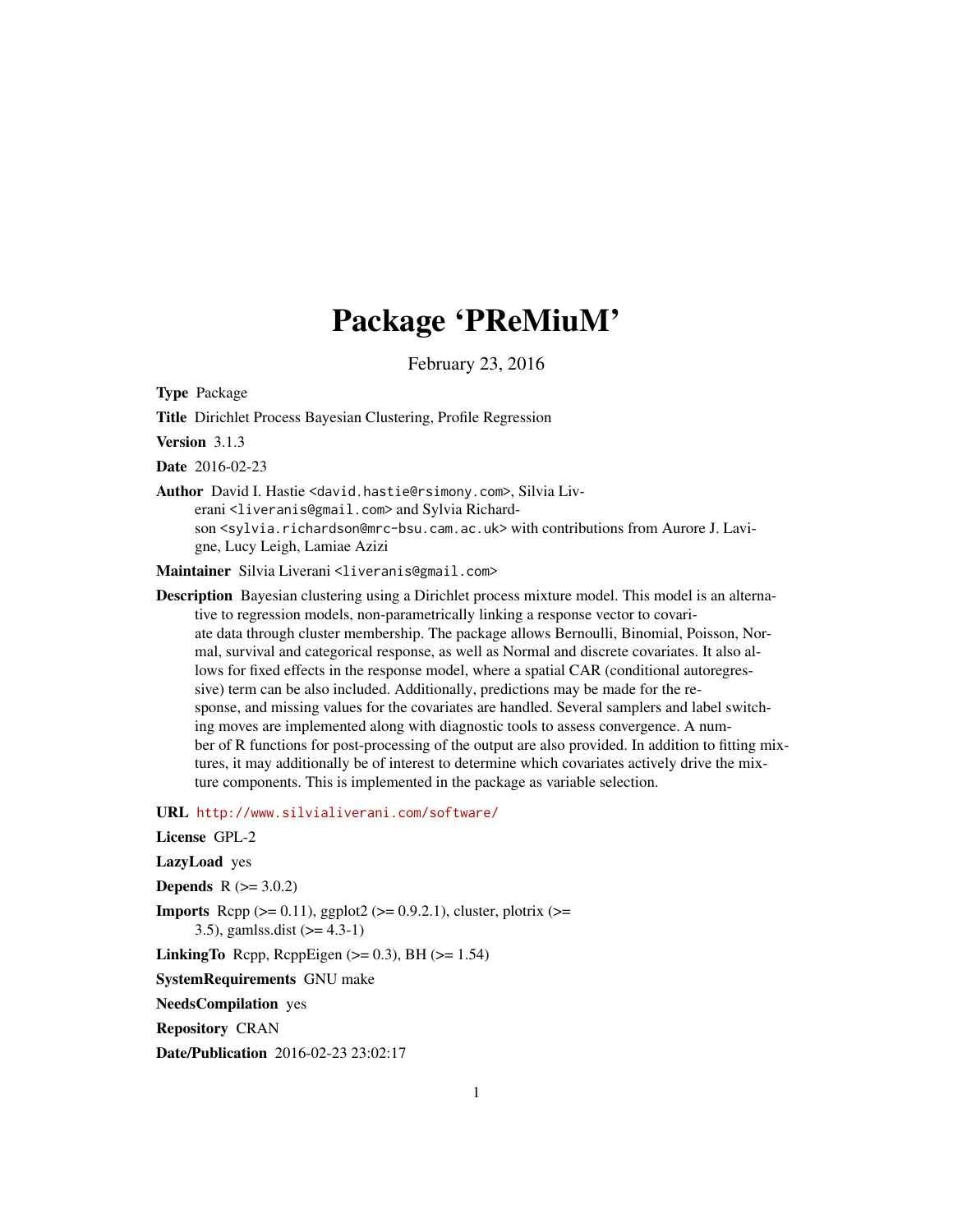# <span id="page-1-0"></span>R topics documented:

| Index | 37 |
|-------|----|
|       |    |

PReMiuM-package *Dirichlet Process Bayesian Clustering*

#### Description

Dirichlet process Bayesian clustering and functions for the post-processing of its output.

# Details

| Package:  | PReMiuM          |
|-----------|------------------|
| Type:     | Package          |
| Version:  | 3.1.3            |
| Date:     | 2015-11-30       |
| License:  | GPL <sub>2</sub> |
| LazyLoad: | yes              |

Program to implement Dirichlet Process Bayesian Clustering as described in Liverani et al. 2014. This is a package for Bayesian clustering using a Dirichlet process mixture model. This model is an alternative to regression models, non-parametrically linking a response vector to covariate data through cluster membership. The package allows Bernoulli, Binomial, Poisson, Normal, survival and categorical response, as well as Normal and discrete covariates. It also allows for fixed effects in the response model, where a spatial CAR (conditional autoregressive) term can be also included.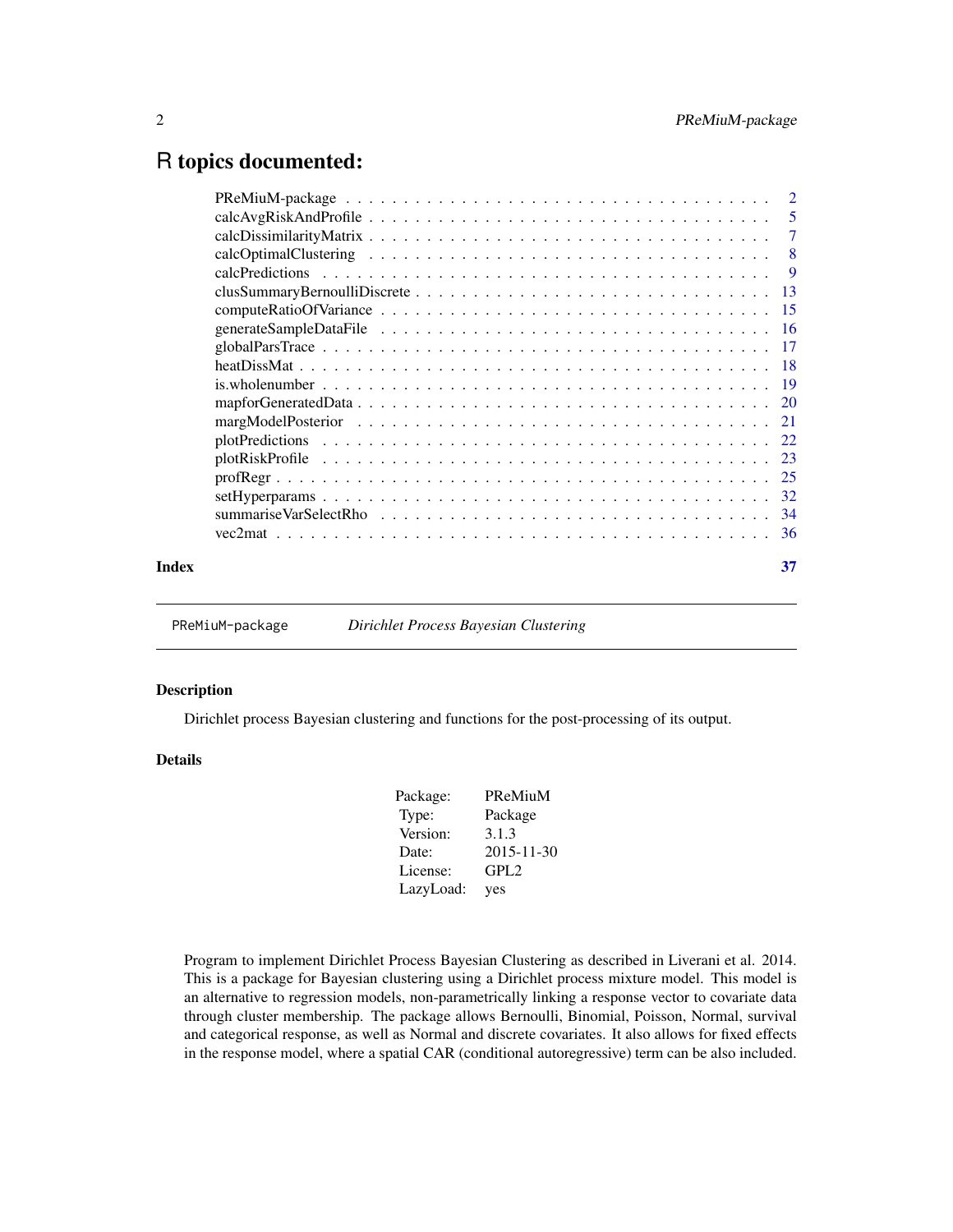# PReMiuM-package 3

Additionally, predictions may be made for the response, and missing values for the covariates are handled. Several samplers and label switching moves are implemented along with diagnostic tools to assess convergence. A number of R functions for post-processing of the output are also provided. In addition to fitting mixtures, it may additionally be of interest to determine which covariates actively drive the mixture components. This is implemented in the package as variable selection.

The R package PReMiuM is supported through research grants. One key requirement of such funding applications is the ability to demonstrate the impact of the work we seek funding for can. Whatever you are using PReMiuM for, it would be very helpful for us to learn about our users, to tailor our future methodological developments to your needs. Please email us at liveranis@gmail.com or visit http://www.silvialiverani.com/support-premium/.

### **Details**

PReMiuM provides the following:

- Implements an infinite Dirichlet process model
- Can do dependent or independent slice sampling (Kalli et al., 2011) or truncated Dirichlet process model (Ishwaran and James, 2001)
- Handles categorical or Normal covariates, or a mixture of them
- Handles Bernoulli, Binomial, Categorical, Poisson, survival or Normal responses
- Handles inclusion of fixed effects in the response model, including a spatial CAR (conditional autoregressive) term
- Handles Extra Variation in the response (for Bernoulli, Binomial and Poisson response only)
- Handles variable selection (tested in Discrete covariate case only)
- Includes label switching moves for better mixing
- Allows user to exclude the response from the model
- Allows user to compute the entropy of the allocation
- Allows user to run with a fixed alpha or update alpha (default)
- Allows users to run predictive scenarios (at C++ run time)
- Basic or Rao-Blackwellised predictions can be produced
- Handling of missing data
- C++ for model fitting
- Uses Eigen Linear Algebra Library and Boost C++
- Completely self contained (all library code in included in distribution)
- Adaptive MCMC where appropriate
- R package for generating simulation data and post processing
- R plotting functions allow user choice of what to order clusters by

#### Authors

David Hastie, Department of Epidemiology and Biostatistics, Imperial College London, UK Silvia Liverani, Department of Epidemiology and Biostatistics, Imperial College London and MRC Biostatistics Unit, Cambridge, UK

Aurore J. Lavigne, Department of Epidemiology and Biostatistics, Imperial College London, UK Maintainer: Silvia Liverani <liveranis@gmail.com>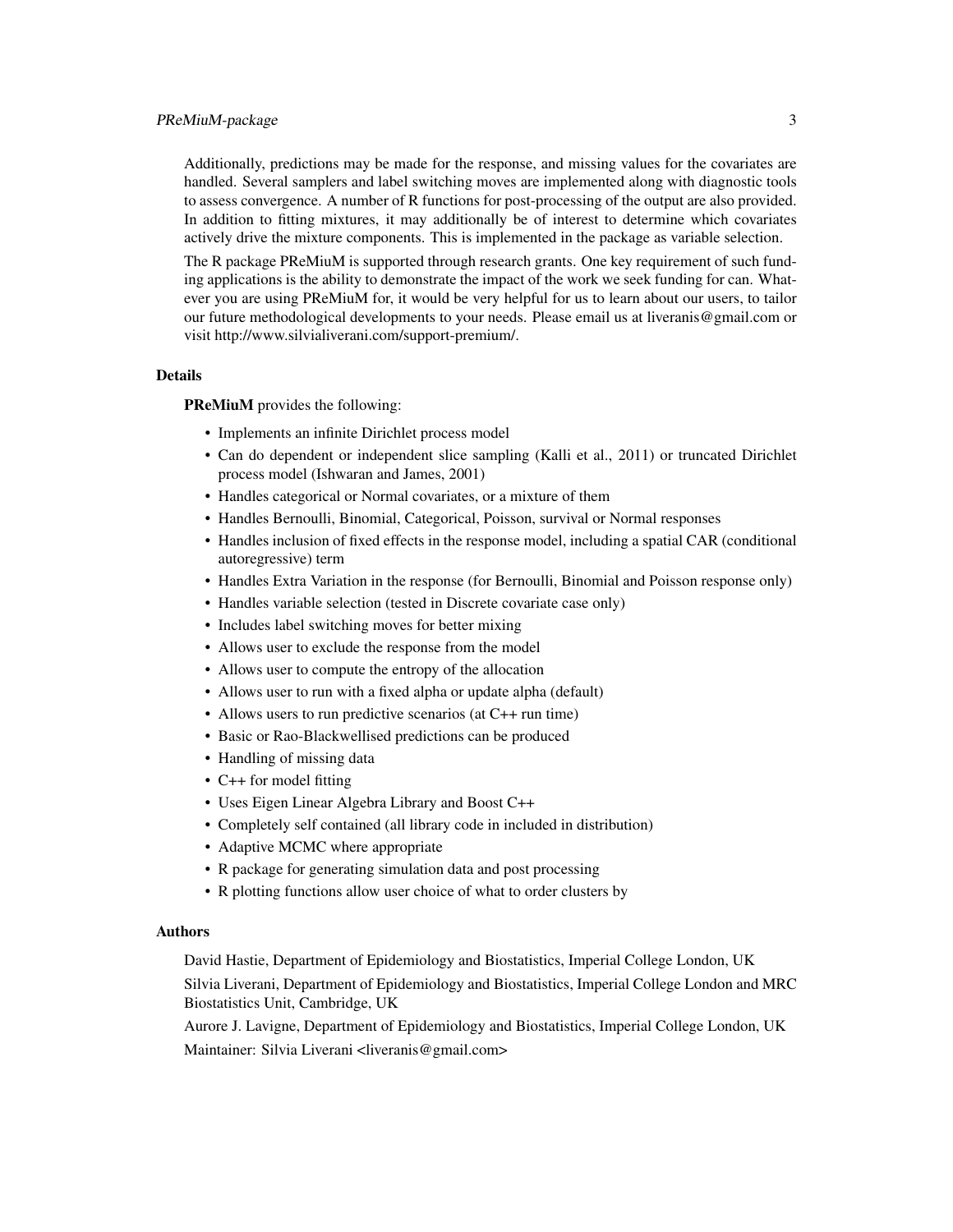#### Acknowledgements

Silvia Liverani thanks The Leverhulme Trust for financial support.

The R package PReMiuM is supported through research grants. One key requirement of such funding applications is the ability to demonstrate the impact of the work we seek funding for can. Whatever you are using PReMiuM for, it would be very helpful for us to learn about our users, to tailor our future methodological developments to your needs. Please email us at liveranis@gmail.com or visit http://www.silvialiverani.com/support-premium/.

#### References

Molitor J, Papathomas M, Jerrett M and Richardson S. (2010) Bayesian Profile Regression with an Application to the National Survey of Children's Health, Biostatistics 11: 484-498.

Papathomas M, Molitor J, Richardson S. et al (2011) Examining the joint effect of multiple risk factors using exposure risk profiles: lung cancer in non smokers. Environmental Health Perspectives 119: 84-91.

Hastie, D. I., Liverani, S., Azizi, L., Richardson, S. and Stucker I. (2013) A semi-parametric approach to estimate risk functions associated with multi-dimensional exposure profiles: application to smoking and lung cancer. *BMC Medical Research Methodology*. 13 (1), 129.

Molitor, J., Brown, I. J., Papathomas, M., Molitor, N., Liverani, S., Chan, Q., Richardson, S., Van Horn, L., Daviglus, M. L., Stamler, J. and Elliott, P. (2014) Blood pressure differences associated with DASH-like lower sodium compared with typical American higher sodium nutrient profile: IN-TERMAP USA. Hypertension 64 (6), 1198-1204. Available at http://www.ncbi.nlm.nih.gov/pubmed/25201893

Silvia Liverani, David I. Hastie, Lamiae Azizi, Michail Papathomas, Sylvia Richardson (2015). PReMiuM: An R Package for Profile Regression Mixture Models Using Dirichlet Processes. Journal of Statistical Software, 64(7), 1-30. URL http://www.jstatsoft.org/v64/i07/.

Hastie, D. I., Liverani, S. and Richardson, S. (2014) Sampling from Dirichlet process mixture models with unknown concentration parameter: Mixing issues in large data implementations. *Statistics \& Computing*. Available at http://link.springer.com/article/10.1007

#### Examples

```
## Not run:
# example for Poisson outcome and Discrete covariates
inputs <- generateSampleDataFile(clusSummaryPoissonDiscrete())
runInfoObj<-profRegr(yModel=inputs$yModel,
   xModel=inputs$xModel, nSweeps=10, nClusInit=20,
   nBurn=20, data=inputs$inputData, output="output",
   covNames = inputs$covNames, outcomeT = inputs$outcomeT,
   fixedEffectsNames = inputs$fixedEffectNames)
```

```
dissimObj<-calcDissimilarityMatrix(runInfoObj)
clusObj<-calcOptimalClustering(dissimObj)
riskProfileObj<-calcAvgRiskAndProfile(clusObj)
clusterOrderObj<-plotRiskProfile(riskProfileObj,"summary.png")
```
## End(Not run)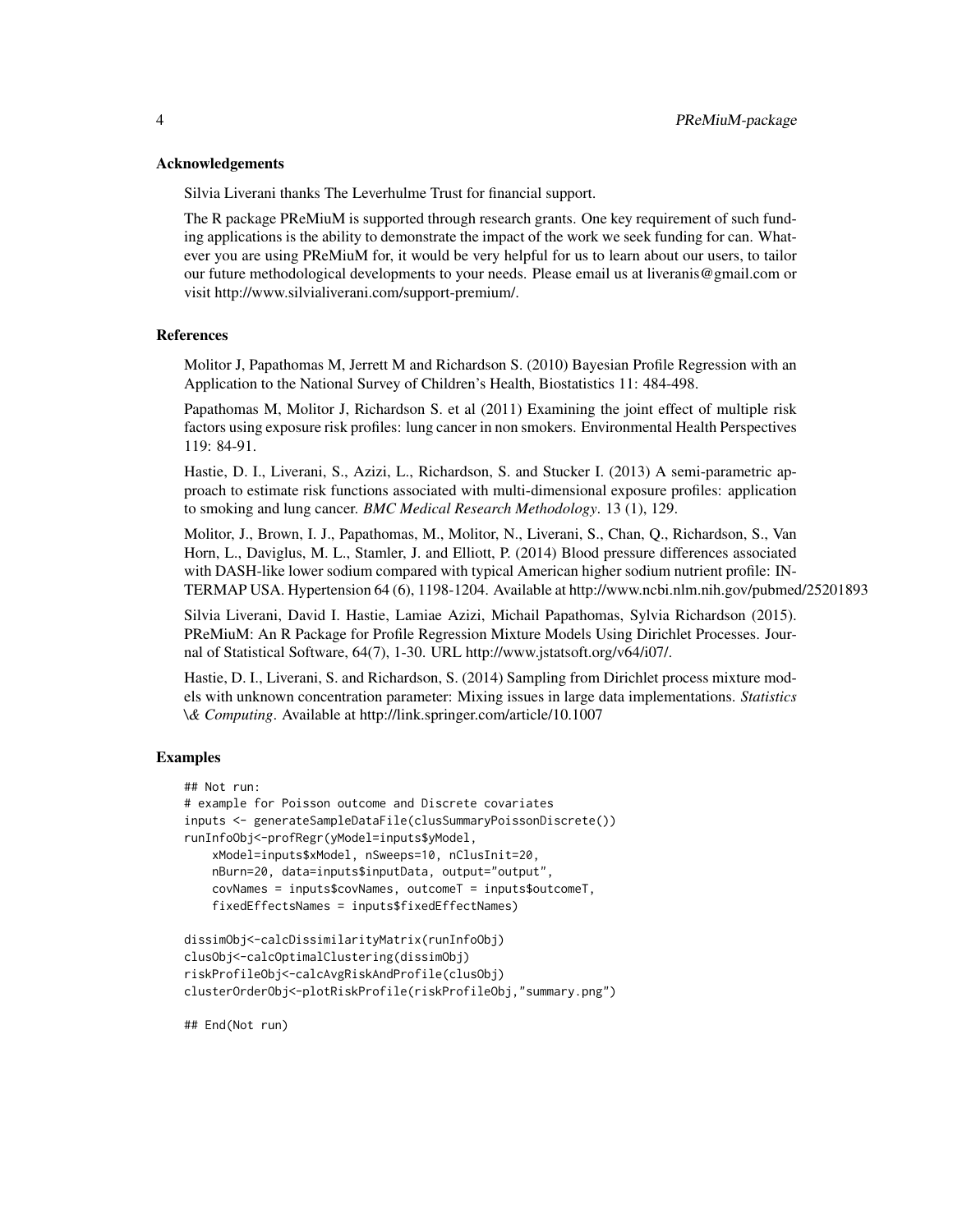<span id="page-4-0"></span>calcAvgRiskAndProfile *Calculation of the average risks and profiles*

# Description

Calculation of the average risks and profiles.

# Usage

```
calcAvgRiskAndProfile(clusObj, includeFixedEffects=F,
   proportionalHazards=F)
```
# Arguments

clusObj Object of type clusObj.

#### includeFixedEffects

By default this is set to FALSE. If it is set to FALSE then the risk profile is computed with the parameters beta of the fixed effects assumed equal to zero. If it is set to TRUE, then risk profile at each sweep is computed adjusting for the sample of the beta parameter at that sweep.

# proportionalHazards

Whether the risk matrix should include lambda only for the yModel="Survival" case so that the proportional hazards can be computed in the plotting function. The default is the average survival time.

# Value

A list with the following components. This is an object of type riskProfileObj.

| riskProfClusObj |                                                                                                                                                                                                                                                                                                                                                                                                                                                                                                                                           |
|-----------------|-------------------------------------------------------------------------------------------------------------------------------------------------------------------------------------------------------------------------------------------------------------------------------------------------------------------------------------------------------------------------------------------------------------------------------------------------------------------------------------------------------------------------------------------|
|                 | The object of type clusObj as given in the input of this function.                                                                                                                                                                                                                                                                                                                                                                                                                                                                        |
| risk            | A matrix that has a column for each cluster and a row for each sweep. Each el-<br>ement of the matrix represents the estimated risk at each sweep for each cluster.                                                                                                                                                                                                                                                                                                                                                                       |
| profile         | An array whose first dimension is the number of sweeps, the second is the num-<br>ber of clusters, the third is the number of discrete covariates and the fourth is the<br>number of categories of each of the covariates. Each element of the array repre-<br>sents the covariate profile at each sweep for each cluster. The fourth dimension<br>does not exists if the covariate type is Normal. If the covariate type is mixed,<br>then instead of this element, the two elements below are defined, 'profilePhi'<br>and 'profileMu'. |
| profileStar     | This is NULL if there has not been any variable selection. otherwise it contains<br>the                                                                                                                                                                                                                                                                                                                                                                                                                                                   |
| empiricals      | A vector of length of the optimal number of clusters, where each value is the<br>empirical mean of the outcome for each cluster.                                                                                                                                                                                                                                                                                                                                                                                                          |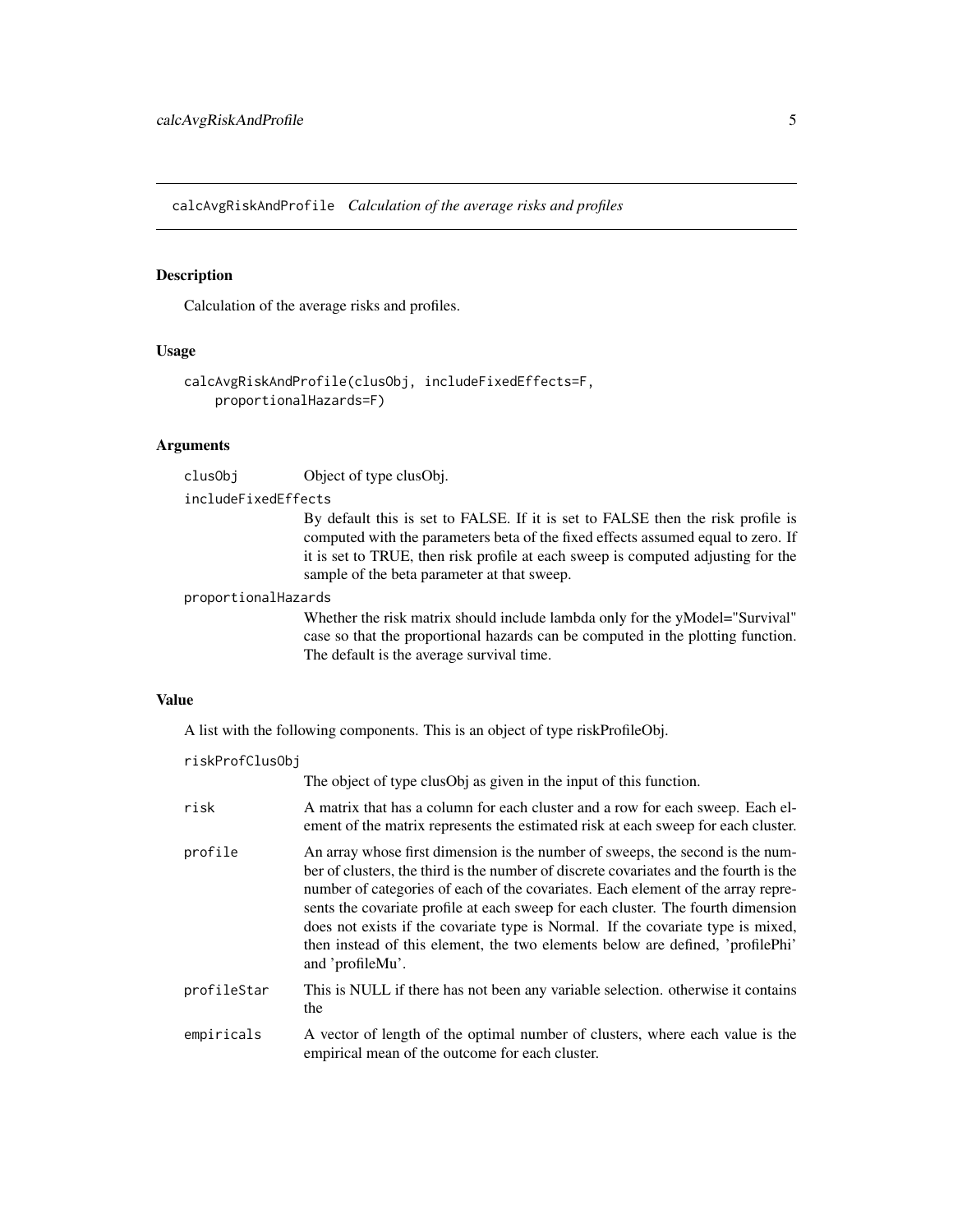| profileStdDev  | An array whose first dimension is the number of sweeps, the second is the num-<br>ber of clusters, the third and the fourth are the number of continuous covariates.<br>Each square matrix identified by the first and second dimension of the array rep-<br>resents the standard deviation at each sweep for each cluster. This element is<br>only available if the covariate type is continuous or mixed. |
|----------------|-------------------------------------------------------------------------------------------------------------------------------------------------------------------------------------------------------------------------------------------------------------------------------------------------------------------------------------------------------------------------------------------------------------|
| profilePhi     | This array is the equivalent of the 'profile' above for discrete covariates in case<br>of mixed covariates.                                                                                                                                                                                                                                                                                                 |
| profileStarPhi | This array is defined as profile and profile Phi, but the values are computed only<br>if a variable selection procedure has been run. The definition of the star profile<br>is given in Liverani, S., Hastie, D. I. and Richardson, S. (2013) PReMiuM: An<br>R package for Bayesian profile regression.                                                                                                     |
| profileMu      | This array is the equivalent of the 'profile' above for Normal covariates in case<br>of mixed covariates.                                                                                                                                                                                                                                                                                                   |
| profileStarMu  | This array is defined as profile and profileMu, but the values are computed only<br>if a variable selection procedure has been run. The definition of the star profile<br>is given in Liverani, S., Hastie, D. I. and Richardson, S. (2013) PReMiuM: An<br>R package for Bayesian profile regression.                                                                                                       |
| nuArray        | For yModel=Survival when weibullFixedShape=FALSE this array contains the<br>sampled values of the shape parameter nu. The first dimension is the number of<br>sweeps, the second is the number of clusters.                                                                                                                                                                                                 |

# Authors

David Hastie, Department of Epidemiology and Biostatistics, Imperial College London, UK

Silvia Liverani, Department of Epidemiology and Biostatistics, Imperial College London and MRC Biostatistics Unit, Cambridge, UK

Maintainer: Silvia Liverani <liveranis@gmail.com>

#### References

Silvia Liverani, David I. Hastie, Lamiae Azizi, Michail Papathomas, Sylvia Richardson (2015). PReMiuM: An R Package for Profile Regression Mixture Models Using Dirichlet Processes. Journal of Statistical Software, 64(7), 1-30. URL http://www.jstatsoft.org/v64/i07/.

#### Examples

```
## Not run:
generateDataList <- clusSummaryBernoulliDiscrete()
inputs <- generateSampleDataFile(generateDataList)
runInfoObj<-profRegr(yModel=inputs$yModel, xModel=inputs$xModel, nSweeps=10,
   nBurn=20, data=inputs$inputData, output="output", nClusInit=15,
   covNames=inputs$covNames)
dissimObj<-calcDissimilarityMatrix(runInfoObj)
clusObj<-calcOptimalClustering(dissimObj)
```
riskProfileObj<-calcAvgRiskAndProfile(clusObj)

## End(Not run)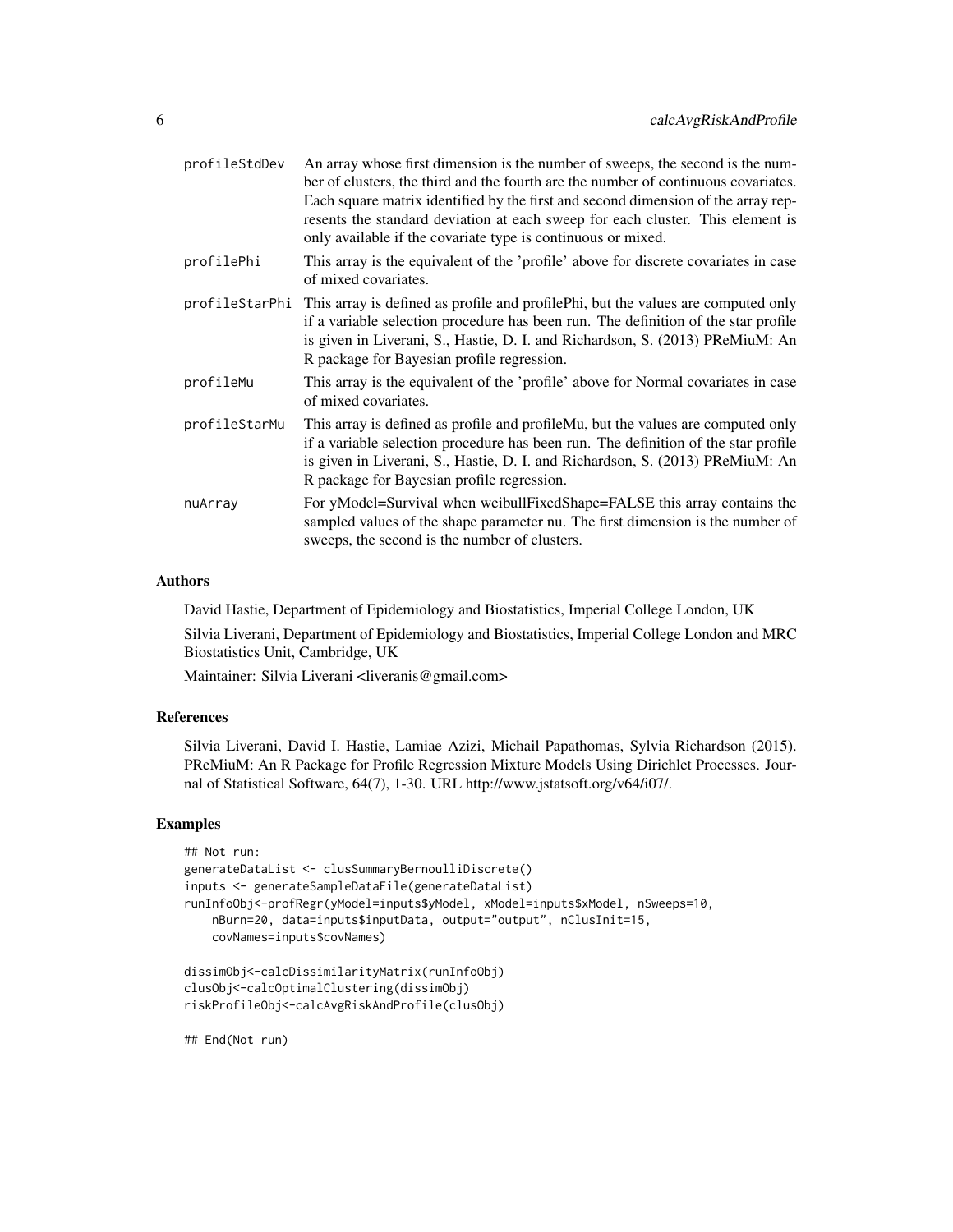<span id="page-6-0"></span>calcDissimilarityMatrix

*Calculates the dissimilarity matrix*

# Description

Calculates the dissimilarity matrix.

# Usage

calcDissimilarityMatrix(runInfoObj, onlyLS=FALSE)

# Arguments

| runInfo0bj | Object of type runInfoObj.                                                                                                                                                                                                                                                                                                                                                                                                                                                                                                                               |
|------------|----------------------------------------------------------------------------------------------------------------------------------------------------------------------------------------------------------------------------------------------------------------------------------------------------------------------------------------------------------------------------------------------------------------------------------------------------------------------------------------------------------------------------------------------------------|
| onlyLS     | Logical. It is set to FALSE by default. When it is equal to TRUE the dissimilar-<br>ity matrix is not returned and the only method available to identify the optimal<br>partition using 'calcOptimalClustering' is least squares. This parameter is to be<br>used for datasets with many subjects, as C++ can compute the dissimilarity ma-<br>trix but it cannot pass it to R for usage in the function 'calcOptimalClustering'.<br>As guidance, be aware that a dataset with 85,000 subjects will require a RAM<br>of about 26Gb, even if onlyLS=TRUE. |

# Value

| Need to write this |                                                                                                                                           |  |
|--------------------|-------------------------------------------------------------------------------------------------------------------------------------------|--|
| disSimRunInfoObj   |                                                                                                                                           |  |
|                    | These are details regarding the run and in the same format as runInfoObj.                                                                 |  |
| disSimMat          | The dissimilarity matrix, in vector format. Note that it is diagonal, so this con-<br>tains the upper triangle diagonal entries.          |  |
| disSimMatPred      | The dissimilarity matrix, again in vector format as above, for the predicted sub-<br>jects.                                               |  |
| lsOptSweep         | The optimal partition among those explored by the MCMC, as defined by the<br>least squares method. See Dahl (2006).                       |  |
| onlyLS             | Logical. If it set to TRUE the only method available to identify the optimal<br>partition using 'calcOptimalClustering' is least squares. |  |

# Authors

David Hastie, Department of Epidemiology and Biostatistics, Imperial College London, UK

Silvia Liverani, Department of Epidemiology and Biostatistics, Imperial College London and MRC Biostatistics Unit, Cambridge, UK

Maintainer: Silvia Liverani <liveranis@gmail.com>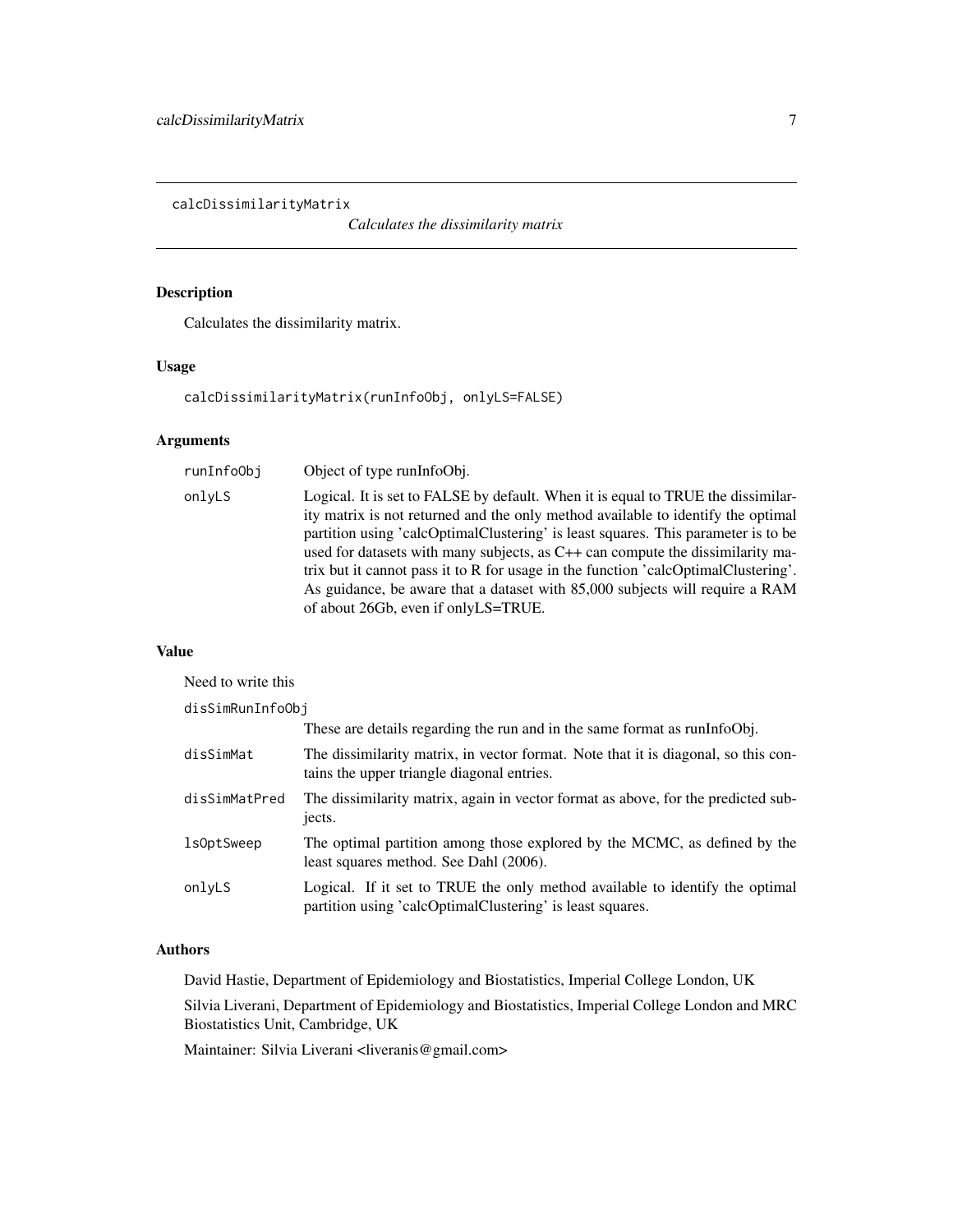#### <span id="page-7-0"></span>References

Liverani, S., Hastie, D. I., Azizi, L., Papathomas, M. and Richardson, S. (2014) PReMiuM: An R package for Profile Regression Mixture Models using Dirichlet Processes. *Forthcoming in the Journal of Statistical Software*. Available at http://uk.arxiv.org/abs/1303.2836

# Examples

```
generateDataList <- clusSummaryBernoulliDiscrete()
inputs <- generateSampleDataFile(generateDataList)
runInfoObj<-profRegr(yModel=inputs$yModel, xModel=inputs$xModel,
    nSweeps=10, nBurn=20, data=inputs$inputData, output="output",
   covNames=inputs$covNames,nClusInit=15)
```

```
dissimObj<-calcDissimilarityMatrix(runInfoObj)
```
calcOptimalClustering *Calculation of the optimal clustering*

# Description

Calculates the optimal clustering.

#### Usage

```
calcOptimalClustering(disSimObj, maxNClusters=NULL, useLS=F)
```
#### Arguments

| disSimObj    | A dissimilarity matrix (in vector format, as the output of the function calcDis-<br>similarityMatrix(), and as described in ?calcDissimilarityMatrix) or a list of dis-<br>similarity matrix, to combine the output of several runs of the MCMC.                          |
|--------------|---------------------------------------------------------------------------------------------------------------------------------------------------------------------------------------------------------------------------------------------------------------------------|
| maxNClusters | Set the maximum number of clusters allowed. This is set to the maximum num-<br>ber explored.                                                                                                                                                                              |
| useLS        | This is set to FALSE by default. If it is set to TRUE then the least-squares<br>method is used for the calculation of the optimal clustering, as described in Moli-<br>tor et al (2010). Note that this is set to TRUE by default if disSimObj\$onlyLS<br>is set to TRUE. |

#### Value

the output is a list with the following elements. This is an object of type clusObj.

clusObjRunInfoObj

Details on this run. An object of type runInfoObj.

clusterSizes Cluster sizes.

clusteringPred The predicted cluster memberships for the predicted scenarios.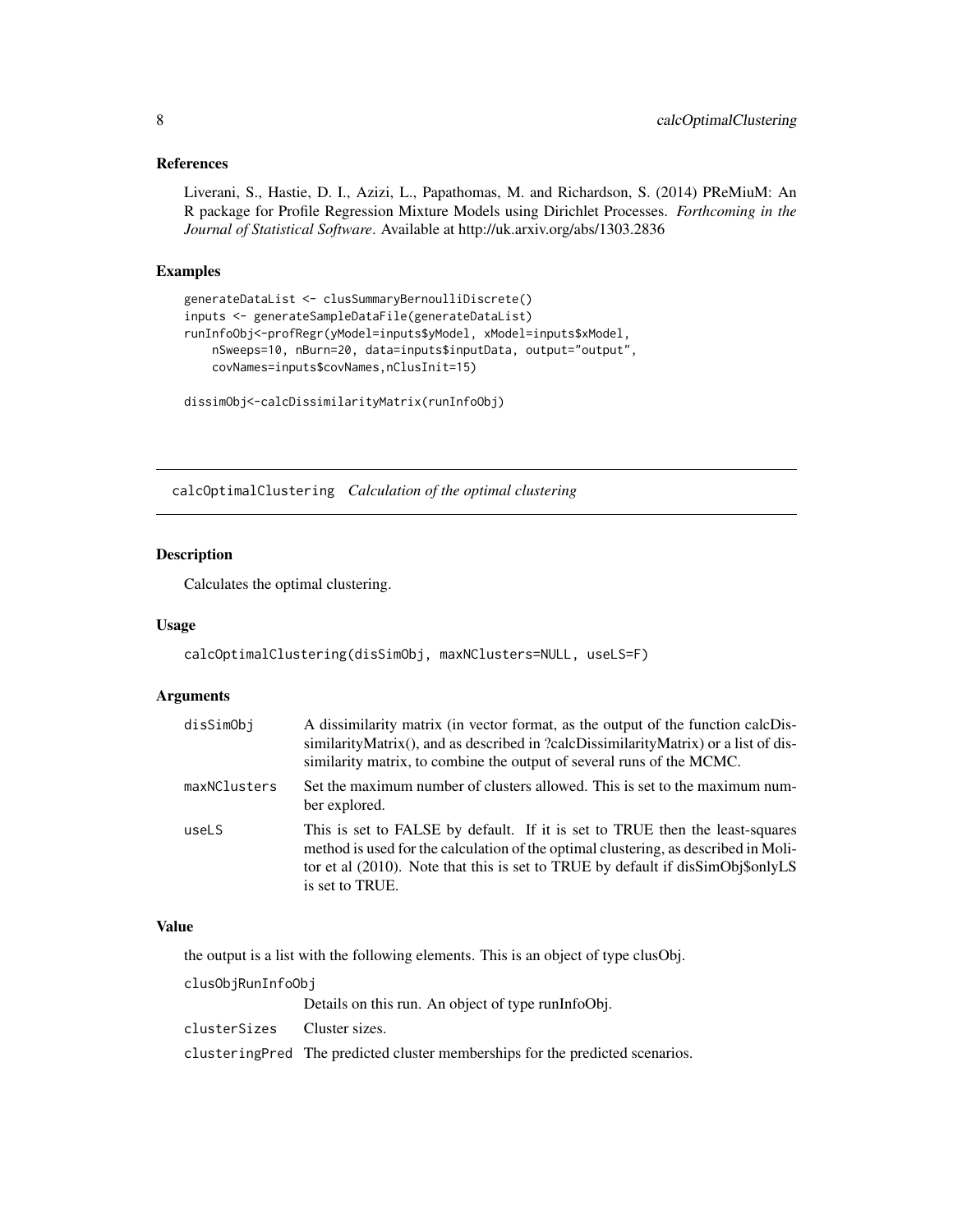# <span id="page-8-0"></span>calcPredictions 9

| clusObjDisSimMat   |                                                                    |
|--------------------|--------------------------------------------------------------------|
|                    | Dissimilarity matrix.                                              |
| clustering         | Cluster memberships.                                               |
| nClusters          | Optimal number of clusters.                                        |
| avgSilhouetteWidth |                                                                    |
|                    | Average silhouette width when using medoids method for clustering. |

#### Authors

David Hastie, Department of Epidemiology and Biostatistics, Imperial College London, UK

Silvia Liverani, Department of Epidemiology and Biostatistics, Imperial College London and MRC Biostatistics Unit, Cambridge, UK

Maintainer: Silvia Liverani <liveranis@gmail.com>

#### References

Silvia Liverani, David I. Hastie, Lamiae Azizi, Michail Papathomas, Sylvia Richardson (2015). PReMiuM: An R Package for Profile Regression Mixture Models Using Dirichlet Processes. Journal of Statistical Software, 64(7), 1-30. URL http://www.jstatsoft.org/v64/i07/.

#### Examples

```
## Not run:
generateDataList <- clusSummaryBernoulliDiscrete()
inputs <- generateSampleDataFile(generateDataList)
runInfoObj<-profRegr(yModel=inputs$yModel, xModel=inputs$xModel,
    nSweeps=10, nBurn=20, data=inputs$inputData, output="output",
    covNames=inputs$covNames, nClusInit=15)
dissimObj<-calcDissimilarityMatrix(runInfoObj)
clusObj<-calcOptimalClustering(dissimObj)
```
## End(Not run)

calcPredictions *Calculates the predictions*

#### **Description**

Calculates the predictions.

# Usage

```
calcPredictions(riskProfObj, predictResponseFileName=NULL,
   doRaoBlackwell=F, fullSweepPredictions=F, fullSweepLogOR=F,
    fullSweepHazardRatio=F)
```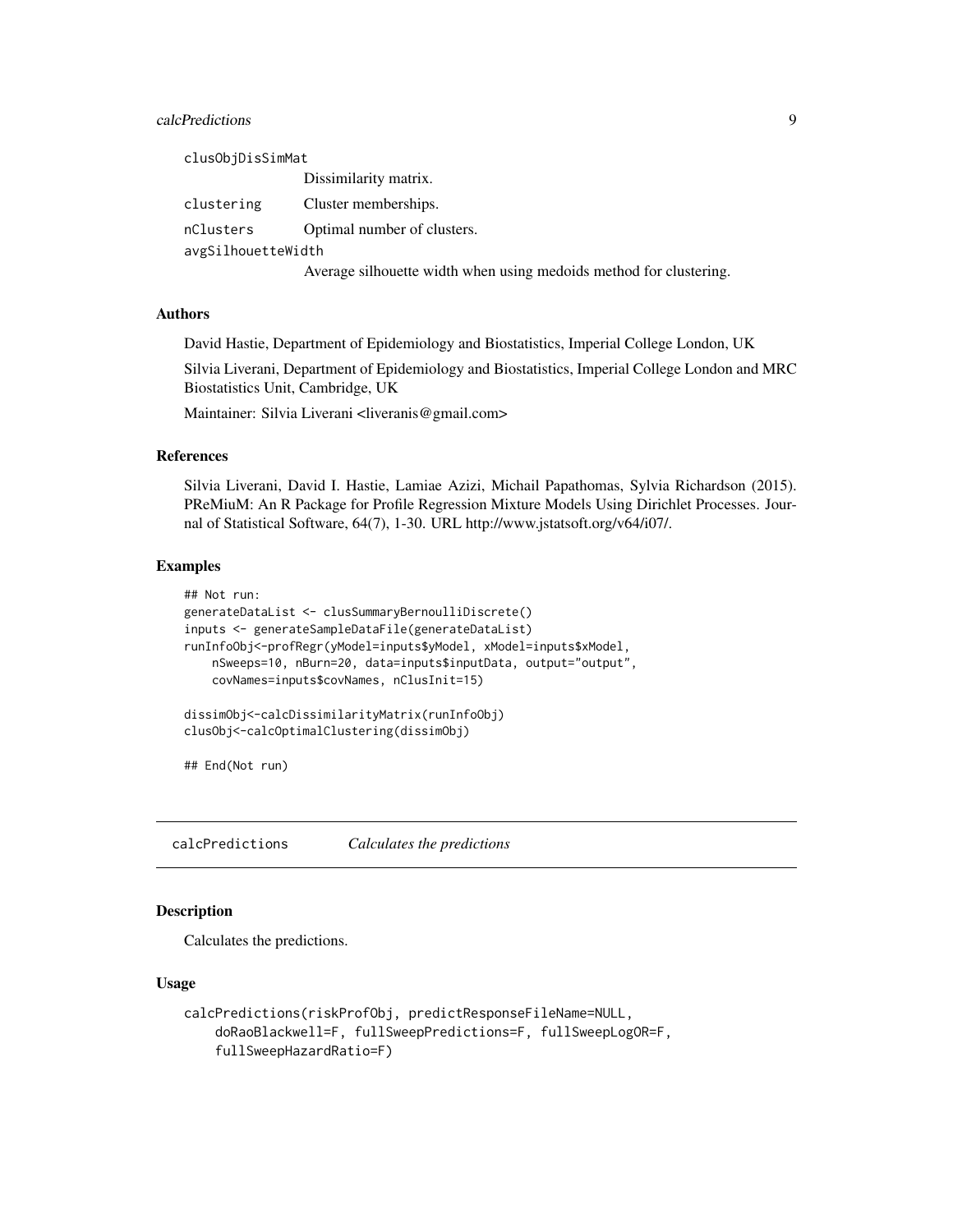# Arguments

| riskProfObi             | Object of type riskProfObj.            |
|-------------------------|----------------------------------------|
| predictResponseFileName |                                        |
|                         | If this function is my often the func- |

If this function is run after the function profRegr, and outcome (and possibly fixed effects) are known for the predicted profiles, then there is no need to set this, as the function profRegr will have produced a file ending in "\_predict-Full.txt". This file allows the computation of measures of fit for cross-validation. If the file has not been produced automatically, it can be produced manually and it can be provided here. We discourage this and we provide no documentation for doing so.

doRaoBlackwell By default this is set to FALSE. If it is set to TRUE then Rao-Blackwell predictions are computed.

# fullSweepPredictions

By default this is set to FALSE. If it is set to TRUE then a prediction is computed for each sweep.

fullSweepLogOR By default this is set to FALSE. If it is set to TRUE then a prediction log OR is computed for each sweep.

#### fullSweepHazardRatio

By default this is set to FALSE. If it is set to TRUE then a prediction hazard ratio is computed for each sweep, only for Survival response.

#### Value

The output is a list with the following elements.

| bias               | The bias of the predicted values with respect to the observed outcome. If the<br>response is not provided, this is set to NA.                                                                                                                                          |
|--------------------|------------------------------------------------------------------------------------------------------------------------------------------------------------------------------------------------------------------------------------------------------------------------|
| rmse               | The root mean square error of the predicted values with respect to the observed<br>outcome. If the response is not provided, this is set to NA.                                                                                                                        |
| mae                | The mean absolute error of the predicted values with respect to the observed<br>outcome. If the response is not provided, this is set to NA.                                                                                                                           |
| observedY          | The values of the outcome provided by the user. This is in the case that predic-<br>tions are run as a validation tool. If the response is not provided, this is set to<br>NA.                                                                                         |
| predictedY         | This matrix has as many rows as predictions requested by the user. It is the<br>median of the predicted values over all the sweeps that have been run after the<br>burn-in period.                                                                                     |
| doRaoBlackwell     | This is set to TRUE if it has done Rao-Blackwell predictions, and FALSE oth-<br>erwise.                                                                                                                                                                                |
| predictedYPerSweep |                                                                                                                                                                                                                                                                        |
|                    | This array has the first dimension equivalent to the number of sweeps and the<br>second dimension as large as the number of predictions requested by the user. It<br>contains the predicted values per sweep.                                                          |
| logORPerSweep      | This array has the first dimension equivalent to the number of sweeps and the<br>second dimension as large as the number of predictions requested by the user. It<br>contains the predicted log OR values per sweep (not available for Poisson and<br>Normal outcome). |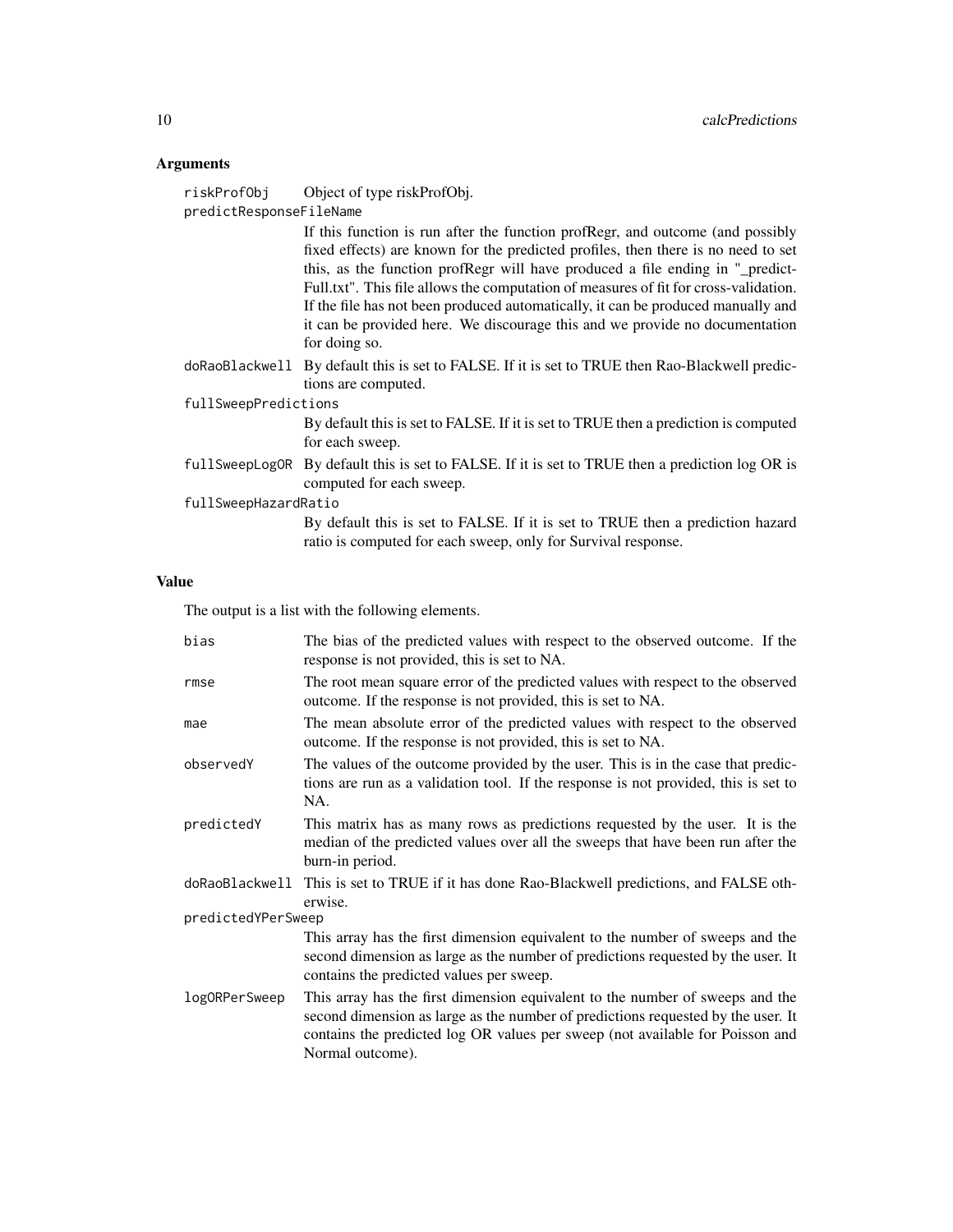fullHR This array has the first dimension equivalent to the number of sweeps and the second dimension as large as the number of predictions requested by the user. It contains the predicted hazard ratio values per sweep (only for Survival outcome).

#### Details

This functions computes predicted responses, for various prediction scenarios. It is assumed that the predictive allocations and Rao-Blackwell predictions have already been done in profRegr using the 'predict' input.

The user can provide the function profRegr with a data.frame through the predict argument. This data.frame has a row for each subject, where each row contains values for the response, fixed effects and offset / number of trials (depending on the response model) where available. Missing values in this data.frame are denoted by 'NA'. If the data.frame is not provided then the response, fixed effect and offset data is treated as missing for all subjects. If a subject is missing fixed effect values, then the mean value or 0 category fixed effect is used in the predictions (i.e. no fixed effect contribution to predicted response). If the offset / number of trials is missing this value is taken to be 1 when making predictions. If the response is provided for all subjects, the predicted responses are compared with the observed responses and the bias and rmse are computed. If the response is provided in the data frame it must be in a column called "outcome".

The function can produce predicted values based on simple allocations (the default), or a Rao-Blackwellised estimate of predictions, where the probabilities of allocations are used instead of actually performing a random allocation.

#### Authors

David Hastie, Department of Epidemiology and Biostatistics, Imperial College London, UK

Silvia Liverani, Department of Epidemiology and Biostatistics, Imperial College London and MRC Biostatistics Unit, Cambridge, UK

Maintainer: Silvia Liverani <liveranis@gmail.com>

#### References

Silvia Liverani, David I. Hastie, Lamiae Azizi, Michail Papathomas, Sylvia Richardson (2015). PReMiuM: An R Package for Profile Regression Mixture Models Using Dirichlet Processes. Journal of Statistical Software, 64(7), 1-30. URL http://www.jstatsoft.org/v64/i07/.

#### Examples

```
## Not run:
inputs <- generateSampleDataFile(clusSummaryBernoulliDiscrete())
# prediction profiles
preds<-data.frame(matrix(c(0, 0, 1, 0, 0,
0, 0, 1, NA, 0),ncol=5,byrow=TRUE))
colnames(preds)<-names(inputs$inputData)[2:(inputs$nCovariates+1)]
# run profile regression
```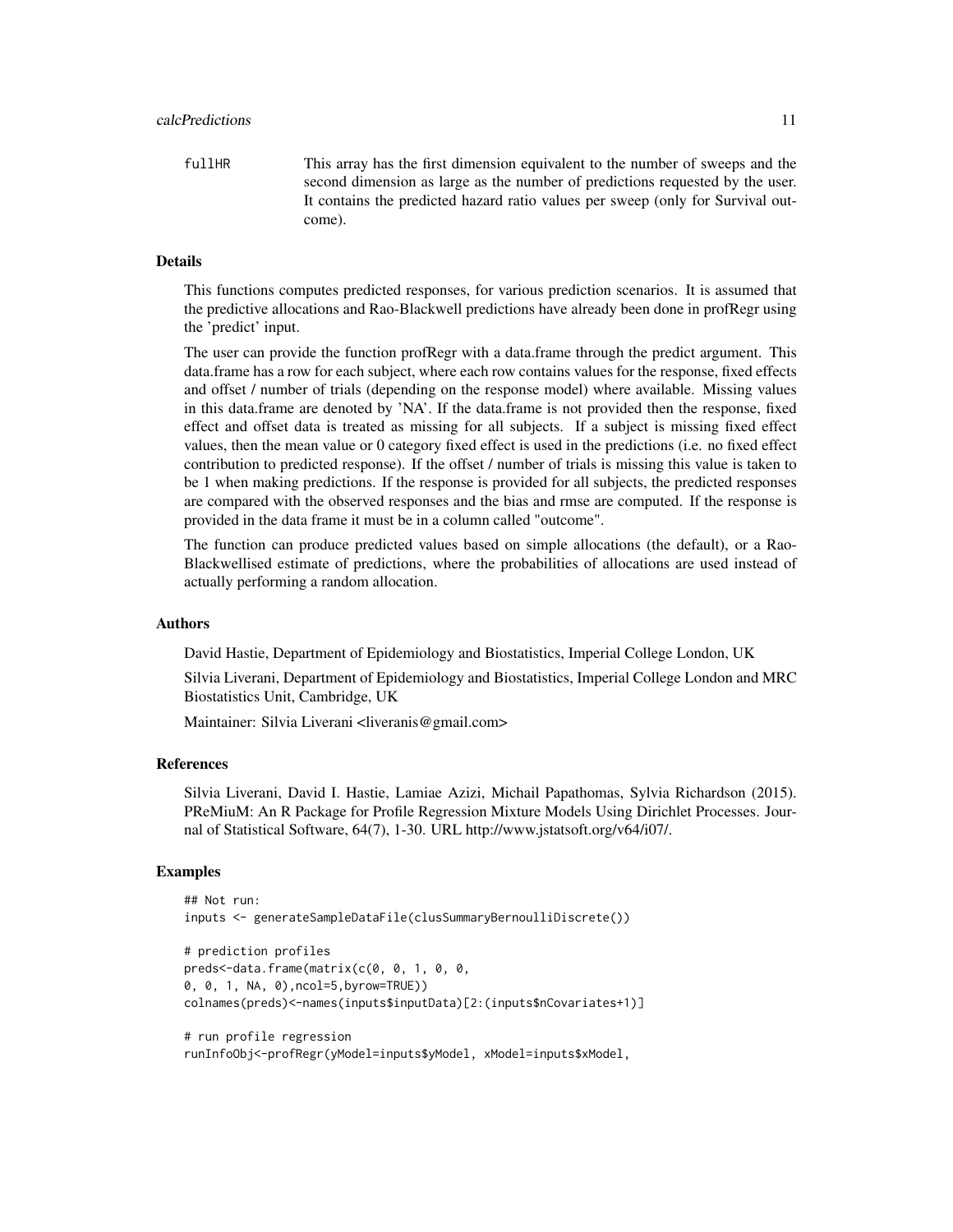```
nSweeps=100, nBurn=1000, data=inputs$inputData, output="output",
    covNames=inputs$covNames,predict=preds)
# postprocessing
dissimObj <- calcDissimilarityMatrix(runInfoObj)
clusObj <- calcOptimalClustering(dissimObj)
riskProfileObj <- calcAvgRiskAndProfile(clusObj)
clusterOrderObj <- plotRiskProfile(riskProfileObj,"summary.png",
    whichCovariates=c(1,2))
output_predictions <- calcPredictions(riskProfileObj,fullSweepPredictions=TRUE)
# example where the fixed effects can be provided for prediction
# but the observed response is missing
# (there are 2 fixed effects in this example).
# in this example we also use the Rao Blackwellised predictions
inputs <- generateSampleDataFile(clusSummaryPoissonNormal())
# prediction profiles
predsPoisson<- data.frame(matrix(c(7, 2.27, -0.66, 1.07, 9,
     -0.01, -0.18, 0.91, 12, -0.09, -1.76, 1.04, 16, 1.55, 1.20, 0.89,
     10, -1.35, 0.79, 0.95),ncol=5,byrow=TRUE))
colnames(predsPoisson)<-names(inputs$inputData)[2:(inputs$nCovariates+1)]
# run profile regression
runInfoObj<-profRegr(yModel=inputs$yModel,
         xModel=inputs$xModel, nSweeps=100,
         nBurn=100, data=inputs$inputData, output="output",
         covNames = inputs$covNames, outcomeT="outcomeT",
         fixedEffectsNames = inputs$fixedEffectNames,predict=predsPoisson)
# postprocessing
dissimObj<-calcDissimilarityMatrix(runInfoObj)
clusObj<-calcOptimalClustering(dissimObj)
riskProfileObj<-calcAvgRiskAndProfile(clusObj)
output_predictions <- calcPredictions(riskProfileObj,fullSweepPredictions=TRUE)
# example where both the observed response and fixed effects are present
#(there are no fixed effects in this example, but
# these would just be added as columns between the first and last columns).
inputs <- generateSampleDataFile(clusSummaryPoissonNormal())
# prediction profiles
predsPoisson<- data.frame(matrix(c(NA, 2.27, -0.66, 1.07, NA,
     -0.01, -0.18, 0.91, NA, -0.09, -1.76, 1.04, NA, 1.55, 1.20, 0.89,
     NA, -1.35, 0.79, 0.95),ncol=5,byrow=TRUE))
colnames(predsPoisson)<-names(inputs$inputData)[2:(inputs$nCovariates+1)]
# run profile regression
runInfoObj<-profRegr(yModel=inputs$yModel,
```

```
xModel=inputs$xModel, nSweeps=10,
```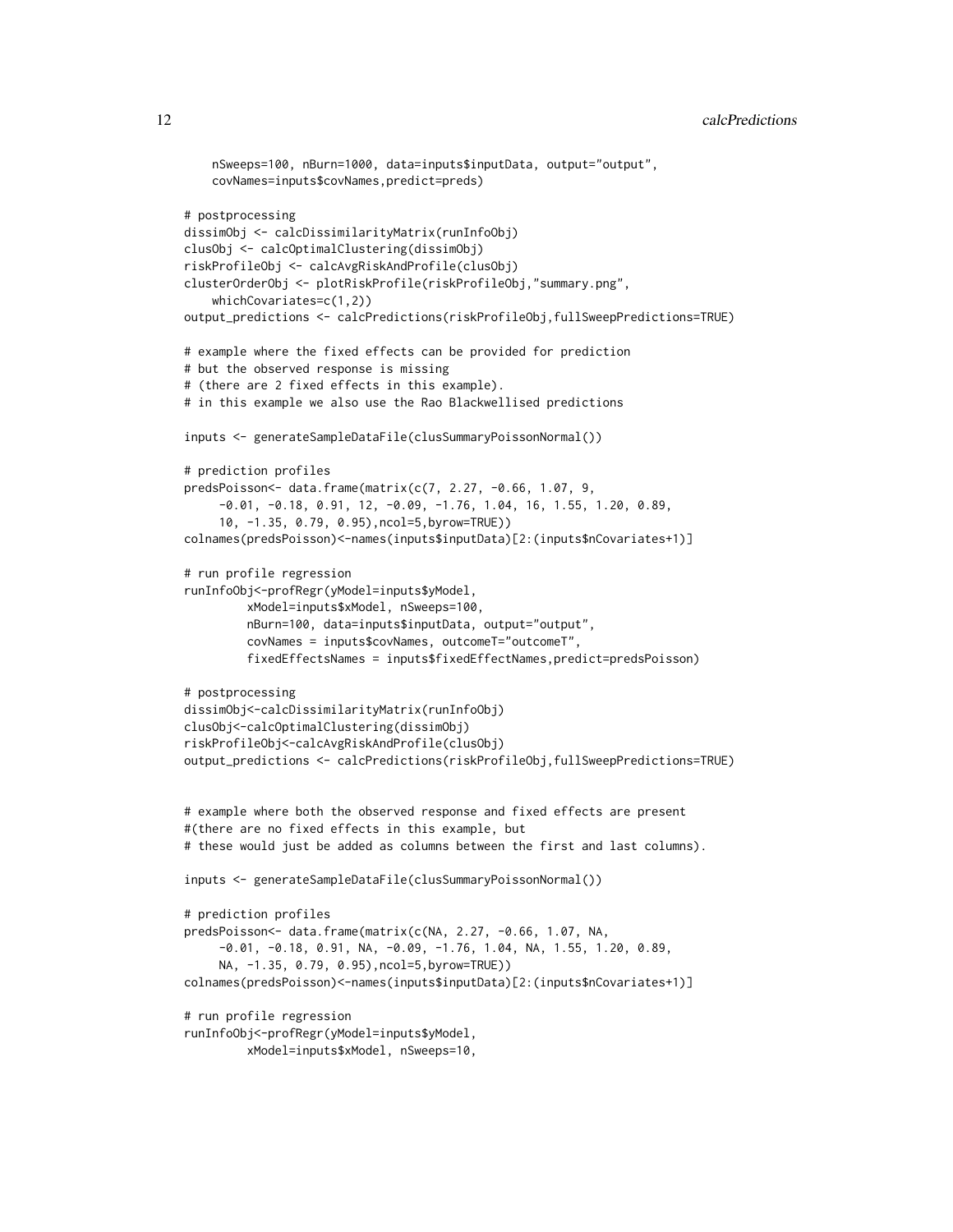```
nBurn=20, data=inputs$inputData, output="output",
covNames = inputs$covNames, outcomeT="outcomeT",
fixedEffectsNames = inputs$fixedEffectNames,
nClusInit=15, predict=predsPoisson)
```

```
# postprocessing
dissimObj<-calcDissimilarityMatrix(runInfoObj)
clusObj<-calcOptimalClustering(dissimObj)
riskProfileObj<-calcAvgRiskAndProfile(clusObj)
output_predictions <- calcPredictions(riskProfileObj,fullSweepPredictions=TRUE)
```
## End(Not run)

clusSummaryBernoulliDiscrete *Sample datasets for profile regression*

#### Description

Definition of skeleton of sample datasets for profile regression.

#### Usage

```
clusSummaryBernoulliDiscrete()
clusSummaryBernoulliNormal
clusSummaryBernoulliDiscreteSmall()
clusSummaryBinomialNormal()
clusSummaryCategoricalDiscrete()
clusSummaryNormalDiscrete()
clusSummaryNormalNormal()
clusSummaryNormalNormalSpatial()
clusSummaryPoissonDiscrete()
clusSummaryPoissonNormal()
clusSummaryPoissonNormalSpatial()
clusSummaryVarSelectBernoulliDiscrete()
clusSummaryBernoulliMixed()
clusSummaryWeibullDiscrete()
```
#### Value

The output of these function is a list with the following components. These can be used as inputs for profile regression function profRegr().

| outcomeType   | The outcome type of the dataset.    |
|---------------|-------------------------------------|
| covariateType | The covariate type of the dataset.  |
| nCovariates   | The number of covariates generated. |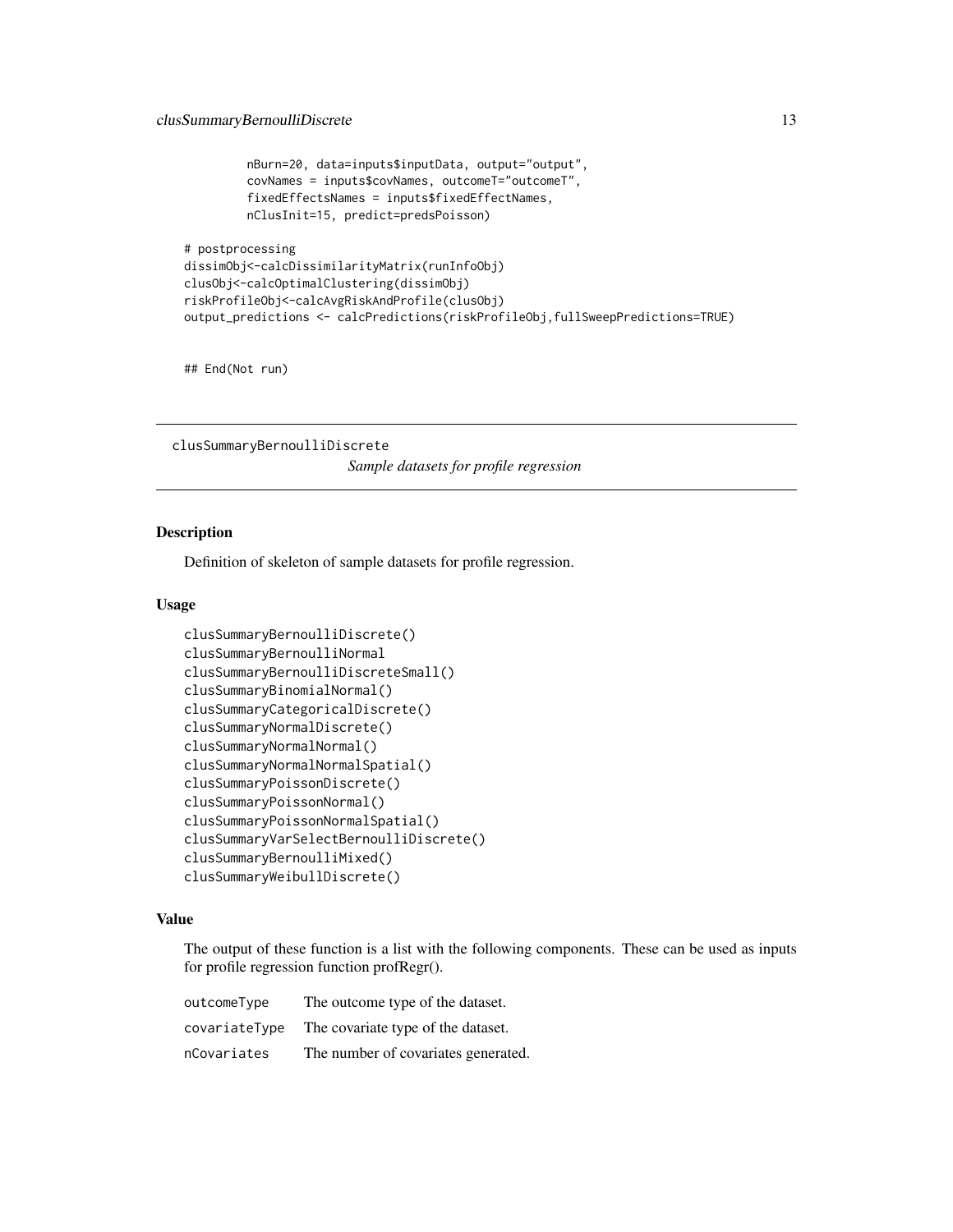| nCategories        | The number of categories of the covariates if the covariates are discrete or mixed.                                                                        |
|--------------------|------------------------------------------------------------------------------------------------------------------------------------------------------------|
| nFixedEffects      | The number of fixed effects.                                                                                                                               |
| fixedEffectsCoeffs |                                                                                                                                                            |
|                    | The names of the fixed effects.                                                                                                                            |
| missingDataProb    |                                                                                                                                                            |
|                    | The pobability of generating missing data.                                                                                                                 |
| nClusters          | The number of clusters.                                                                                                                                    |
| clusterSizes       | The number of observations in each cluster.                                                                                                                |
| clusterData        | The dataset, including the outcome, the covariates, the fixed effects, the number<br>of trials (if Binomial outcome) and the offset (for Poisson outcome). |
| covNames           | The names of the covariates of the dataset.                                                                                                                |
| nDiscreteCovs      | The number of discrete covariates, if the covariate type is mixed.                                                                                         |
| nContinuousCovs    |                                                                                                                                                            |
|                    | The number of continuous covariates, if the covariate type is mixed.                                                                                       |
| outcomeT           | The name of the column of the dataset containing the number of trials (if Bino-<br>mial outcome) or the offset (for Poisson outcome).                      |
| includeCAR         | A boolean specifying wether a spatial CAR term is included.                                                                                                |
| TauCAR             | The precision for the spatial CAR term.                                                                                                                    |

#### Details

clusSummaryBernoulliDiscrete generates a dataset with Bernoulli outcome and discrete covariates.

clusSummaryBernoulliNormal generates a dataset with Bernoulli outcome and Normal covariates.

clusSummaryBernoulliDiscreteSmall generates a dataset with Bernoulli outcome and discrete covariates (with smaller cluster sizes).

clusSummaryBinomialNormal generates a dataset with Binomial outcome and discrete covariates. clusSummaryCategoricalDiscrete generates a dataset with categorical outcome and discrete covariates.

clusSummaryNormalDiscrete generates a dataset with Normal outcome and discrete covariates.

clusSummaryNormalNormal generates a dataset with Normal outcome and Normal covariates.

clusSummaryNormalNormalSpatial generates a dataset with Normal outcome, Normal covariates and a spatial conditional autoregressive term in the log relative risk.

clusSummaryPoissonDiscrete generates a dataset with Poisson outcome and discrete covariates.

clusSummaryPoissonNormal generates a dataset with Poisson outcome and Normal covariates.

clusSummaryPoissonNormalSpatial generates a dataset with Poisson outcome, Normal covariates and a spatial conditional autoregressive term in the log relative risk.

clusSummaryVarSelectBernoulliDiscrete generates a dataset with Bernoulli outcome and discrete covariates, suitable for variable selection as some covariates are not driving the clustering.

clusSummaryBernoulliMixed generates a dataset with Bernoulli outcome and mixed covariates.

clusSummaryWeibullDiscrete generates a dataset with a Weibull outcome and censored observations.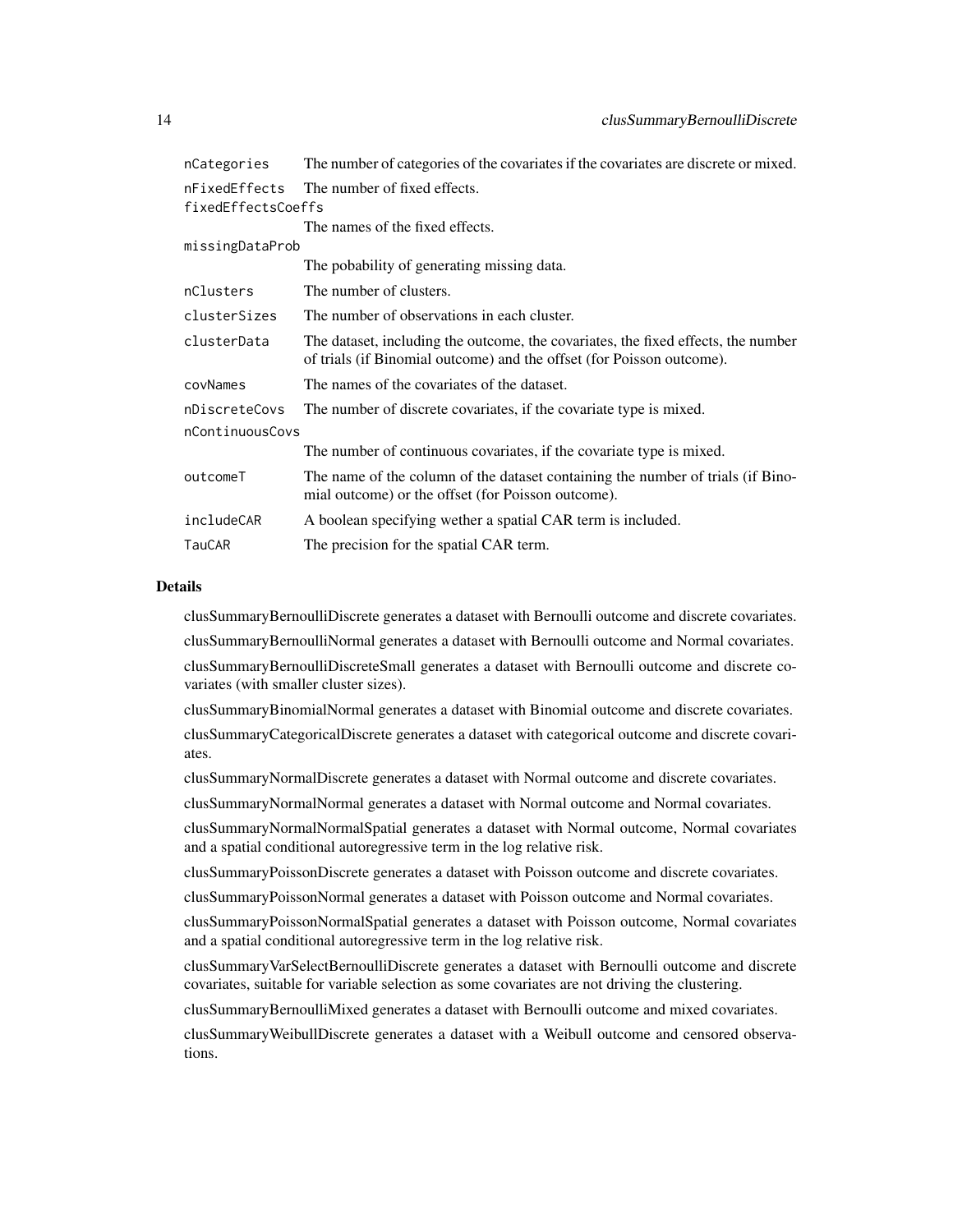#### <span id="page-14-0"></span>Authors

David Hastie, Department of Epidemiology and Biostatistics, Imperial College London, UK

Silvia Liverani, Department of Epidemiology and Biostatistics, Imperial College London and MRC Biostatistics Unit, Cambridge, UK

Aurore J. Lavigne, Department of Epidemiology and Biostatistics, Imperial College London, UK Maintainer: Silvia Liverani <liveranis@gmail.com>

#### References

Silvia Liverani, David I. Hastie, Lamiae Azizi, Michail Papathomas, Sylvia Richardson (2015). PReMiuM: An R Package for Profile Regression Mixture Models Using Dirichlet Processes. Journal of Statistical Software, 64(7), 1-30. URL http://www.jstatsoft.org/v64/i07/.

#### Examples

```
names(clusSummaryBernoulliDiscrete())
```
computeRatioOfVariance

*computeRatioOfVariance*

#### Description

Computes of the ratio between the variance of the extra variation and the total variance.

#### Usage

```
computeRatioOfVariance(runInfoObj)
```
# Arguments

This function can only be used when the extra variation is included in the response model.

Object of type runInfoObj

#### Value

runInfoObj For each sweep this function outputs the ratio between the variance of the thetas' and the sum of the variances of the thetas' and the extra variation epsilon as described in Liverani et al. (2013).

#### Authors

David Hastie, Department of Epidemiology and Biostatistics, Imperial College London, UK Silvia Liverani, Department of Epidemiology and Biostatistics, Imperial College London and MRC Biostatistics Unit, Cambridge, UK Maintainer: Silvia Liverani <liveranis@gmail.com>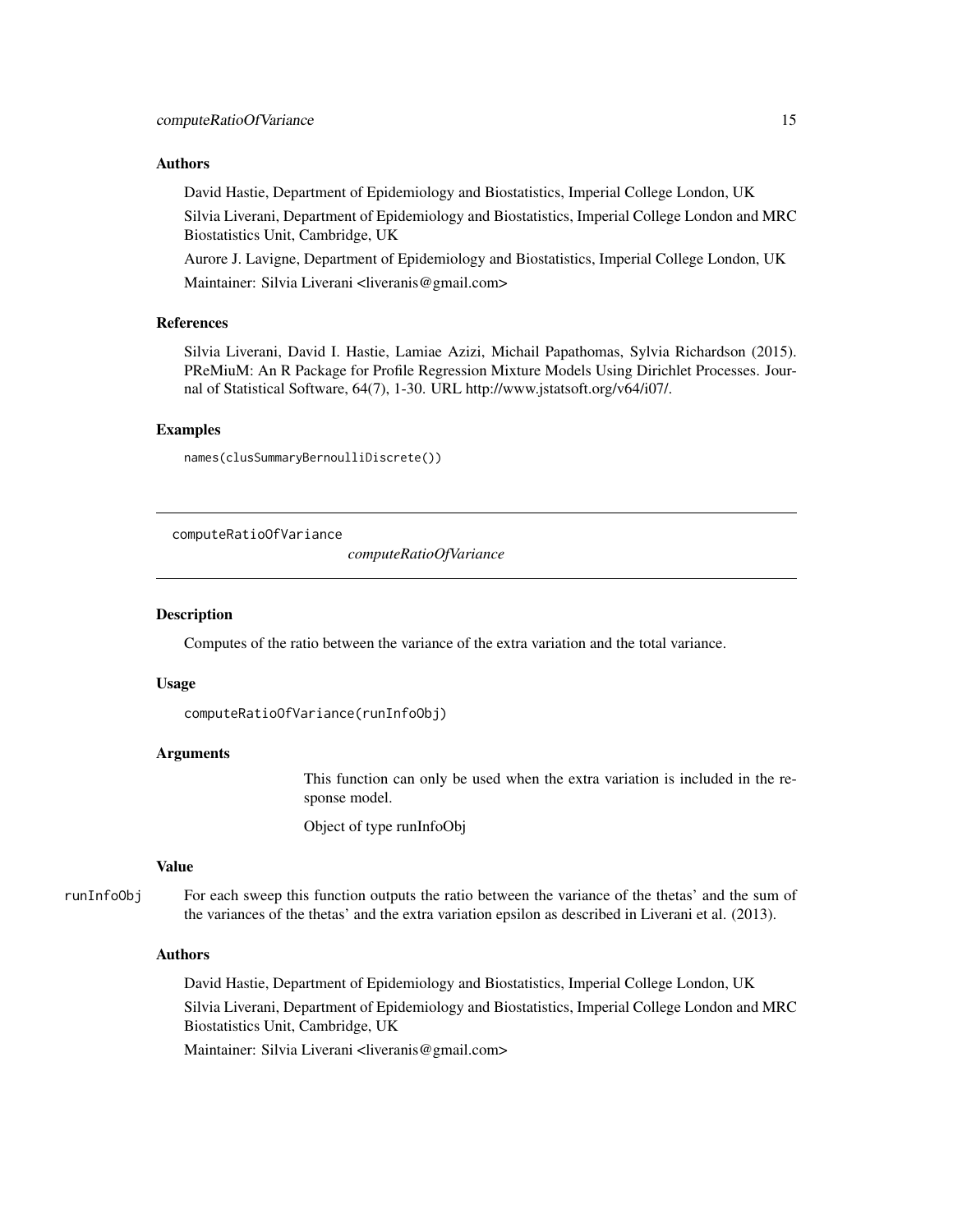# <span id="page-15-0"></span>References

Silvia Liverani, David I. Hastie, Lamiae Azizi, Michail Papathomas, Sylvia Richardson (2015). PReMiuM: An R Package for Profile Regression Mixture Models Using Dirichlet Processes. Journal of Statistical Software, 64(7), 1-30. URL http://www.jstatsoft.org/v64/i07/.

generateSampleDataFile

*Generate sample data files for profile regression*

# Description

Generation of random sample datasets for profile regression.

# Usage

```
generateSampleDataFile(clusterSummary)
```
#### Arguments

clusterSummary A vector of strings of the covariate names as by the column names in the data argument.

# Value

The output of this function is a list with the following elements

| yModel           | The outcome model according to which the data has been generated.                                                                                                                                                                                                       |
|------------------|-------------------------------------------------------------------------------------------------------------------------------------------------------------------------------------------------------------------------------------------------------------------------|
| xModel           | The covariate model according to which the data has been generated.                                                                                                                                                                                                     |
| inputData        | The data frame that contains the data.                                                                                                                                                                                                                                  |
| covNames         | The names of the covariates.                                                                                                                                                                                                                                            |
| fixedEffectNames |                                                                                                                                                                                                                                                                         |
|                  | The names of the fixed effects.                                                                                                                                                                                                                                         |
| <b>uCAR</b>      | The spatial gaussian effect. It is sample into the intrinsic autoregressive model<br>with precision TauCAR under the constraint that the sum of term is null. Only<br>used if include CAR is TRUE.                                                                      |
| <b>TauCAR</b>    | The precision of the spatial CAR effect. Only used if include CAR is TRUE.                                                                                                                                                                                              |
| Permutation      | A vector of size nSubject given the cluster name of each subject. When spatial<br>CAR is added to the model, for preventing potential identifiability problems, the<br>clusters are randomly distributed within the all subjects. Only used if include-<br>CAR is TRUE. |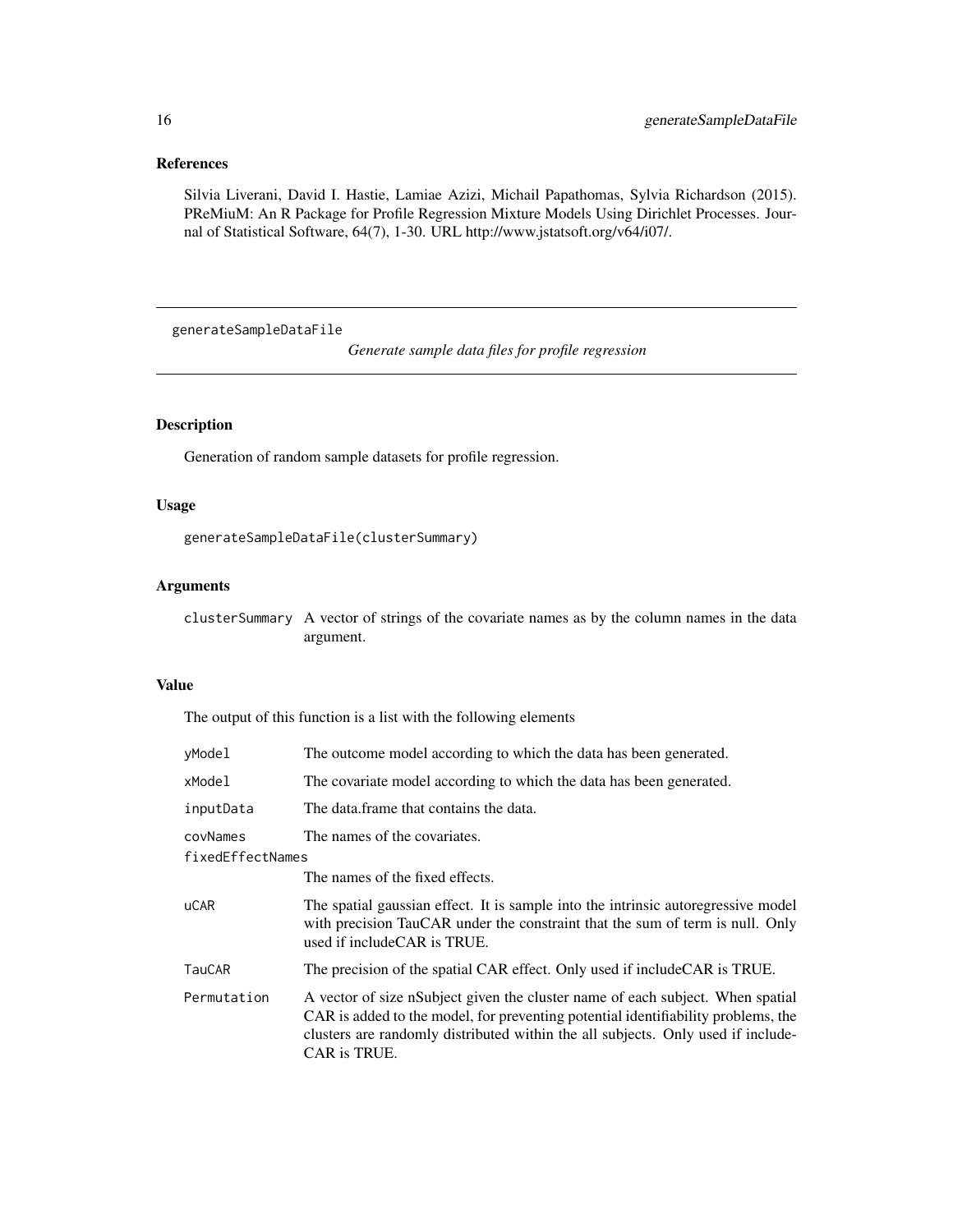# <span id="page-16-0"></span>globalParsTrace 17

### Authors

David Hastie, Department of Epidemiology and Biostatistics, Imperial College London, UK

Silvia Liverani, Department of Epidemiology and Biostatistics, Imperial College London and MRC Biostatistics Unit, Cambridge, UK

Aurore J. Lavigne, Department of Epidemiology and Biostatistics, Imperial College London, UK Maintainer: Silvia Liverani <liveranis@gmail.com>

#### References

Silvia Liverani, David I. Hastie, Lamiae Azizi, Michail Papathomas, Sylvia Richardson (2015). PReMiuM: An R Package for Profile Regression Mixture Models Using Dirichlet Processes. Journal of Statistical Software, 64(7), 1-30. URL http://www.jstatsoft.org/v64/i07/.

# Examples

# generation of data for clustering

```
generateDataList <- clusSummaryBernoulliDiscrete()
inputs <- generateSampleDataFile(generateDataList)
```
globalParsTrace *Plot of the trace of some of the global parameters*

#### Description

Function to lot the trace of some global parameters

# Usage

globalParsTrace(runInfoObj, parameters = "nClusters",plotBurnIn=FALSE,whichBeta=1)

# Arguments

|            | This function allows to visualise the trace of the global parameters.<br>Note that this function has not been optimised for large datasets.<br>An object of class runInfoObj.                                                                                                                                                                                                                 |
|------------|-----------------------------------------------------------------------------------------------------------------------------------------------------------------------------------------------------------------------------------------------------------------------------------------------------------------------------------------------------------------------------------------------|
| panāméo@bs | The parameter whose trace will be plotted. This can be set equal to "nClusters"<br>(default), "alpha", "mpp" and "beta", as by the model. As beta can be a vector,<br>we advise to also set the option "which Beta" below to select which fixed effect<br>parameter to visualise in the plot. "mpp" stands for marginal partition posterior,<br>also referred to as marginal model posterior. |
| plotBurnIn | Set to FALSE (default) it does not plot the trace for the burn in period. Set to<br>TRUE it plots the trace including the burn in period.                                                                                                                                                                                                                                                     |
| whichBeta  | Integer which selects which fixed effect parameter is plotted.                                                                                                                                                                                                                                                                                                                                |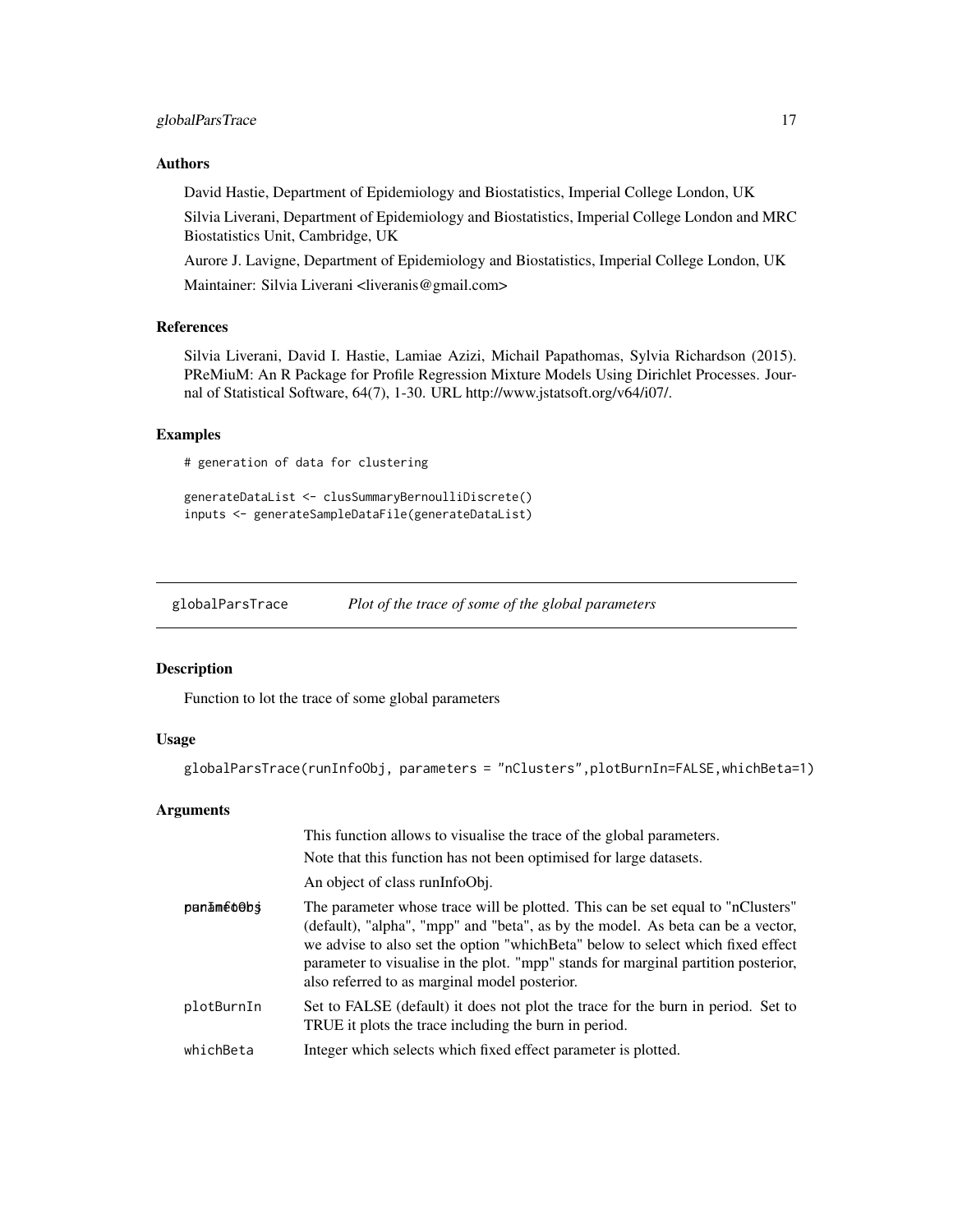# Value

Plot of trace of some global parameters.

#### Authors

Silvia Liverani, Department of Epidemiology and Biostatistics, Imperial College London and MRC Biostatistics Unit, Cambridge, UK

Maintainer: Silvia Liverani <liveranis@gmail.com>

# References

Silvia Liverani, David I. Hastie, Lamiae Azizi, Michail Papathomas, Sylvia Richardson (2015). PReMiuM: An R Package for Profile Regression Mixture Models Using Dirichlet Processes. Journal of Statistical Software, 64(7), 1-30. URL http://www.jstatsoft.org/v64/i07/.

### Examples

```
# generate simulated dataset
generateDataList <- clusSummaryBernoulliDiscreteSmall()
inputs <- generateSampleDataFile(generateDataList)
```

```
# run profile regression
runInfoObj<-profRegr(yModel=inputs$yModel, xModel=inputs$xModel,
nSweeps=10, nBurn=20, data=inputs$inputData, output="output", nFilter=3,
covNames=inputs$covNames,nClusInit=15,reportBurnIn=FALSE,
fixedEffectsNames = inputs$fixedEffectNames)
```

```
# plot trace for alpha
globalParsTrace(runInfoObj,parameters="alpha",plotBurnIn=FALSE)
```

```
heatDissMat Plot the heatmap of the dissimilarity matrix
```
#### **Description**

Function to plot the heatmap of the dissimilarity matrix

#### Usage

```
heatDissMat(dissimObj, main=NULL, xlab=NULL, ylab=NULL)
```
#### Arguments

| dissimObj | An object of class dissimobj.                                |
|-----------|--------------------------------------------------------------|
| main      | The usual plot option, to be passed to the heatmap function. |
| ylab      | The usual plot option, to be passed to the heatmap function. |
| xlab      | The usual plot option, to be passed to the heatmap function. |

<span id="page-17-0"></span>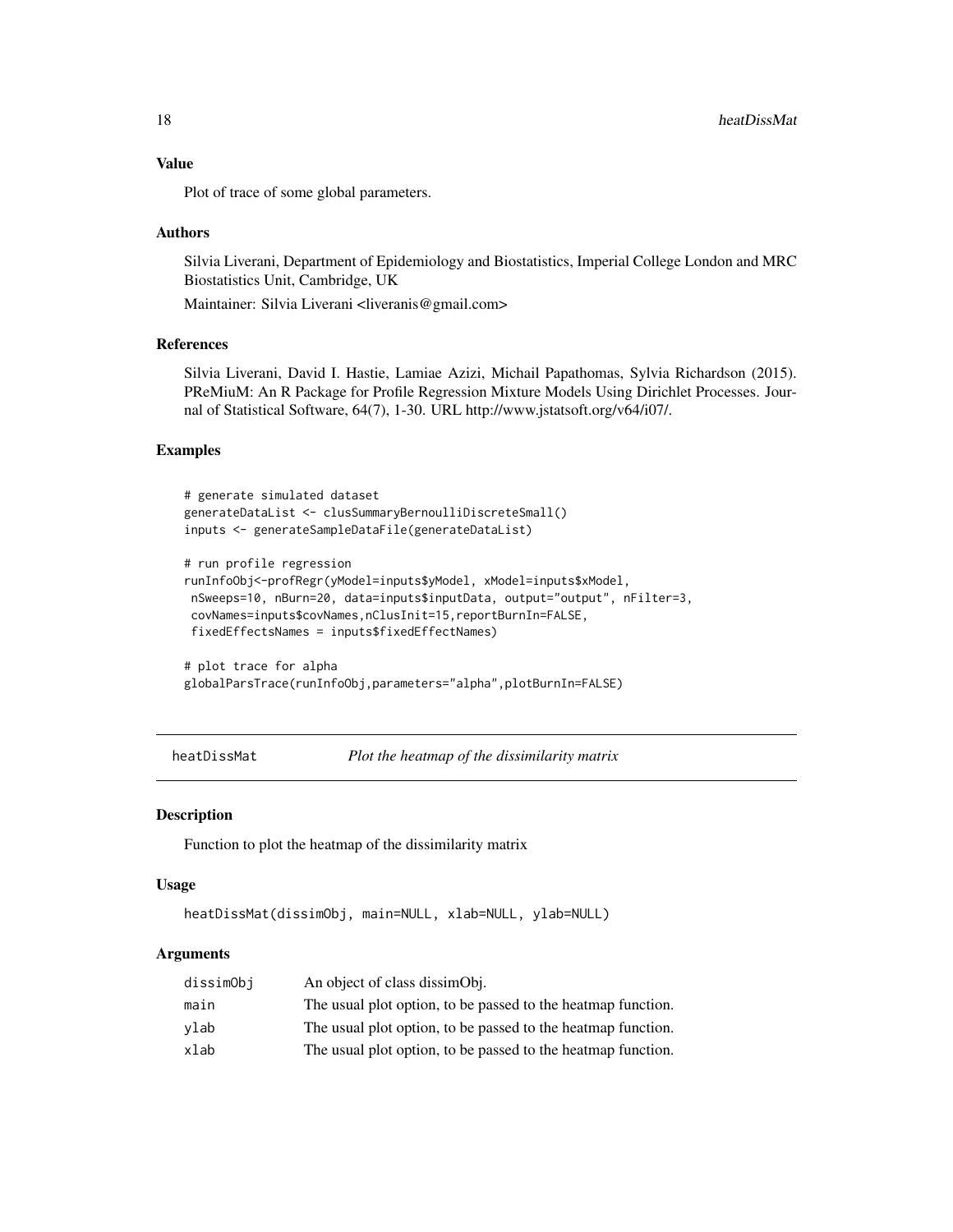# <span id="page-18-0"></span>is.wholenumber 19

### Value

Plot of the heatmap of the dissimilary matrix. This functions uses the function 'heatmap' of package 'stats'. Note that this function has not been optimised for large datasets.

#### Authors

Silvia Liverani, Department of Epidemiology and Biostatistics, Imperial College London and MRC Biostatistics Unit, Cambridge, UK

Maintainer: Silvia Liverani <liveranis@gmail.com>

#### References

Silvia Liverani, David I. Hastie, Lamiae Azizi, Michail Papathomas, Sylvia Richardson (2015). PReMiuM: An R Package for Profile Regression Mixture Models Using Dirichlet Processes. Journal of Statistical Software, 64(7), 1-30. URL http://www.jstatsoft.org/v64/i07/.

#### Examples

```
## Not run:
# generate simulated dataset
generateDataList <- clusSummaryBernoulliDiscreteSmall()
inputs <- generateSampleDataFile(generateDataList)
# run profile regression
runInfoObj<-profRegr(yModel=inputs$yModel, xModel=inputs$xModel,
nSweeps=10, nBurn=2000, data=inputs$inputData, output="output",
covNames=inputs$covNames,nClusInit=15)
# compute dissimilarity matrix
dissimObj<-calcDissimilarityMatrix(runInfoObj)
# plot heatmap
heatDissMat(dissimObj)
## End(Not run)
```
is.wholenumber *Function to check if a number is a whole number*

#### Description

Function to check if a number is whole, accounting for a rounding error.

# Usage

```
is.wholenumber(x, tol = .Machine$double.eps^0.5)
```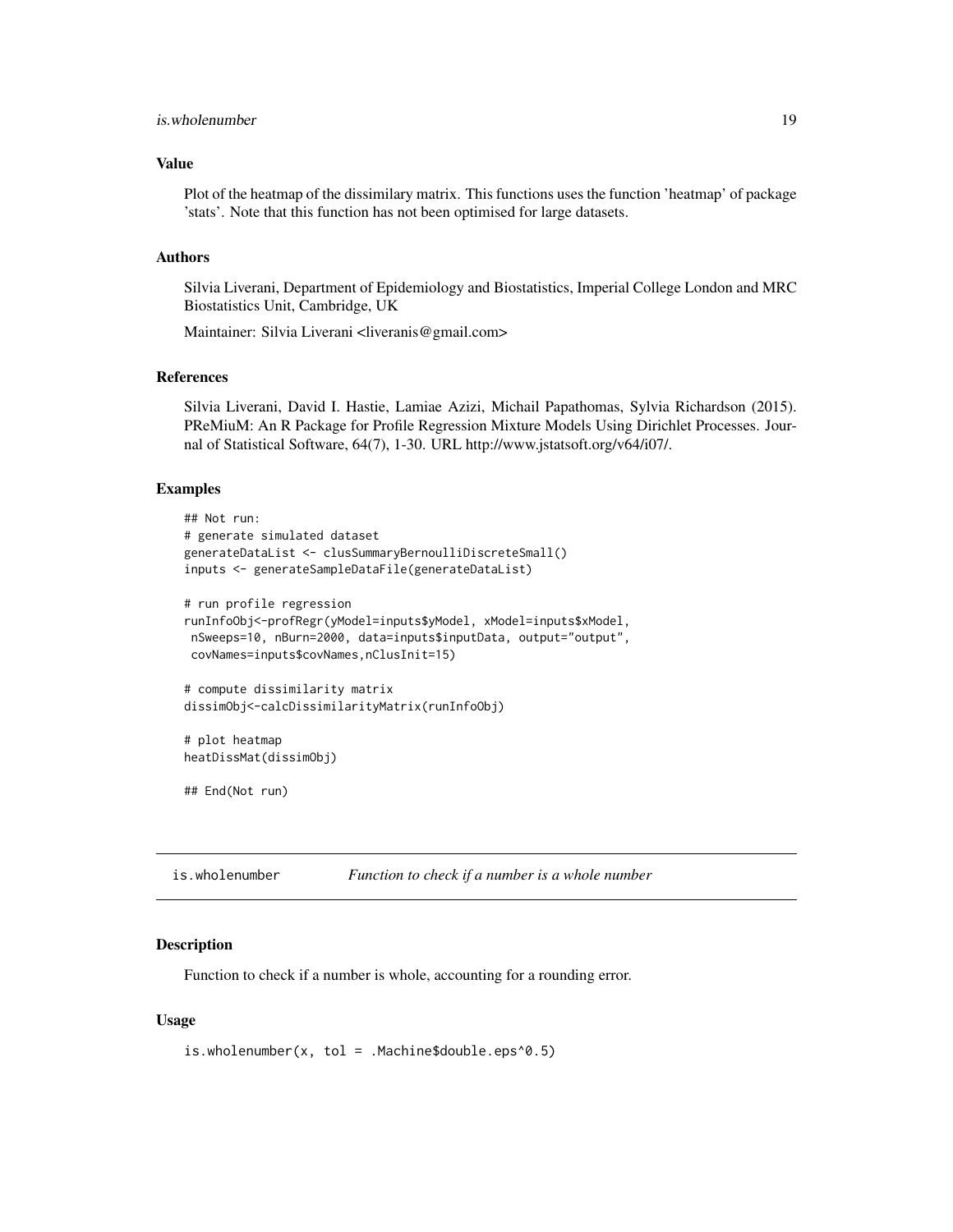#### <span id="page-19-0"></span>Arguments

|     | The number to be checked. |
|-----|---------------------------|
| tol | Tolerance level.          |

# Value

The default method for 'is.wholenumber' returns 'TRUE' if the number provided is a whole number.

# Authors

David Hastie, Department of Epidemiology and Biostatistics, Imperial College London, UK

Silvia Liverani, Department of Epidemiology and Biostatistics, Imperial College London and MRC Biostatistics Unit, Cambridge, UK

Maintainer: Silvia Liverani <liveranis@gmail.com>

# References

Silvia Liverani, David I. Hastie, Lamiae Azizi, Michail Papathomas, Sylvia Richardson (2015). PReMiuM: An R Package for Profile Regression Mixture Models Using Dirichlet Processes. Journal of Statistical Software, 64(7), 1-30. URL http://www.jstatsoft.org/v64/i07/.

# Examples

```
is.wholenumber(4) # TRUE
is.wholenumber(3.4) # FALSE
```
mapforGeneratedData *Map generated data*

# Description

Function to draw the map of a vector when data are generated.

#### Usage

```
mapforGeneratedData(u, del=NULL, palette='RGB', main='' )
```
# Arguments

| <b>u</b> | A vector of size nSubject to map. The function is only useful when data are<br>generated by generateSampleDataFile. |
|----------|---------------------------------------------------------------------------------------------------------------------|
| del      | A numeric vector of increasing order given the breaks to color the map. By<br>default the centiles of u are used.   |
| palette  | Color palette to be used. Either 'RGB' (default) Red-Green-Blue, or 'BW' for<br>black and white.                    |
| main     | A string for title.                                                                                                 |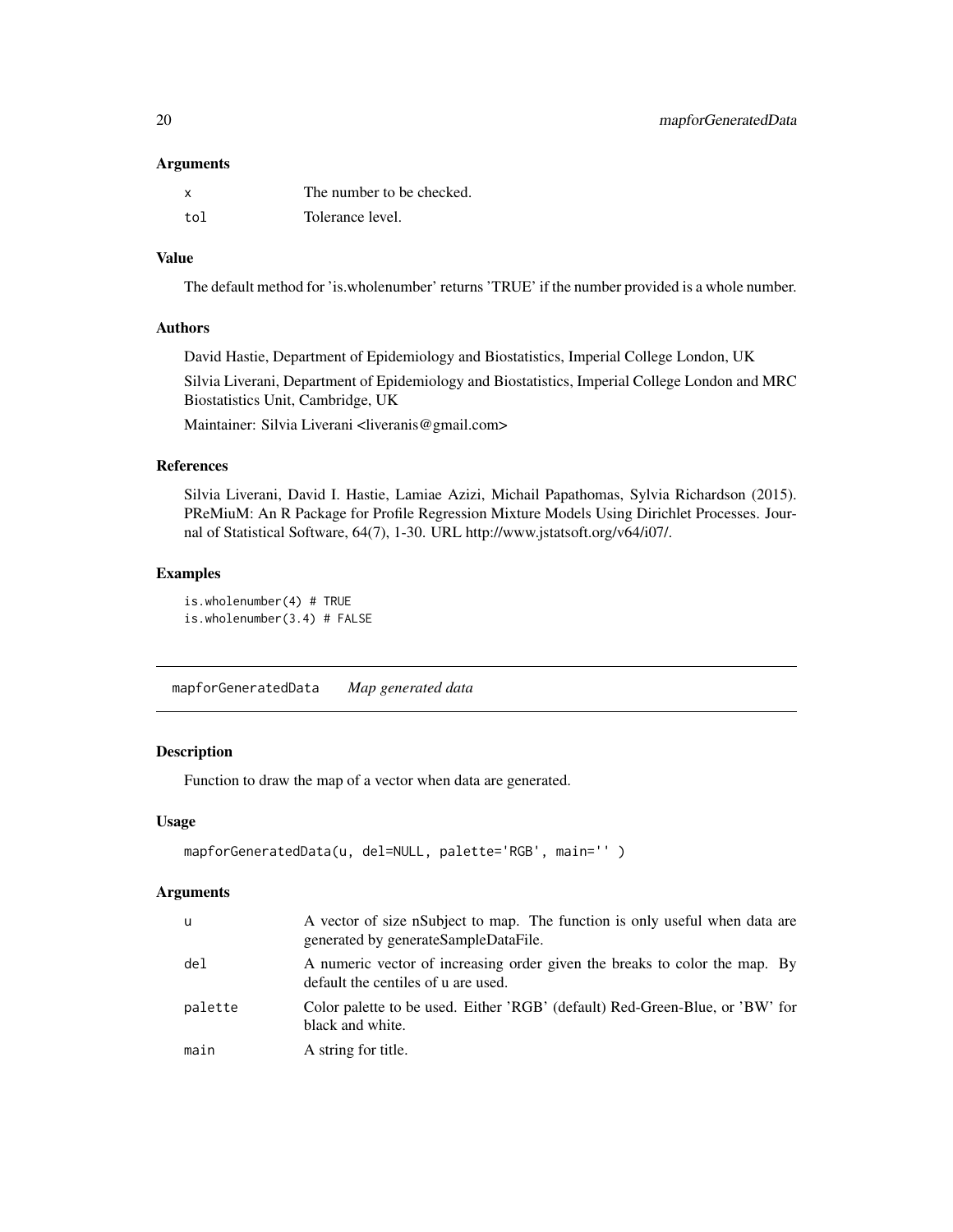#### <span id="page-20-0"></span>Authors

Aurore J. Lavigne, Department of Epidemiology and Biostatistics, Imperial College London and MRC Biostatistics Unit, Cambridge, UK

Maintainer: Silvia Liverani <liveranis@gmail.com>

#### References

Silvia Liverani, David I. Hastie, Lamiae Azizi, Michail Papathomas, Sylvia Richardson (2015). PReMiuM: An R Package for Profile Regression Mixture Models Using Dirichlet Processes. Journal of Statistical Software, 64(7), 1-30. URL http://www.jstatsoft.org/v64/i07/.

### Examples

```
inputs=generateSampleDataFile(clusSummaryPoissonNormalSpatial())
mapforGeneratedData(inputs$uCAR)
```
margModelPosterior *Marginal Model Posterior*

### Description

Compute the marginal model posterior.

#### Usage

margModelPosterior(runInfoObj,allocation)

#### Arguments

| runInfo0bj | An object of type runInfoObj.                                                                                                                                                                                                                                                                      |
|------------|----------------------------------------------------------------------------------------------------------------------------------------------------------------------------------------------------------------------------------------------------------------------------------------------------|
| allocation | By default, if allocation is not provided, the _z.txt file is read to compute the<br>marginal model posterior for all the partitions available there. If allocation is<br>equal to a vector that corresponds to a partition, the marginal model posterior is<br>computed for that given partition. |

# Value

It returns a file in the output folder, with name ending in "\_margModPost.txt", that contains the marginal model posterior. It also returns a list. The first argument is called margModPost and it is the mean of the values of the marginal model posterior as they appear in the file ending in "\_margModPost.txt" in the output folder. The second argument is an updated runInfoObj which also include some hyperparameter values.

#### Authors

Silvia Liverani, Department of Epidemiology and Biostatistics, Imperial College London and MRC Biostatistics Unit, Cambridge, UK

Maintainer: Silvia Liverani <liveranis@gmail.com>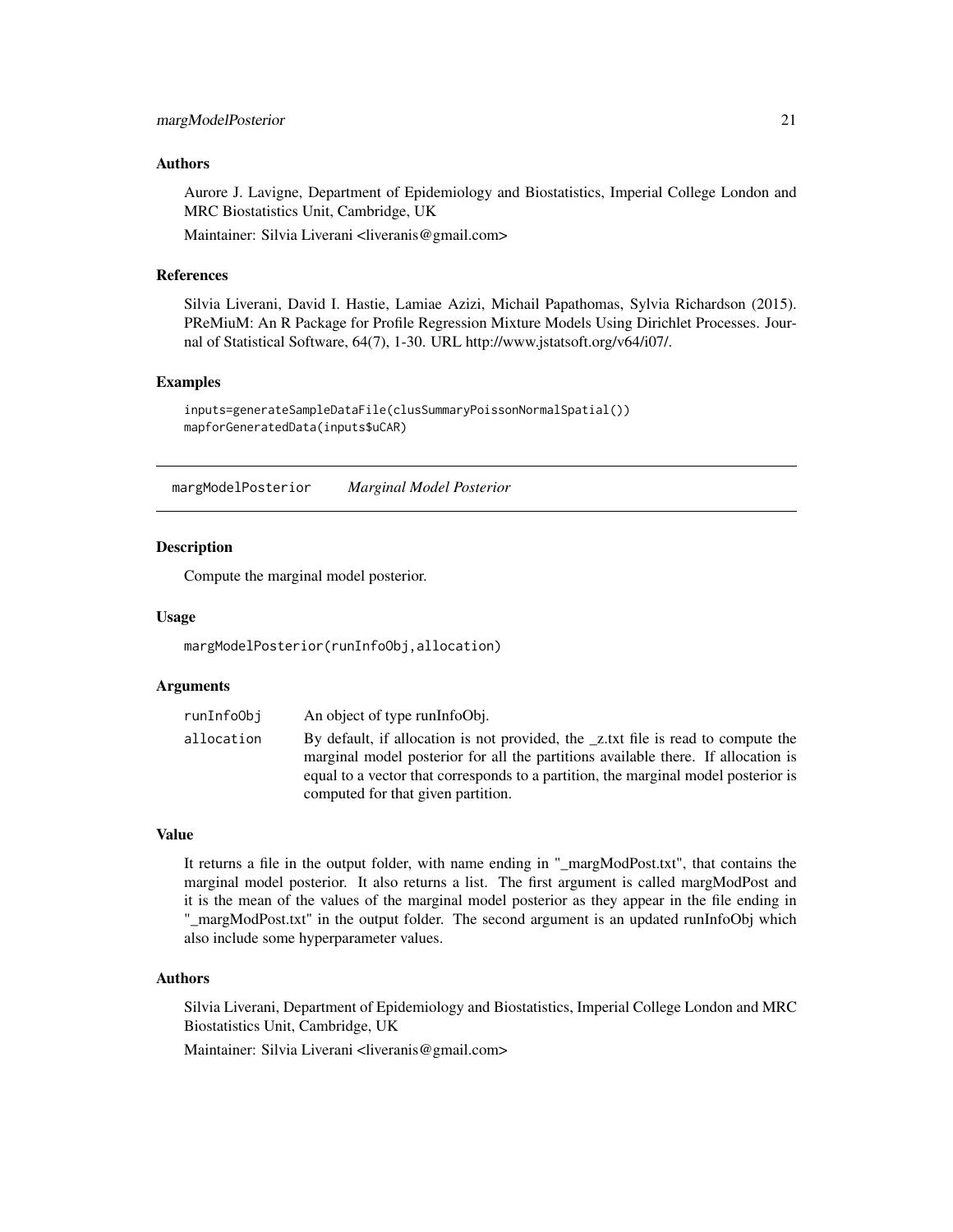#### <span id="page-21-0"></span>References

Silvia Liverani, David I. Hastie, Lamiae Azizi, Michail Papathomas, Sylvia Richardson (2015). PReMiuM: An R Package for Profile Regression Mixture Models Using Dirichlet Processes. Journal of Statistical Software, 64(7), 1-30. URL http://www.jstatsoft.org/v64/i07/.

#### Examples

```
inputs <- generateSampleDataFile(clusSummaryBernoulliDiscrete())
```

```
runInfoObj<-profRegr(yModel=inputs$yModel,
        xModel=inputs$xModel, nSweeps=5,
        nBurn=10, data=inputs$inputData, output="output",
        covNames = inputs$covNames, nClusInit=15,
         fixedEffectsNames = inputs$fixedEffectNames)
```

```
margModelPosterior(runInfoObj)
```
plotPredictions *Plot the conditional density using the predicted scenarios*

#### Description

Plots the conditional density for the predicted scenarios provided. It produces a pdf with a page for each predictive scenario provided. Each page has a plot of the predicted response, in the order as they were provided to the function. Note that fixed effects are not processed in this function. This function has been developed for Bernoulli, Normal and Survival response only. This function has been developed for Discrete and Normal covariates only.

#### Usage

```
plotPredictions(outfile, runInfoObj, predictions,
    logOR=FALSE)
```
#### Arguments

| outfile     | String. The name of the output PDF file. The default is "condDensity.pdf".                                                    |
|-------------|-------------------------------------------------------------------------------------------------------------------------------|
| runInfoObj  | An object of type runInfoObj which contains all the details about the run of<br>profRegr.                                     |
| predictions | An object of type predictions which contains all the details about the run of<br>calcPredictions.                             |
| logOR       | Whether to plot the response probability or log odds ratios. The default is<br>FALSE and the response probability is plotted. |

### Value

The output is a plot in PDF format.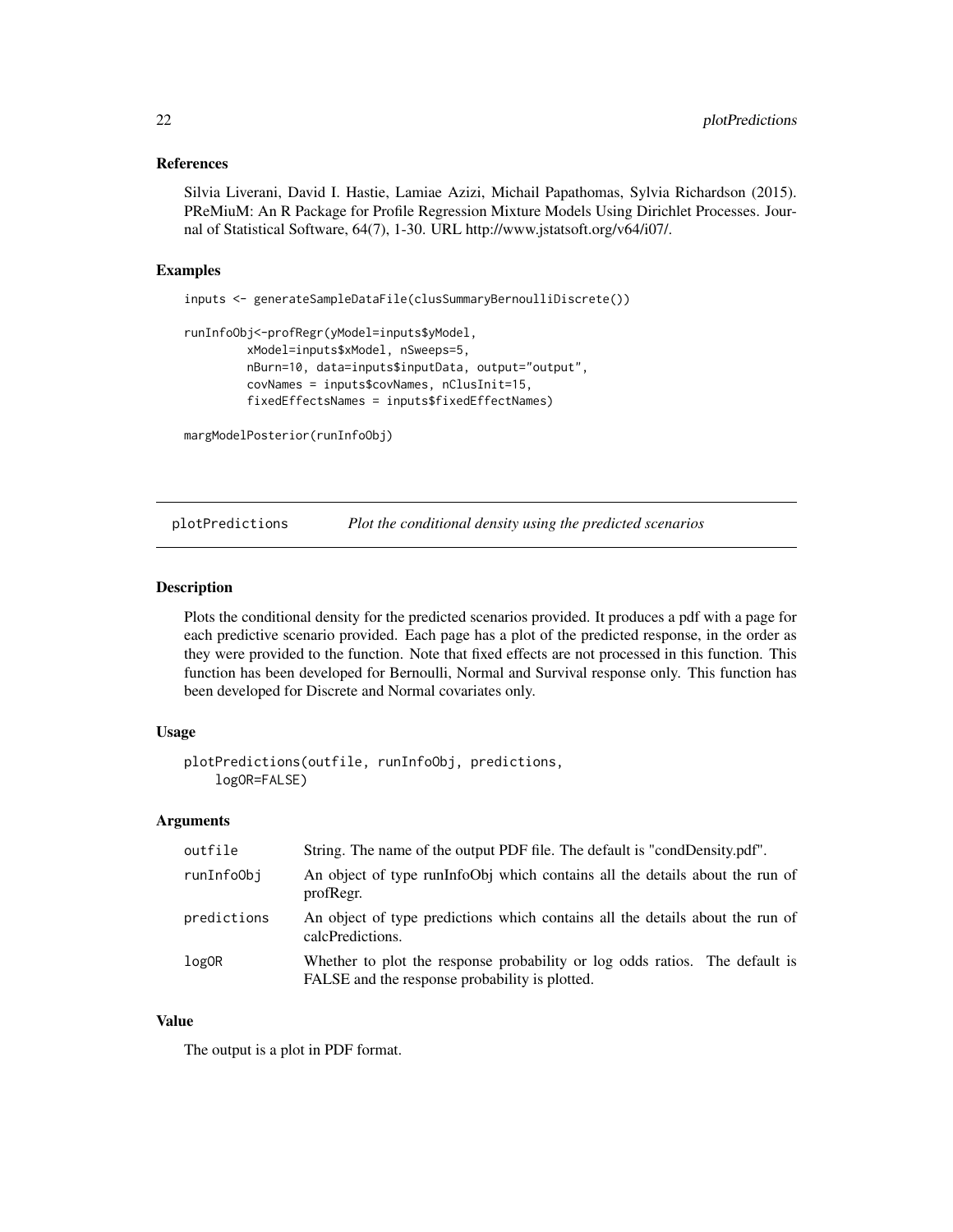#### <span id="page-22-0"></span>Authors

Silvia Liverani, Department of Epidemiology and Biostatistics, Imperial College London and MRC Biostatistics Unit, Cambridge, UK

Maintainer: Silvia Liverani <liveranis@gmail.com>

#### References

Silvia Liverani, David I. Hastie, Lamiae Azizi, Michail Papathomas, Sylvia Richardson (2015). PReMiuM: An R Package for Profile Regression Mixture Models Using Dirichlet Processes. Journal of Statistical Software, 64(7), 1-30. URL http://www.jstatsoft.org/v64/i07/.

#### Examples

```
## Not run:
# example with Bernoulli outcome and Discrete covariates
inputs <- generateSampleDataFile(clusSummaryBernoulliDiscrete())
# prediction profiles
preds<-data.frame(matrix(c(
2, 2, 2, 2, 2,
0, 0, NA, 0, 0),ncol=5,byrow=TRUE))
colnames(preds)<-names(inputs$inputData)[2:(inputs$nCovariates+1)]
# run profile regression
runInfoObj<-profRegr(yModel=inputs$yModel, xModel=inputs$xModel,
nSweeps=10000, nBurn=10000, data=inputs$inputData, output="output",
covNames=inputs$covNames,predict=preds,
fixedEffectsNames = inputs$fixedEffectNames)
dissimObj <- calcDissimilarityMatrix(runInfoObj)
clusObj <- calcOptimalClustering(dissimObj)
riskProfileObj <- calcAvgRiskAndProfile(clusObj)
predictions <- calcPredictions(riskProfileObj,fullSweepPredictions=TRUE,fullSweepLogOR=TRUE)
plotPredictions(outfile="predictiveDensity.pdf",runInfoObj=runInfoObj,
predictions=predictions,logOR=TRUE)
```
## End(Not run)

plotRiskProfile *Plot the Risk Profiles*

# Description

Plots the risk profiles for a profile regression model.

# Usage

```
plotRiskProfile(riskProfObj, outFile, showRelativeRisk=F,
   orderBy=NULL, whichClusters=NULL,
   whichCovariates=NULL, useProfileStar=F,riskLim=NULL)
```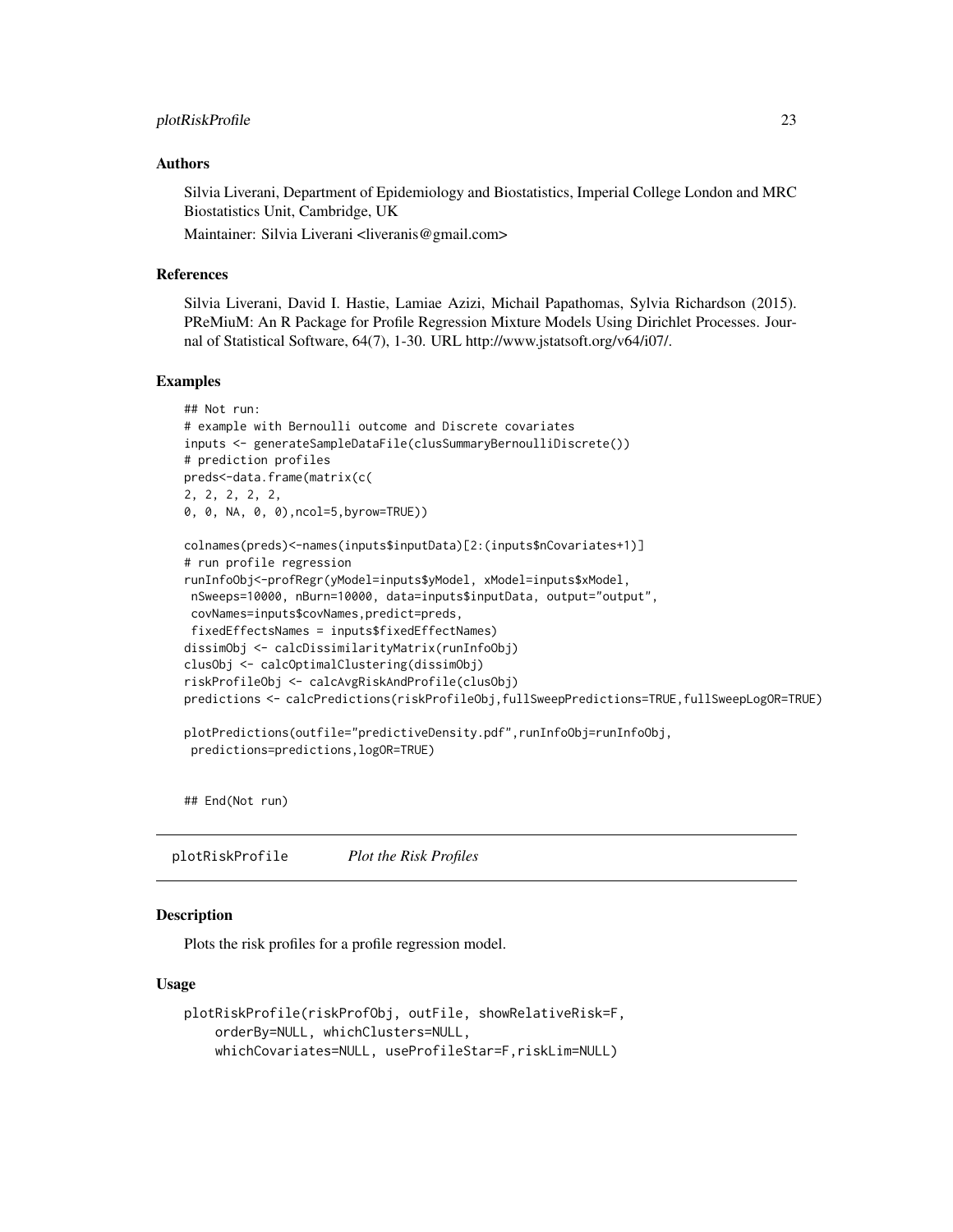#### Arguments

| riskProfObj      | An object of type riskProfObj.                                                                                                                                                                                                                                                                         |
|------------------|--------------------------------------------------------------------------------------------------------------------------------------------------------------------------------------------------------------------------------------------------------------------------------------------------------|
| outFile          | Path and file name to save the plot.                                                                                                                                                                                                                                                                   |
| showRelativeRisk |                                                                                                                                                                                                                                                                                                        |
|                  | Whether to show the relative risk (with respect to the risk of the first cluster).<br>This option is not available for Normal outcome. For Survival outcomes it com-<br>puted proportional hazards, but only if the option proportional Hazards=T was<br>used in the function calcAvgRiskAndProfile(). |
| orderBy          | Order by which the clusters are to be displayed. It can take values "Empirical",<br>"ClusterSize" and "Risk" (the latter only if the outcome is provided). It can also<br>take the name of a covariate to order the clusters, in which case the clusters are<br>ordered.                               |
| whichClusters    | Either a vector of indeces that corresponds to the clusters that are to be displayed.<br>The length of this vector must be greater than 1. The default is that all clusters<br>are shown.                                                                                                              |
| whichCovariates  |                                                                                                                                                                                                                                                                                                        |
|                  | Either a vector of indeces or a vector of strings that corresponds to the covariates<br>that are to be displayed. The length of this vector must be greater than 1. The<br>default is that all covariates are shown.                                                                                   |
|                  | useProfileStar To be set equal to TRUE only if a variable selection procedure has been run. The<br>definition of the star profile is given in Liverani, S., Hastie, D. I. and Richardson,<br>S. (2013) PReMiuM: An R package for Bayesian profile regression.                                          |
| riskLim          | Limits of the y-axis for the plot of the boxplots for the response variable. The<br>default is NULL. If the riskLim are provided, they should be a vector of length<br>2.                                                                                                                              |

#### Value

This function creates a png plot saved in the path given by outFile. All clusters are visually displayed together.

For discrete covariates, instead of plotting the probability that a phi is above or below the mean value, we plot the actual phi values (and plot the mean value across clusters as a horizontal line).

For normal covariates, for each covariate the upper plot is the posterior distribution for the mean mu, and the lower plot is the posterior distribution of sqrt(Sigma[j,j]) (i.e. the standard deviation for that covariate).

It also returns the following vector.

meanSortIndex This vector is the index that represents the order that the clusters are represented. The default ordering is by empirical risk.

# Authors

David Hastie, Department of Epidemiology and Biostatistics, Imperial College London, UK

Silvia Liverani, Department of Epidemiology and Biostatistics, Imperial College London and MRC Biostatistics Unit, Cambridge, UK

Maintainer: Silvia Liverani <liveranis@gmail.com>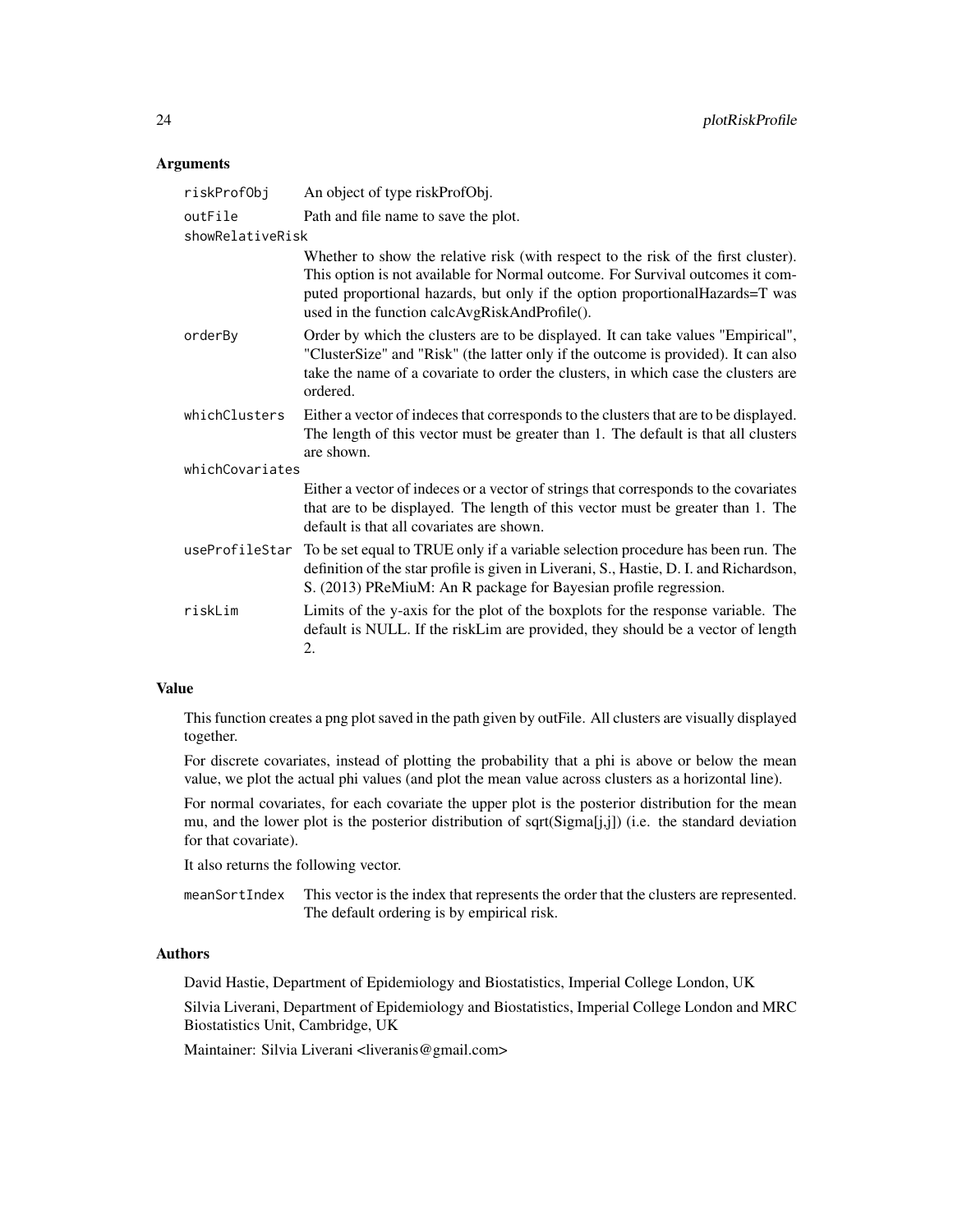#### <span id="page-24-0"></span>profRegr 25

#### References

Silvia Liverani, David I. Hastie, Lamiae Azizi, Michail Papathomas, Sylvia Richardson (2015). PReMiuM: An R Package for Profile Regression Mixture Models Using Dirichlet Processes. Journal of Statistical Software, 64(7), 1-30. URL http://www.jstatsoft.org/v64/i07/.

### Examples

```
## Not run:
# example for Poisson outcome and Discrete covariates
inputs <- generateSampleDataFile(clusSummaryPoissonDiscrete())
runInfoObj<-profRegr(yModel=inputs$yModel,
    xModel=inputs$xModel, nSweeps=10, nClusInit=15,
   nBurn=20, data=inputs$inputData, output="output",
    covNames = inputs$covNames, outcomeT = inputs$outcomeT,
    fixedEffectsNames = inputs$fixedEffectNames)
dissimObj<-calcDissimilarityMatrix(runInfoObj)
clusObj<-calcOptimalClustering(dissimObj)
riskProfileObj<-calcAvgRiskAndProfile(clusObj)
clusterOrderObj<-plotRiskProfile(riskProfileObj,"summary.png")
```
## End(Not run)

profRegr *Profile Regression*

#### Description

Fit a profile regression model.

#### Usage

```
profRegr(covNames, fixedEffectsNames, outcome="outcome",
        outcomeT=NA, data, output="output", hyper, predict,
predictType="RaoBlackwell",
       nSweeps=1000, nBurn=1000, nProgress=500, nFilter=1,
       nClusInit, seed, yModel="Bernoulli", xModel="Discrete",
        sampler="SliceDependent", alpha=-2, dPitmanYor = 0, excludeY=FALSE,
        extraYVar=FALSE, varSelectType="None", entropy,reportBurnIn=FALSE,
        run=TRUE, discreteCovs, continuousCovs, whichLabelSwitch="123",
includeCAR=FALSE, neighboursFile="Neighbours.txt",
weibullFixedShape=TRUE, useNormInvWishPrior=FALSE)
```
#### Arguments

covNames A vector of strings of the covariate names as by the column names in the data argument. The names of the covariates cannot include space characters.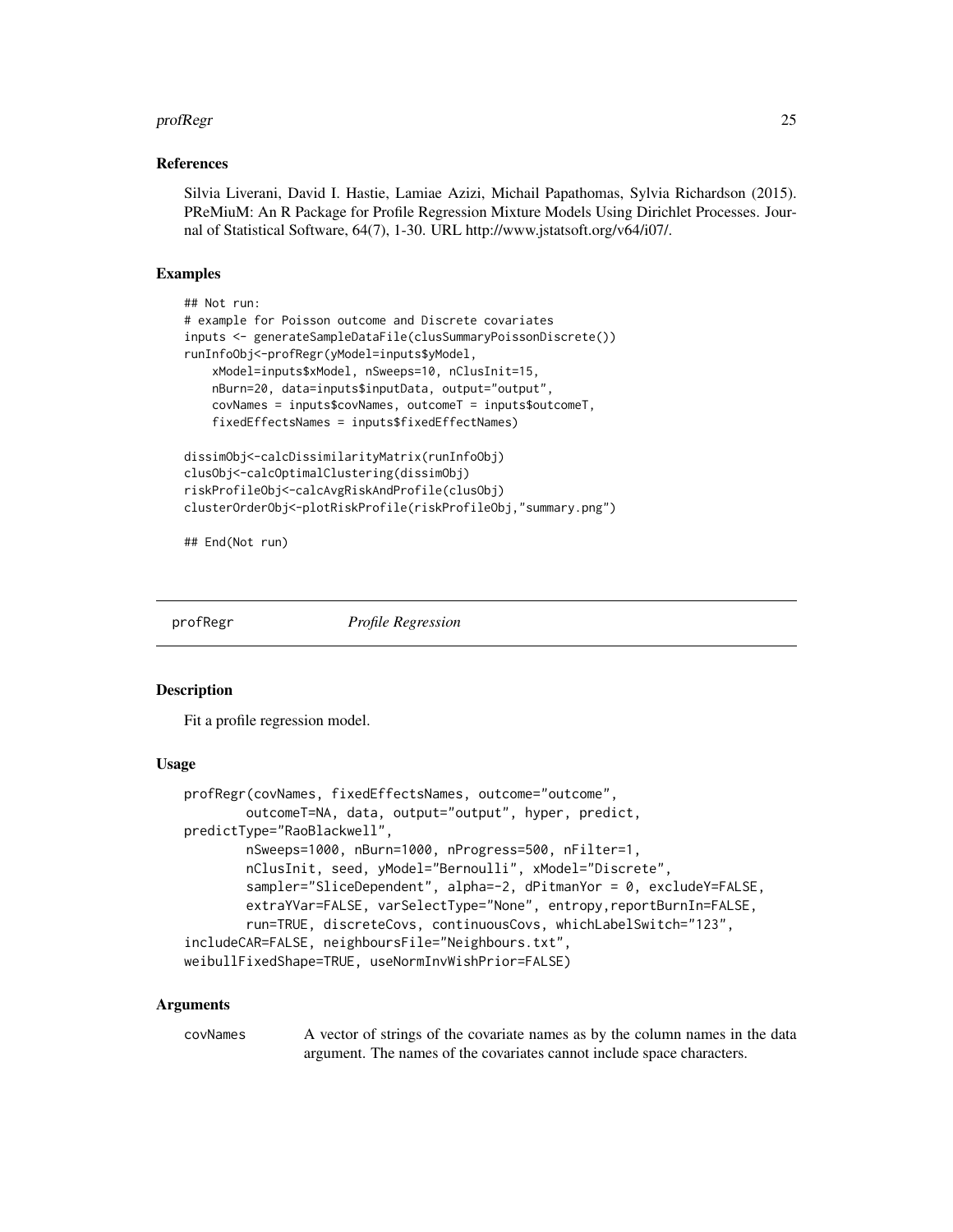#### fixedEffectsNames

A vector of strings of the fixed effect names as by the column names in the data argument. Each fixed effect must be of class 'numeric'. If a fixed effect is of class 'character', an error message will appear and the fixed effect will need to be recoded as numeric. The names of the fixed effects cannot include space characters.

- outcome A string of column of the data argument that contains the outcome. The outcome cannot have missing values - you could consider predicting the value of the outcome for those subjects for which it has not been observed. The name cannot include space characters.
- outcomeT A string of column of the data argument that contains the offset (for Poisson outcome) or the number of trials (for Binomial outcome) or censoring for Survival reponse (coded as 0 or 1). The name cannot include space characters.
- data A data frame which has as columns the outcome, the covariates, the fixed effects if any and the offset (for Poisson outcome) or the number of trials (for Binomial outcome) or censoring (for Survival outcome). The outcome cannot have missing values - you could consider predicting the value of the outcome for those subjects for which it has not been observed. For Survival response censoring must be coded as 0 if the event has not occurred (ie, there has been censoring) and 1 if the event has occurred (no censoring has taken place). The names of the columns cannot include space characters.
- output Path to folder to save all output files. The covariates can have missing values, which must be coded as 'NA'. There cannot be missing values in the fixed effects - if there are, use an imputation method before using profile regression.
- hyper Object of type setHyperparams with hyperparameters specifications. This is optional, default values are provided for all hyperparameters. See ?setHyperparams for details.
- predict Data frame containing the predictive scenarios. This is only required if predictions are requested.

At each iteration the predictive subjects are assigned to one of the current clusters according to their covariate profiles (but ignoring missing values), or their Rao Blackwellised estimate of theta is recorded (a weighted average of all theta, weighted by the probability of allocation into each cluster. For Normal response they can also be randomly allocated. See also the option predictType below.

The predictive subjects have no impact on the likelihood and so do not determine the clustering or parameters at each iteration. The predictive allocations are then recorded as extra entries in each row of the output\_z.txt file. This can then be processed in the post processing to create a dissimilarity matrix with the fitting subjects. The post procesing function calcPredictions will create predicted response values for these subjects.

See ?calcPredictions for more details and examples. For Normal response,

predictType This can be set equal to "RaoBlackwell" and "random". The default is RaoBlackwell. The random option can only be used for Normal response, where the estimated variance of the clusters is considered and the predictive subjects are randomly assigned to a mixture component and then are also randomly sampled within that component.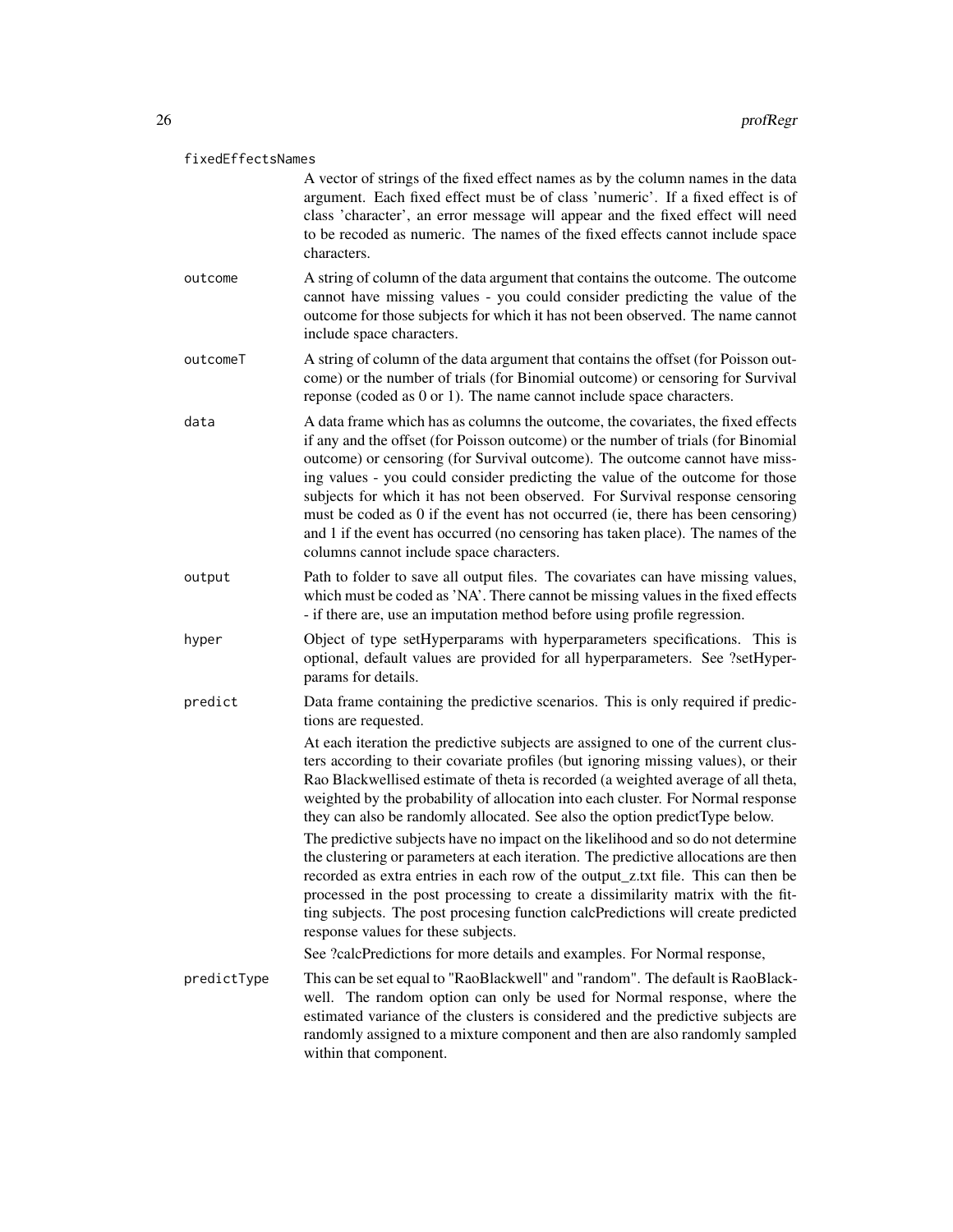| nSweeps       | Number of iterations of the MCMC after the burn-in period. By default this is<br>1000.                                                                                                                                                                                                                                                                                                                                                                                                                                                                                                |
|---------------|---------------------------------------------------------------------------------------------------------------------------------------------------------------------------------------------------------------------------------------------------------------------------------------------------------------------------------------------------------------------------------------------------------------------------------------------------------------------------------------------------------------------------------------------------------------------------------------|
| nBurn         | Number of initial iterations of the MCMC to be discarded. By default this is<br>1000.                                                                                                                                                                                                                                                                                                                                                                                                                                                                                                 |
| reportBurnIn  | If TRUE then the burn in iterations are reported in the output files, if set to<br>FALSE they are not. It is set to FALSE by default.                                                                                                                                                                                                                                                                                                                                                                                                                                                 |
| nProgress     | The number of sweeps at which to print a progress update. By default this is<br>500.                                                                                                                                                                                                                                                                                                                                                                                                                                                                                                  |
| nFilter       | The frequency (in sweeps) with which to write the output to file. The default<br>value is 1.                                                                                                                                                                                                                                                                                                                                                                                                                                                                                          |
| nClusInit     | The number of clusters individuals should be initially randomly assigned to<br>(Unif[50,60]).                                                                                                                                                                                                                                                                                                                                                                                                                                                                                         |
| seed          | The value for the seed for the random number generator. The default value is<br>the current time.                                                                                                                                                                                                                                                                                                                                                                                                                                                                                     |
| yModel        | The model type for the outcome variable. The options currently available are<br>"Bernoulli", "Poisson", "Binomial", "Categorical", "Normal" and "Survival".<br>The default value is Bernoulli.                                                                                                                                                                                                                                                                                                                                                                                        |
| xModel        | The model type for the covariates. The options currently available are "Dis-<br>crete", "Normal" and "Mixed". The default value is "Discrete".                                                                                                                                                                                                                                                                                                                                                                                                                                        |
| sampler       | The sampler type to be used. Options are "SliceDependent", "SliceIndependent"<br>and "Truncated". The default value is "SliceDependent".                                                                                                                                                                                                                                                                                                                                                                                                                                              |
| alpha         | The value to be used if alpha is fixed. If a value smaller than or equal to -1 is used<br>then alpha is random, if dPitmanYor is equal to zero (the random alpha option<br>is available for Dirichlet process prior only). The default value is -2 (random<br>alpha). For fixed alpha, if dPitmanYor is in the interval $(0,1)$ then a Pitman-Yor<br>process prior is used instead of a Dirichlet process prior.                                                                                                                                                                      |
| dPitmanYor    | The discount parameter for the Pitman-Yor process prior. The default value is<br>0, which is equivalent to a Dirichlet process prior. This parameter must belong<br>to the interval $[0,1)$ and it must be provided together with a non-negative value<br>for alpha. The Pitman-Yor process prior is only available for non-random pa-<br>rameters. Note that the third label switching move is only available for Dirichlet<br>process priors, so it will not be run if dPitmanYor>0. Therefore setting dPit-<br>manYor to a value greater than zero will forse whichLabelSwitch=12. |
| excludeY      | If TRUE only the covariate data X is modelled. By default this is set to FALSE.                                                                                                                                                                                                                                                                                                                                                                                                                                                                                                       |
| extraYVar     | If set equal to TRUE extra Gaussian variance is included in the response model.<br>This option is available only for Bernoulli, Binomial and Poisson response. By<br>default the extra Gaussian variance is not included, so extraYVar=FALSE.                                                                                                                                                                                                                                                                                                                                         |
| varSelectType | The type of variable selection to be used "None", "BinaryCluster" or "Con-<br>tinuous". The "Continuous" variable selection is the implementation of the<br>novel variable selection formulation proposed by Papathomas, Molitor, Hog-<br>gart, Hastie, Richardson (2012) "Exploring data from genetic association stud-<br>ies using Bayesian variable selection and the Dirichlet process: application to<br>searching for gene x gene patterns" in Genetic Epidemiology. The "BinaryClus-<br>ter" variable selection is based on the method proposed by Chung and Dunson           |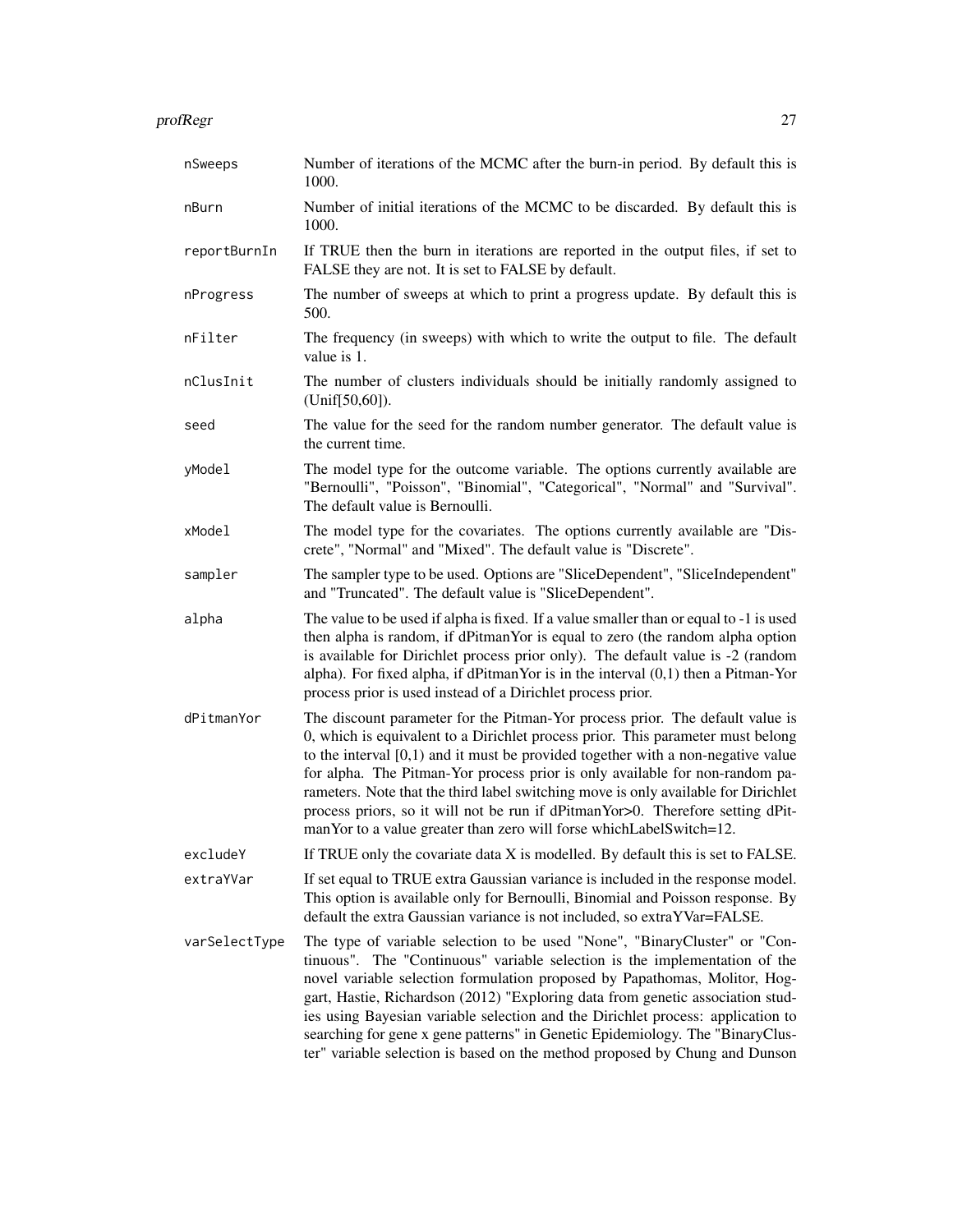| of variable selection can be used with discrete, continuous or mixed covariates.<br>The default value is "None".                                                                                                                                                                                                                                                                                                            | selection" in the Journal of the American Statistical Association. Both types |
|-----------------------------------------------------------------------------------------------------------------------------------------------------------------------------------------------------------------------------------------------------------------------------------------------------------------------------------------------------------------------------------------------------------------------------|-------------------------------------------------------------------------------|
| If included then we compute allocation entropy. By default the allocation en-<br>entropy<br>tropy is not included.                                                                                                                                                                                                                                                                                                          |                                                                               |
| Logical. If TRUE then the MCMC is run. Set run=FALSE if the MCMC has<br>run<br>been run already and it is only required to collect information about the run.                                                                                                                                                                                                                                                               |                                                                               |
| The names of the discrete covariates among the covariate names, if xModel="Mixed".<br>discreteCovs<br>This and continuousCovs must be defined if xModel="Mixed", while covNames<br>is ignored.                                                                                                                                                                                                                              |                                                                               |
| continuousCovs<br>The names of the discrete covariates among the covariate names, if xModel="Mixed".<br>This and continuousCovs must be defined if xModel="Mixed", while covNames<br>is ignored.                                                                                                                                                                                                                            |                                                                               |
| whichLabelSwitch                                                                                                                                                                                                                                                                                                                                                                                                            |                                                                               |
| The label switching moves to run. The options available are moves 1, 2 and 3<br>("123"), moves 1 and 2 ("12") and move 3 only ("3"). The moves are described<br>in Hastie et al. (2013). Note that the third label switching move is only available<br>for Dirichlet process priors, so it will not be run if dPitman Yor>0. Therefore set-<br>ting dPitmanYor to a value greater than zero will forse whichLabelSwitch=12. |                                                                               |
| includeCAR<br>A boolean specifying wether a conditional autoregressive term should be intro-<br>duced within the model, to take into account possible spatial correlation within<br>residuals. Only for Poisson and Normal response models.                                                                                                                                                                                 |                                                                               |
| neighboursFile The file name of the file specifying neighbourhood graph. It should have the<br>same structure than neighbourhood graph files used in the "INLA" package,<br>and can be produced from a nb object of package "spdep", by the function<br>"nb2INLA" of package "spdep". See ?nb2INLA for details.                                                                                                             |                                                                               |
| weibullFixedShape                                                                                                                                                                                                                                                                                                                                                                                                           |                                                                               |
| This parameter controls whether the shape parameter of the Weibull distribution<br>(for yModel=Survival only) is a global parameter (fixed) or cluster specific. It is<br>equal to TRUE by default.                                                                                                                                                                                                                         |                                                                               |
| useNormInvWishPrior                                                                                                                                                                                                                                                                                                                                                                                                         |                                                                               |
| By default this variable equals FALSE. When this variable equals TRUE, the<br>conjugate Normal-inverse-Wishart prior is used rather than the independant nor-<br>mal and inverse Whishart priors. If this prior is used, variable selection cannot<br>be used as it has not been implemented.                                                                                                                               |                                                                               |
| <b>Value</b>                                                                                                                                                                                                                                                                                                                                                                                                                |                                                                               |
|                                                                                                                                                                                                                                                                                                                                                                                                                             |                                                                               |

Once the C++ has completed the output from fitting the regression is stored in a number of text files in the directory specified. Files are produced containing the MCMC traces for all of the values of interest, along with a log file and files for monitoring the acceptance rates of the adaptive Metropolis Hastings moves.

It returns a number of files in the output directory as well as a list with the following elements. This an object of type runInfoObj. The files that are produced in the output directory are described below.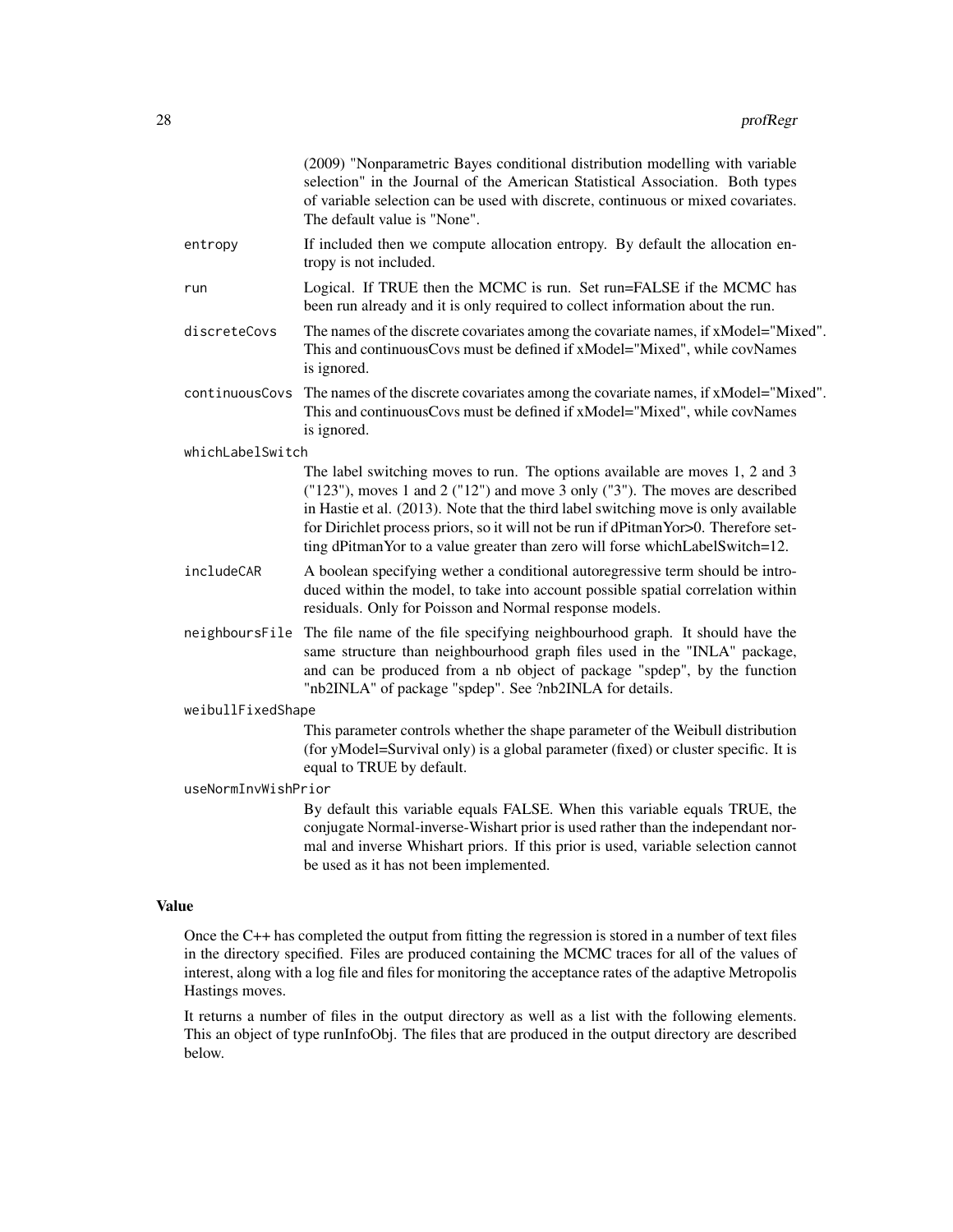#### profRegr 29

| directoryPath    | String. Directory path of the output files.                                                                                                                                                                                                                                                                                                                                                            |
|------------------|--------------------------------------------------------------------------------------------------------------------------------------------------------------------------------------------------------------------------------------------------------------------------------------------------------------------------------------------------------------------------------------------------------|
| fileStem         | String. The                                                                                                                                                                                                                                                                                                                                                                                            |
| inputFileName    | String. Location and file name of input dataset as created by this function for<br>the $C++$ routines                                                                                                                                                                                                                                                                                                  |
| nSweeps          | Integer. The number of sweeps of the MCMC after the burn-in.                                                                                                                                                                                                                                                                                                                                           |
| nBurn            | Integer. The number of iterations in the burn-in period of the MCMC.                                                                                                                                                                                                                                                                                                                                   |
| reportBurnIn     | Logical. Whether the output of the burn-in report should be included.                                                                                                                                                                                                                                                                                                                                  |
| nFilter          | Integer. The frequency (in sweeps) with which to write the output to file.                                                                                                                                                                                                                                                                                                                             |
| nProgress        | The number of sweeps at which to print a progress update.                                                                                                                                                                                                                                                                                                                                              |
| nSubjects        | Integer. The number of subjects.                                                                                                                                                                                                                                                                                                                                                                       |
| nPredictSubjects |                                                                                                                                                                                                                                                                                                                                                                                                        |
|                  | Integer. The number of subjects for which to run predictions.                                                                                                                                                                                                                                                                                                                                          |
| fullPredictFile  | Logical. It is FALSE by default. It is equal to TRUE if the outcome or the<br>outcome and the fixed effects were included in the dataframe provided in the<br>input predict. If TRUE, the function will have a produced a file ending in "_pre-<br>dictFull.txt" which contains the values of the outcome and fixed effects for the<br>computation of measures of fit in the function calcPredictions. |
| covNames         | A vector of strings with the names of the covariates.                                                                                                                                                                                                                                                                                                                                                  |
| xModel           | String. The model type for the covariates.                                                                                                                                                                                                                                                                                                                                                             |
| includeResponse  |                                                                                                                                                                                                                                                                                                                                                                                                        |
|                  | Logical. If FALSE only the covariate data X is modelled.                                                                                                                                                                                                                                                                                                                                               |
| yModel           | String. The model type for the outcome.                                                                                                                                                                                                                                                                                                                                                                |
| varSelect        | Logical. If FALSE no variable selection is performed.                                                                                                                                                                                                                                                                                                                                                  |
| varSelectType    | String. It specifies what type of variable selection has been performed, if any.                                                                                                                                                                                                                                                                                                                       |
| nCovariates      | Integer. The number of covariates.                                                                                                                                                                                                                                                                                                                                                                     |
| nFixedEffects    | Integer. The number of fixed effects.                                                                                                                                                                                                                                                                                                                                                                  |
| nCategoriesY     | Integer. The number of categories of the outcome, if yModel = "Categorical". It<br>is 1 otherwise.                                                                                                                                                                                                                                                                                                     |
| nCategories      | Vector of integers. The number of categories of each covariate, if $x$ Model =<br>"Discrete". It is 1 otherwise.                                                                                                                                                                                                                                                                                       |
| extraYVar        | TRUE if extra Gaussian variance is included in the response model.                                                                                                                                                                                                                                                                                                                                     |
| xMat             | A matrix of the covariate data.                                                                                                                                                                                                                                                                                                                                                                        |
| yMat             | A matrix of the outcome data, including the offset if the outcome is Poisson, the<br>number of trials if the outcome is Binomial and 0 or 1 for Survival outcome (1<br>for censored individuals, 0 otherwise).                                                                                                                                                                                         |
| wMat             | A matrix of the fixed effect data.                                                                                                                                                                                                                                                                                                                                                                     |
| whichLabelSwitch | The label switching moves that have been run. The options available are moves<br>1, 2 and 3 ("123"), moves 1 and 2 ("12") and move 3 only ("3"). The moves are<br>described in Hastie et al. (2013).                                                                                                                                                                                                   |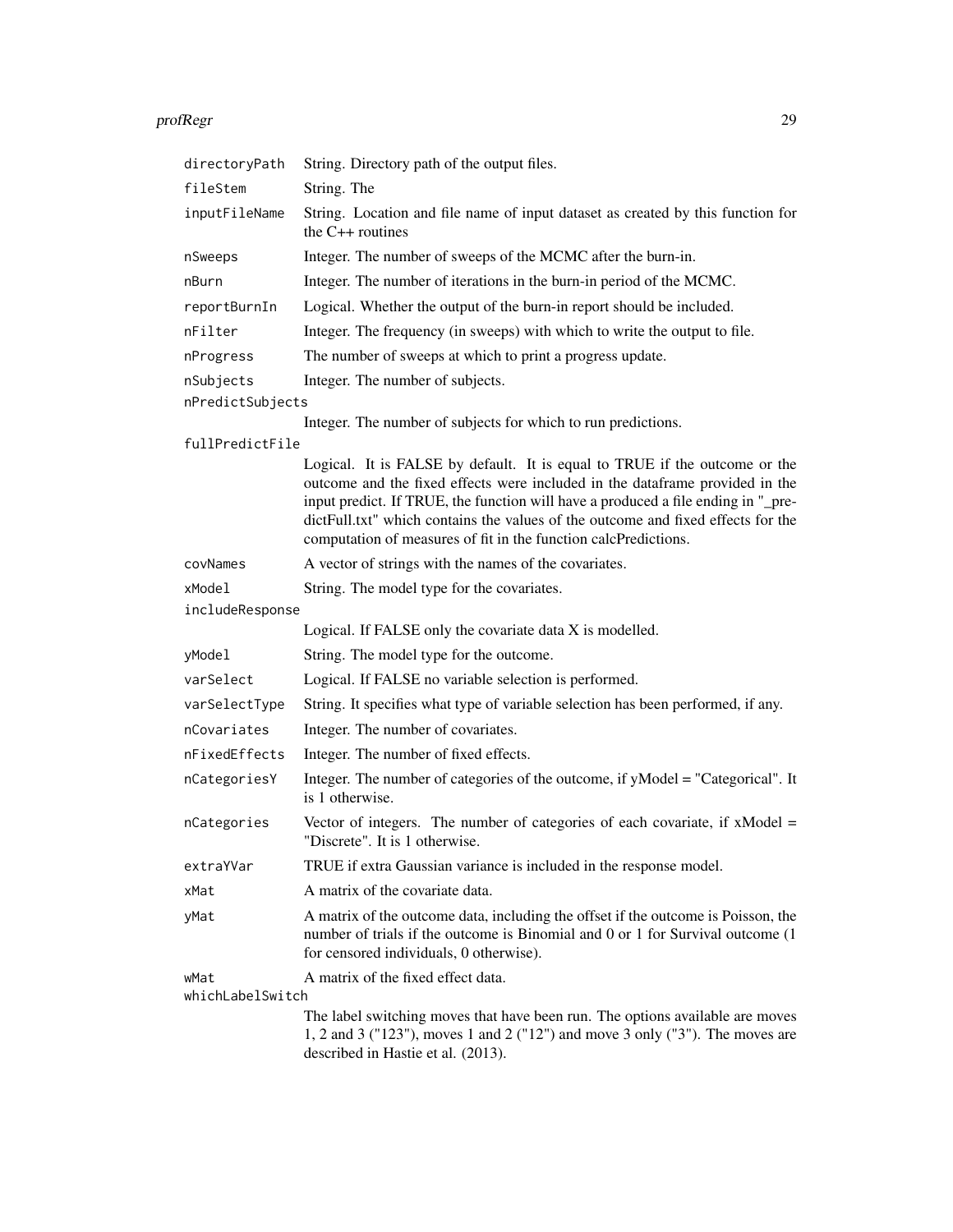| includeCAR        | Logical. Whether a spatial CAR term is included.                         |
|-------------------|--------------------------------------------------------------------------|
| predictType       | String. Whether a RaoBlackwell or random predictions have been computed. |
| weibullFixedShape |                                                                          |
|                   | <b>T : 1 TTH :1 :1 1</b>                                                 |

Logical. Whether the shape parameter of the Weibull distribution for the survival response is fixed or cluster specific.

These are the files produced in the output directory. We refer to Liverani et al. (2015)

- \_alpha.txt If alpha is random, each row is a draw from a posterior distribution of alpha (including burn in if reportBurnIn=TRUE).
- \_beta.txt If fixed effects are included, this file provides the draws from the posterior distribution of the beta parameters at each sweep. Each row represents the vector of beta's at each sweep (including burn in if reportBurnIn=TRUE).
- \_hyper.txt Internal file to communicate between R and C++ the values of the hyperparamters.
- $\text{Input}$ \_txt Internal file to communicate the data between R and C++.
- \_log.txt This file logs some information about the run, such as what variables were included, which hyperparameters were used, the seed of the random numbers, the acceptance rates of the MCMC moves that were included in the run.
- \_logPost.txt This file report the logPosterior, the logLikelihood and logPrior for the model fit at each sweep (including burn in if reportBurnIn=TRUE).
- \_nClusters.txt This file includes the number of clusters at each sweep. Each row represents a sweep (including burn in if reportBurnIn=TRUE) and each element in the rows is the number of clusters per sweep. This includes the number of empty clusters, if any.
- \_nMembers.txt This file includes the number of observations in each cluster at each sweep. Each row represents a sweep (including burn in if reportBurnIn=TRUE) and each element in the rows is the number of observations in each cluster per sweep. The last number in each row is the total number of observations, computed as the sum of the elements in the row as a check that all observations have been assigned to a cluster.
- \_theta.xt This file includes the value of theta (cluster specific parameter for the response variable) for each cluster at each sweep. Each row represents a sweep (including burn in if reportBurnIn=TRUE) and each element in the rows is the value of theta for each cluster at that sweep. The thetas provided her are in the same order as the clusters in \_nMembers.txt and they are drawn from the prior when they correspond to empty clusters.
- \_z.txt This file includes the cluster membership for each observation at each sweep. Each row represents a sweep (including burn in if reportBurnIn=TRUE) and each element in the rows is the cluster membership for each of the observations, ordered as they are provided to profRegr in the dataframe.

There are more files that can be in the output, depending on which options are used in profRegr. The file \_mu.txt for example reports the mean for xModel=Normal, \_phi.txt reports the multinomial probabilities for xModel=Discrete, \_rho.txt reports the paramters for variable selection, etc. The files usually report one line for each sweep (including burn in if reportBurnIn=TRUE). See Liverani et al. (2015) for more details of the parameters.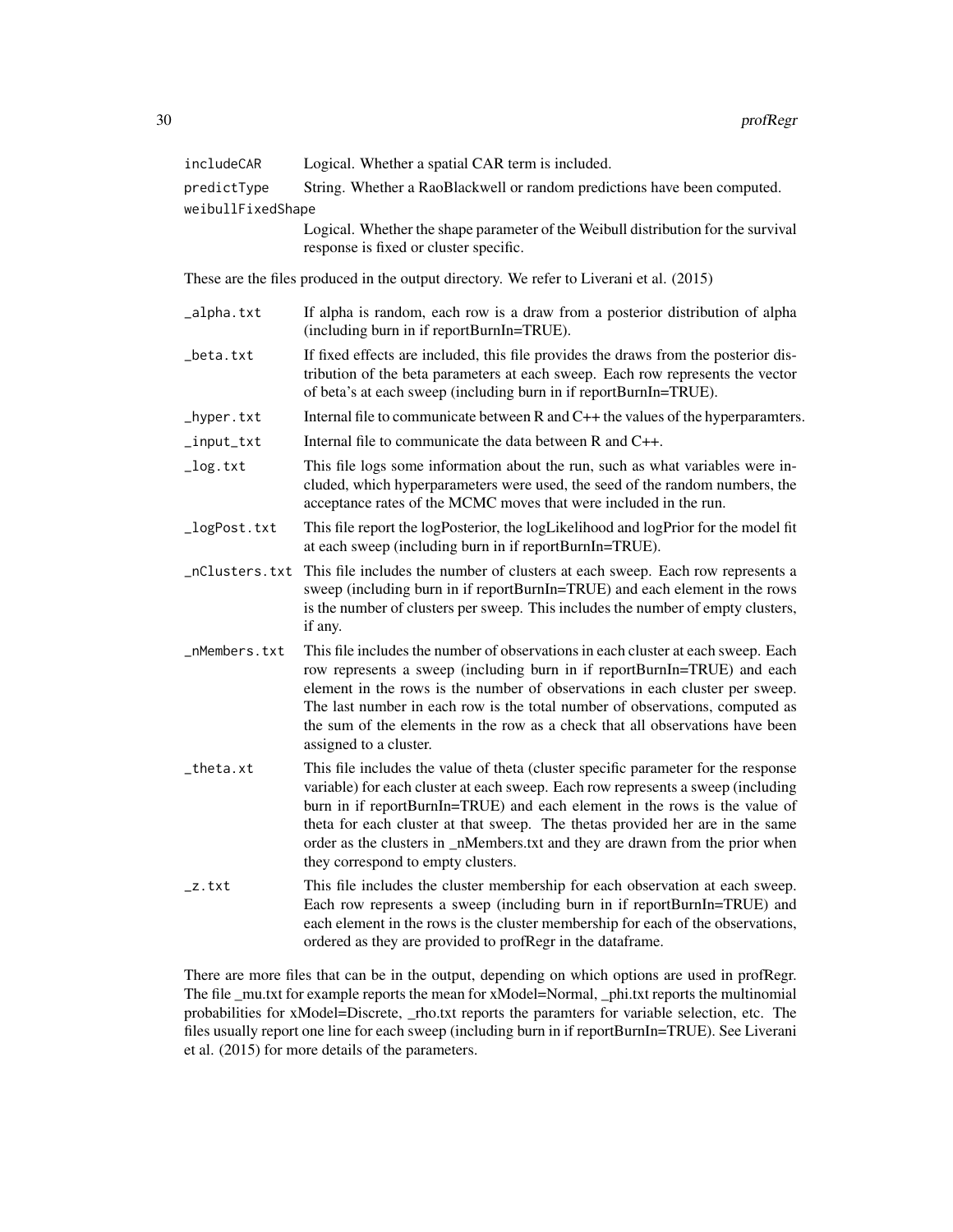#### profRegr 31

#### Authors

David Hastie, Department of Epidemiology and Biostatistics, Imperial College London, UK

Silvia Liverani, Department of Epidemiology and Biostatistics, Imperial College London and MRC Biostatistics Unit, Cambridge, UK

Aurore J. Lavigne, Department of Epidemiology and Biostatistics, Imperial College London, UK

Lamiae Azizi, MRC Biostatistics Unit, Cambridge, UK

Maintainer: Silvia Liverani <liveranis@gmail.com>

The R package PReMiuM is supported through research grants. One key requirement of such funding applications is the ability to demonstrate the impact of the work we seek funding for can. Whatever you are using PReMiuM for, it would be very helpful for us to learn about our users, to tailor our future methodological developments to your needs. Please email us at liveranis@gmail.com or visit http://www.silvialiverani.com/support-premium/.

#### References

Silvia Liverani, David I. Hastie, Lamiae Azizi, Michail Papathomas, Sylvia Richardson (2015). PReMiuM: An R Package for Profile Regression Mixture Models Using Dirichlet Processes. Journal of Statistical Software, 64(7), 1-30. URL http://www.jstatsoft.org/v64/i07/.

Hastie, D. I., Liverani, S. and Richardson, S. (2014) Sampling from Dirichlet process mixture models with unknown concentration parameter: Mixing issues in large data implementations. *Forthcoming in the Statistics \& Computing*. Available at http://link.springer.com/article/10.1007

### Examples

```
# example for Poisson outcome and Discrete covariates
inputs <- generateSampleDataFile(clusSummaryPoissonDiscrete())
runInfoObj<-profRegr(yModel=inputs$yModel,
   xModel=inputs$xModel, nSweeps=10, nClusInit=20,
   nBurn=20, data=inputs$inputData, output="output",
   covNames = inputs$covNames, outcomeT = inputs$outcomeT,
   fixedEffectsNames = inputs$fixedEffectNames)
# example with Bernoulli outcome and Mixed covariates
inputs <- generateSampleDataFile(clusSummaryBernoulliMixed())
runInfoObj<-profRegr(yModel=inputs$yModel,
   xModel=inputs$xModel, nSweeps=10, nClusInit=15,
   nBurn=20, data=inputs$inputData, output="output",
```
continuousCovs = inputs\$continuousCovs)

discreteCovs = inputs\$discreteCovs,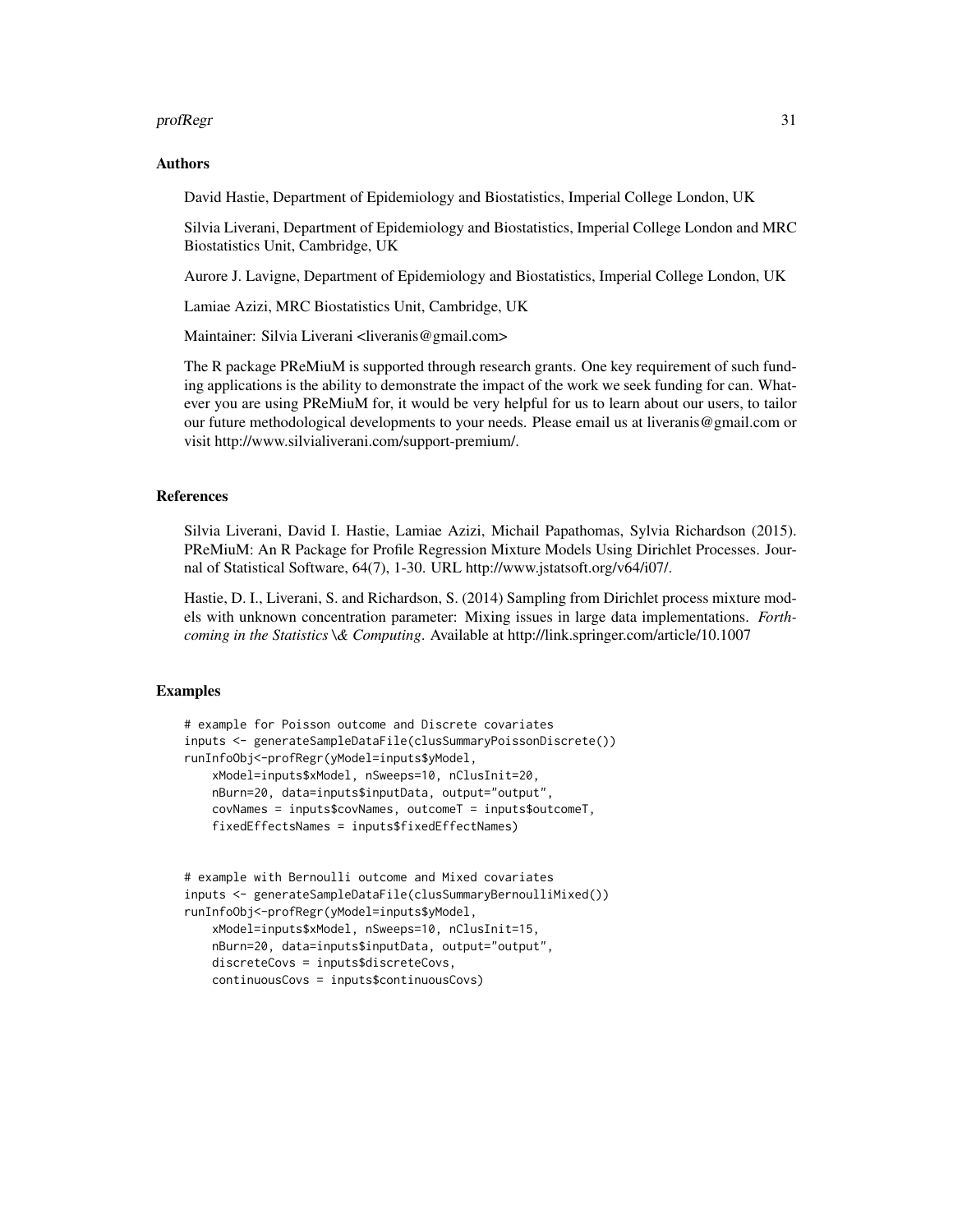<span id="page-31-0"></span>

#### Description

Hyperparameters for the priors can be specified here and passed as an argument to profRegr.

The user can specify some or all hyperparameters. Those hyperparameters not specified will take their default values. Where the file is not provided, all hyperparameters will take their default values.

# Usage

```
setHyperparams(shapeAlpha=NULL,rateAlpha=NULL,
     aPhi=NULL,mu0=NULL,Tau0=NULL,R0=NULL,kappa0=NULL,
     nu0=NULL,muTheta=NULL,sigmaTheta=NULL,dofTheta=NULL,muBeta=NULL,
     sigmaBeta=NULL,dofBeta=NULL,shapeTauEpsilon=NULL,
     rateTauEpsilon=NULL,aRho=NULL,bRho=NULL,atomRho=NULL,shapeSigmaSqY=NULL,
     scaleSigmaSqY=NULL,rSlice=NULL,truncationEps=NULL,
     shapeTauCAR=NULL,rateTauCAR=NULL,shapeNu=NULL,scaleNu=NULL,
     initAlloc=NULL)
```
#### Arguments

| shapeAlpha | The shape parameter for Gamma prior on alpha (default=2)                                                                                                                                                                                                                                                                                                                                       |
|------------|------------------------------------------------------------------------------------------------------------------------------------------------------------------------------------------------------------------------------------------------------------------------------------------------------------------------------------------------------------------------------------------------|
| rateAlpha  | The inverse-scale (rate) parameter for the Gamma prior on alpha (default=1)                                                                                                                                                                                                                                                                                                                    |
| aPhi       | The vector of parameters for the Dirichlet prior on phi_j. Element j corresponds<br>to covariate <i>j</i> which then has a prior Dirichlet (aPhi[j], aPhi[j],, aPhi[j]). Only<br>used in discrete case, default= $(1 1 1  1)$ .                                                                                                                                                                |
| mu0        | The mean vector for mu_c in the Normal covariate case (only used in Normal<br>covariate case, default=empirical covariate means)                                                                                                                                                                                                                                                               |
| Tau0       | The precision matrix for mu_c in the Normal covariate case (only used in Nor-<br>mal covariate case, default=inverse of diagonal matrix with elements equal to<br>squareof empirical range for each covariate)                                                                                                                                                                                 |
| R0         | The matrix parameter for the Wishart distribution for Tau_c (only used in Nor-<br>mal covariate case, default=1/nCovariates * inverse of empirical covariance ma-<br>trix)                                                                                                                                                                                                                     |
| kappa0     | The degrees of freedom parameter for the Wishart distribution for Tau_c (only<br>used in Normal covariate case, default=nCovariates).                                                                                                                                                                                                                                                          |
| nu0        | Hyperparameter for the conjugate Normal inverse Wishart prior for Normal co-<br>variates. The Normal distribution of mu_c has covariance Sigma_c/nu0. The<br>default value is 0.01. The other hyperparameters for this parametrisation are re-<br>used from the independant priors. This hyperparameter is only useful when the<br>option useNormInvWishPrior=TRUE in the function profRegr(). |
| muTheta    | The location parameter for the t-Distribution for theta <sub>c</sub> (only used if response<br>included in model, default=0)                                                                                                                                                                                                                                                                   |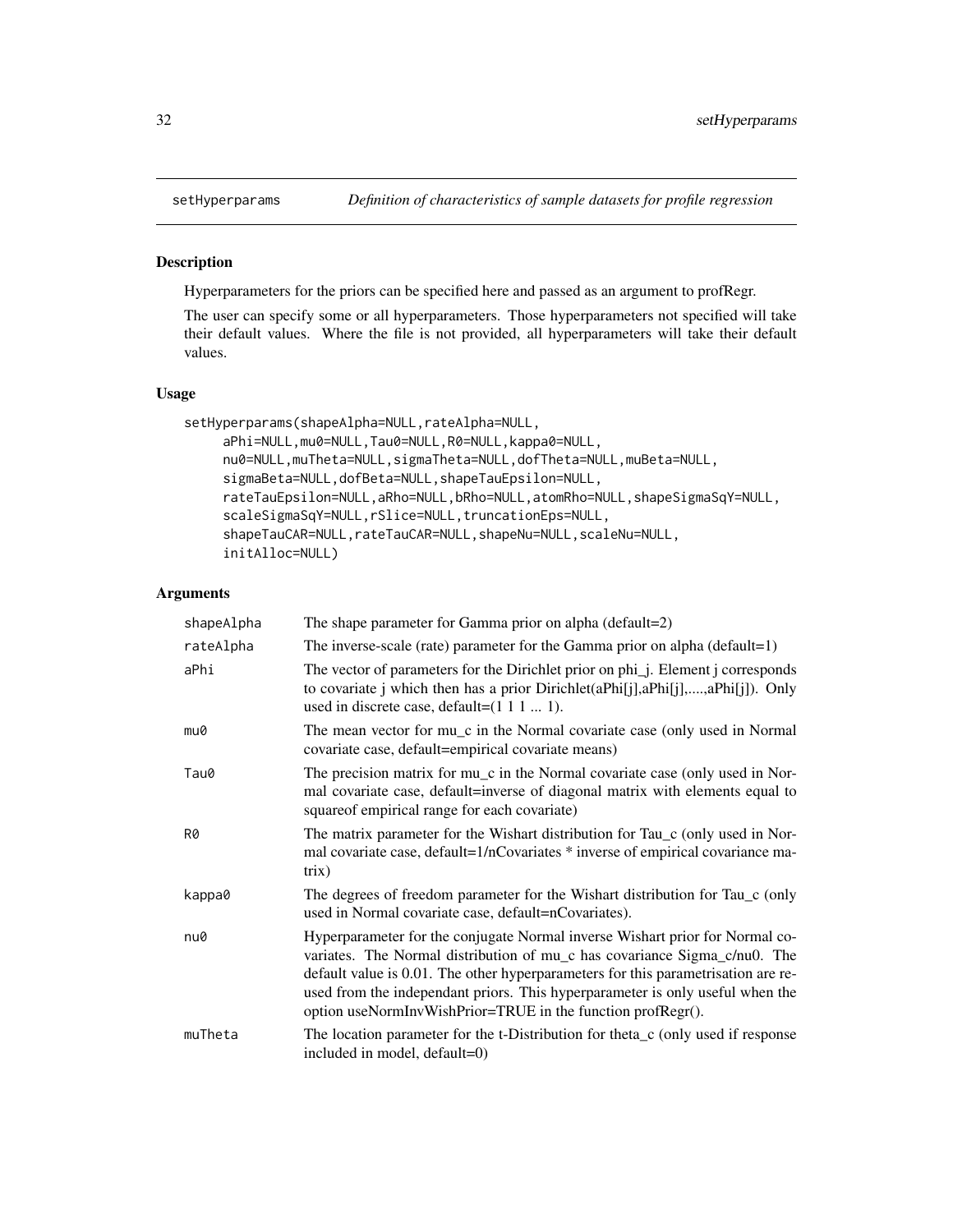| sigmaTheta      | The scale parameter for the t-Distribution for theta_c (only used if response<br>included in model, default=2.5)                                                                                                                                                                                                                  |
|-----------------|-----------------------------------------------------------------------------------------------------------------------------------------------------------------------------------------------------------------------------------------------------------------------------------------------------------------------------------|
| dofTheta        | The degrees of freedom parameter for the t-Distribution for theta_c (only used<br>if response included in model, default=7)                                                                                                                                                                                                       |
| muBeta          | The location parameter for the t-Distribution for beta (only used when fixed<br>effects present, default=0)                                                                                                                                                                                                                       |
| sigmaBeta       | The scale parameter for the t-Distribution for beta (only used when fixed effects<br>present, default=2.5)                                                                                                                                                                                                                        |
| dofBeta         | The dof parameter for the t-Distribution for beta (only used when fixed effects<br>present, default=7)                                                                                                                                                                                                                            |
| shapeTauEpsilon |                                                                                                                                                                                                                                                                                                                                   |
|                 | Shape parameter for gamma distribution for prior for precision tau of extra vari-<br>ation errors epsilon (only used if extra variation is used i.e. extraYVar argument<br>is included, default=5.0)                                                                                                                              |
|                 | rateTauEpsilon Inverse-scale (rate) parameter for gamma distribution for prior for precision tau<br>of extra variation errors epsilon (only used if extra variation is used i.e. extraY-<br>Var argument is used, default= $0.5$ )                                                                                                |
| aRho            | Parameter for beta distribution for prior on rho in variable selection (default=0.5)                                                                                                                                                                                                                                              |
| bRho            | Parameter for beta distribution for prior on rho in variable selection (default=0.5)                                                                                                                                                                                                                                              |
| atomRho         | Parameter for the probability for the atom at zero, i.e. the 0.5 probability in<br>$w_j$ distributed Bernoulli(0.5) in the formulation of the sparsity inducing prior<br>(default=0.5). This parameter must be in the interval $(0,1]$ , where atomRho=1<br>corresponds to the case where the prior for rho is a Beta(aRho,bRho). |
| shapeSigmaSqY   | Shape parameter of inverse-gamma prior for sigma_Y^2 (only used in the Nor-<br>mal response model, default $=2.5$ )                                                                                                                                                                                                               |
| scaleSigmaSqY   | Scale parameter of inverse-gamma prior for sigma_Y^2 (only used in the Nor-<br>mal response model, default $=2.5$ )                                                                                                                                                                                                               |
| rSlice          | Slice parameter for independent slice sampler such that $xi_c = (1-rSlice)^*rSlice^c c$<br>for $c=0,1,2,$ (only used for slice independent sampler i.e. sampler=SliceIndependent,<br>default 0.75).                                                                                                                               |
| truncationEps   | Parameter for determining the truncation level of the finite Dirichlet process<br>(only used for truncated sampler i.e. sampler=Truncated                                                                                                                                                                                         |
| shapeTauCAR     | Shape parameter for gamma distribution for precision TauCAR of spatial CAR<br>term (only used if a spatial term is included i.e. includeCAR argument is TRUE,<br>$default=0.001)$                                                                                                                                                 |
| rateTauCAR      | Inverse-scale (rate) parameter for gamma distribution for precision TauCAR of<br>spatial CAR term (only used if a spatial term is included i.e. includeCAR argu-<br>ment is TRUE, default=0.001)                                                                                                                                  |
| shapeNu         | Shape parameter of Gamma prior for the shape parameter of the Weibull for<br>survival response (only used in the Survival response model, $default = 2.5$ )                                                                                                                                                                       |
| scaleNu         | Scale parameter of Gamma prior for the shape parameter of the Weibull for<br>survival response (only used in the Survival response model, $default = 1$ )                                                                                                                                                                         |
|                 |                                                                                                                                                                                                                                                                                                                                   |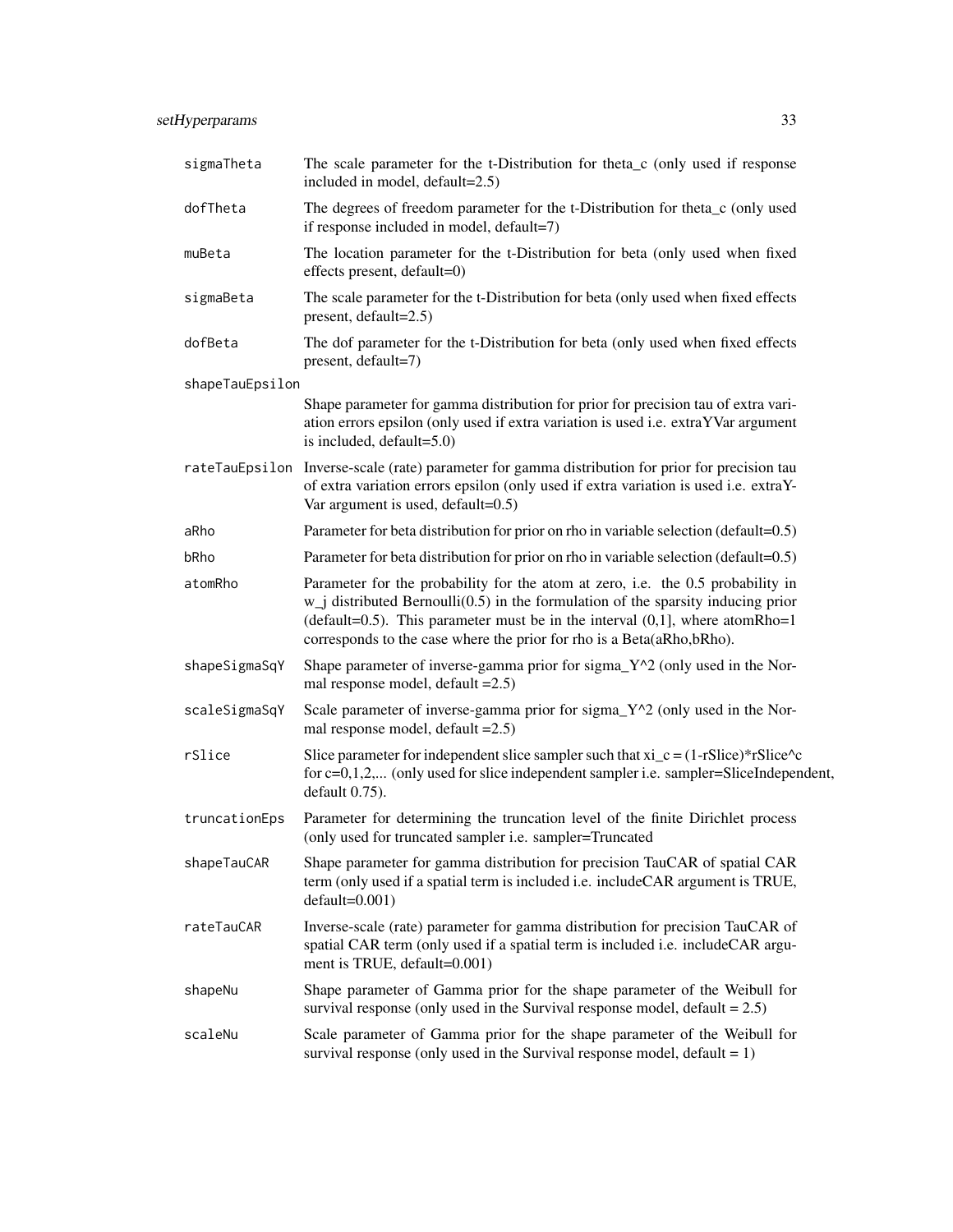<span id="page-33-0"></span>

| initAlloc | Vector of the initial allocation of the individuals to clusters. This is NULL by      |
|-----------|---------------------------------------------------------------------------------------|
|           | default, which implies a random start. Useful for starting the MCMC from a            |
|           | specific partition. Note that if this overwrites the option nClusInit in the function |
|           | profRegr: nClusInit is set equal to the maximum value in initAlloc.                   |

#### Value

The output of this function is a list with the components defined as above.

#### Authors

David Hastie, Department of Epidemiology and Biostatistics, Imperial College London, UK

Silvia Liverani, Department of Epidemiology and Biostatistics, Imperial College London and MRC Biostatistics Unit, Cambridge, UK

Maintainer: Silvia Liverani <liveranis@gmail.com>

#### References

Silvia Liverani, David I. Hastie, Lamiae Azizi, Michail Papathomas, Sylvia Richardson (2015). PReMiuM: An R Package for Profile Regression Mixture Models Using Dirichlet Processes. Journal of Statistical Software, 64(7), 1-30. URL http://www.jstatsoft.org/v64/i07/.

### Examples

hyp <- setHyperparams(shapeAlpha=3,rateAlpha=2,mu0=c(30,13),R0=3.2\*diag(2))

```
inputs <- generateSampleDataFile(clusSummaryPoissonNormal())
runInfoObj<-profRegr(yModel=inputs$yModel,
   xModel=inputs$xModel, nSweeps=2, nClusInit=15,
   nBurn=2, data=inputs$inputData, output="output",
   covNames = inputs$covNames, outcomeT = inputs$outcomeT,
   fixedEffectsNames = inputs$fixedEffectNames,
   hyper=hyp)
```
summariseVarSelectRho *summariseVarSelectRho*

#### Description

This function summarises the posterior distribution of rho, a parameter for variable selection only.

#### Usage

summariseVarSelectRho(runInfoObj)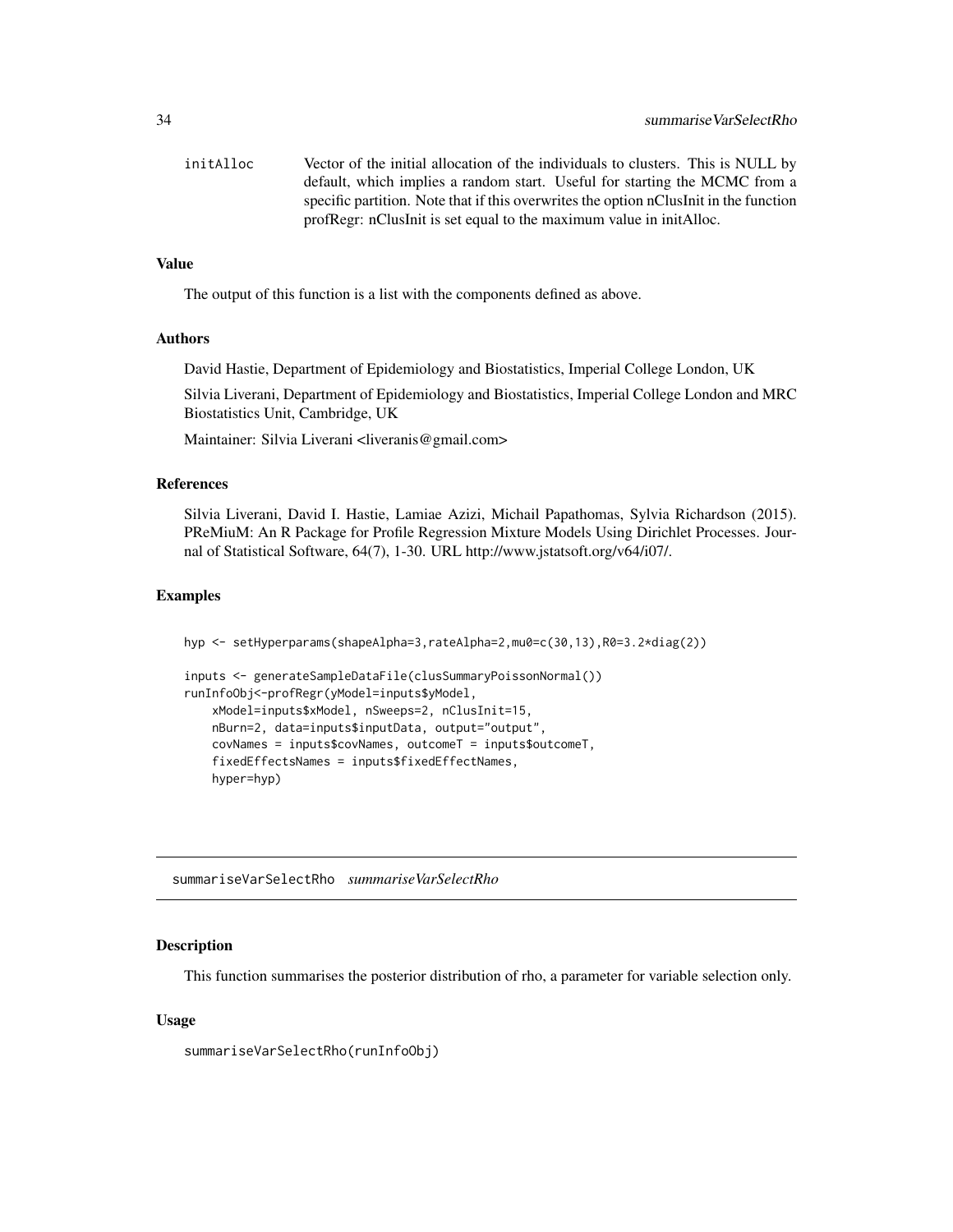#### Arguments

runInfoObj Object of type runInfoObj

#### Value

A list with the following elements.

| rho         | A matrix that has as many columns as the number of covariates and as many<br>rows as the number of sweeps. This matrix records the samples from the poste-<br>rior distribution of rho for each covariate at each sweep. |
|-------------|--------------------------------------------------------------------------------------------------------------------------------------------------------------------------------------------------------------------------|
| rhoMean     | Vector with the column means of the matrix rho above. Each value corresponds<br>to the posterior mean of rho for each covariate.                                                                                         |
| rhoMedian   | Vector with the column medians of the matrix rho above. Each value corre-<br>sponds to the posterior median of rho for each covariate.                                                                                   |
| rhol owerCT | Vector with the column lower confidence intervals of the matrix rho above. Each<br>value corresponds to the lower confidence interval of the posterior distribution<br>of rho for each covariate.                        |
| rhoUpperCI  | Vector with the column upper confidence intervals of the matrix rho above. Each<br>value corresponds to the upper confidence interval of the posterior distribution<br>of rho for each covariate.                        |

#### Authors

David Hastie, Department of Epidemiology and Biostatistics, Imperial College London, UK

Silvia Liverani, Department of Epidemiology and Biostatistics, Imperial College London and MRC Biostatistics Unit, Cambridge, UK

Maintainer: Silvia Liverani <liveranis@gmail.com>

#### References

Silvia Liverani, David I. Hastie, Lamiae Azizi, Michail Papathomas, Sylvia Richardson (2015). PReMiuM: An R Package for Profile Regression Mixture Models Using Dirichlet Processes. Journal of Statistical Software, 64(7), 1-30. URL http://www.jstatsoft.org/v64/i07/.

# Examples

inputs <- generateSampleDataFile(clusSummaryVarSelectBernoulliDiscrete())

```
runInfoObj<-profRegr(yModel=inputs$yModel,
   xModel=inputs$xModel, nSweeps=10, nClusInit=15,
   nBurn=20, data=inputs$inputData, output="output",
   covNames = inputs$covNames, varSelect="Continuous")
```

```
rho<-summariseVarSelectRho(runInfoObj)
```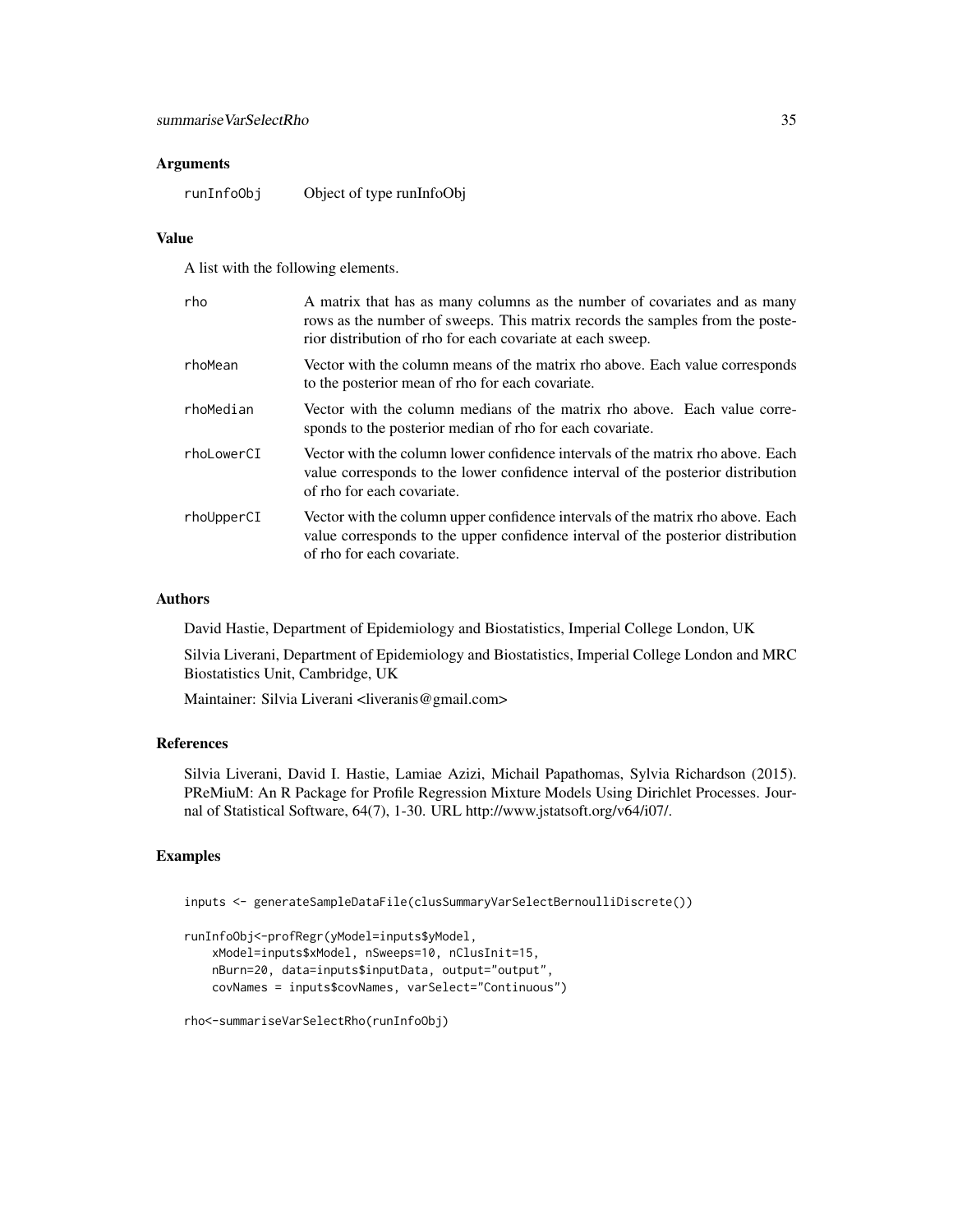<span id="page-35-0"></span>

### Description

Function to convert a vector to an upper triangular matrix. The vector does not include the diagonal values, which are then set equal to 1 in the matrix. The matrix is filled by row.

#### Usage

 $vec2mat(data = NA, nrow = 1)$ 

# Arguments

| data | The vector to be converted, excluding the diagonal which is set equal to 1. |
|------|-----------------------------------------------------------------------------|
| nrow | The number of rows (and columns) of the resulting matrix.                   |

# Value

The symmetric matrix. The matrix is filled by column.

# Authors

Silvia Liverani, Department of Epidemiology and Biostatistics, Imperial College London and MRC Biostatistics Unit, Cambridge, UK

Maintainer: Silvia Liverani <liveranis@gmail.com>

# References

Silvia Liverani, David I. Hastie, Lamiae Azizi, Michail Papathomas, Sylvia Richardson (2015). PReMiuM: An R Package for Profile Regression Mixture Models Using Dirichlet Processes. Journal of Statistical Software, 64(7), 1-30. URL http://www.jstatsoft.org/v64/i07/.

# Examples

```
vec2mat(data=c(1,2,3),nrow=3)
```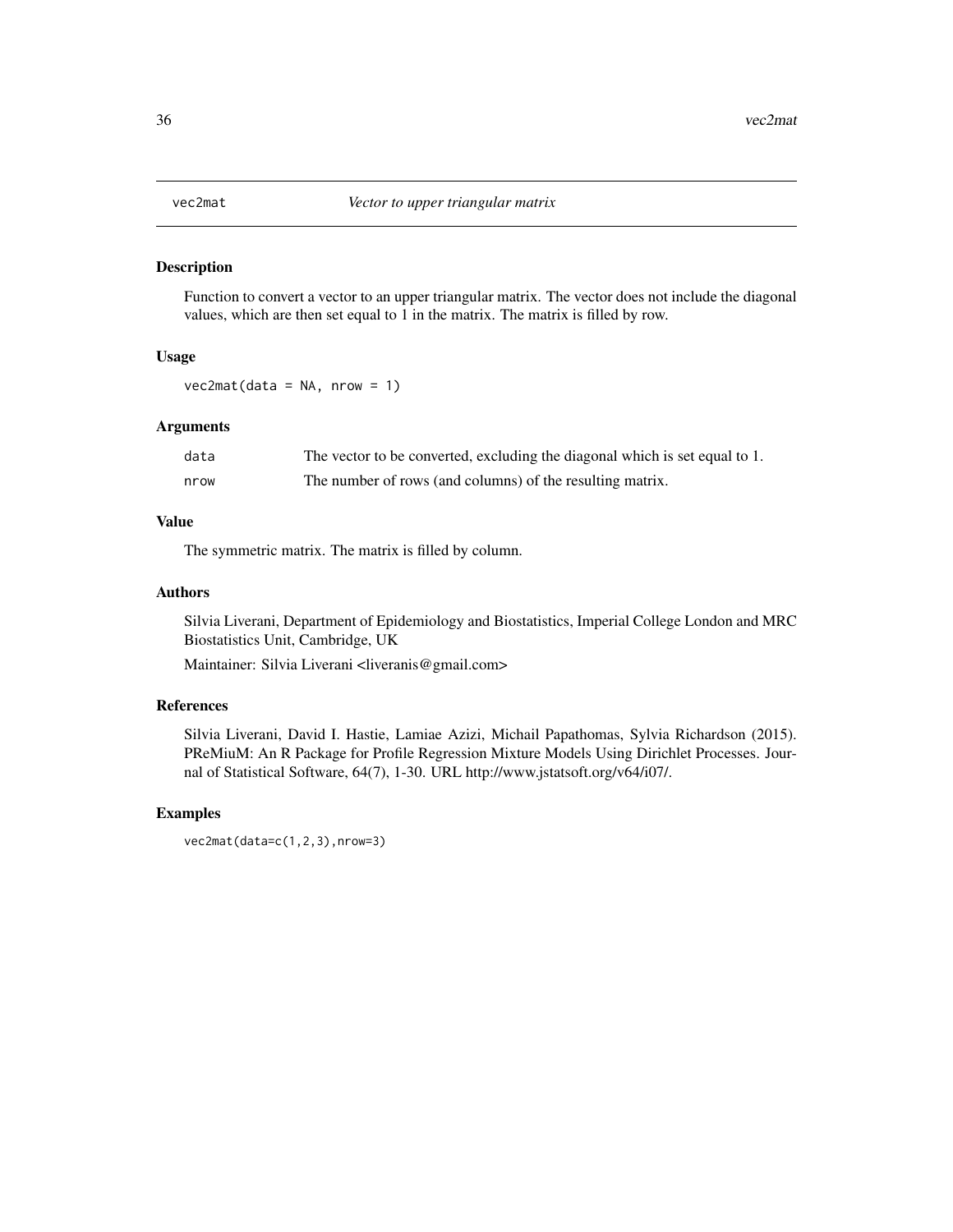# <span id="page-36-0"></span>**Index**

∗Topic hyperparameters setHyperparams, [32](#page-31-0) ∗Topic margModelPosterior margModelPosterior, [21](#page-20-0) ∗Topic plots plotRiskProfile, [23](#page-22-0) ∗Topic postprocessing calcAvgRiskAndProfile, [5](#page-4-0) calcDissimilarityMatrix, [7](#page-6-0) calcOptimalClustering, [8](#page-7-0) plotRiskProfile, [23](#page-22-0) ∗Topic predictions, plots plotPredictions, [22](#page-21-0) ∗Topic predictions calcPredictions, [9](#page-8-0) ∗Topic profileRegression profRegr, [25](#page-24-0) ∗Topic simulation clusSummaryBernoulliDiscrete, [13](#page-12-0) generateSampleDataFile, [16](#page-15-0) ∗Topic variableSelection summariseVarSelectRho, [34](#page-33-0) calcAvgRiskAndProfile, [5](#page-4-0) calcDissimilarityMatrix, [7](#page-6-0) calcOptimalClustering, [8](#page-7-0) calcPredictions, [9](#page-8-0) clusSummaryBernoulliDiscrete, [13](#page-12-0) clusSummaryBernoulliDiscreteSmall *(*clusSummaryBernoulliDiscrete*)*, [13](#page-12-0) clusSummaryBernoulliMixed *(*clusSummaryBernoulliDiscrete*)*, [13](#page-12-0) clusSummaryBernoulliNormal *(*clusSummaryBernoulliDiscrete*)*, [13](#page-12-0) clusSummaryBinomialNormal *(*clusSummaryBernoulliDiscrete*)*, [13](#page-12-0)

clusSummaryCategoricalDiscrete *(*clusSummaryBernoulliDiscrete*)*, [13](#page-12-0) clusSummaryNormalDiscrete *(*clusSummaryBernoulliDiscrete*)*, [13](#page-12-0) clusSummaryNormalNormal *(*clusSummaryBernoulliDiscrete*)*, [13](#page-12-0) clusSummaryNormalNormalSpatial *(*clusSummaryBernoulliDiscrete*)*, [13](#page-12-0) clusSummaryPoissonDiscrete *(*clusSummaryBernoulliDiscrete*)*, [13](#page-12-0) clusSummaryPoissonNormal *(*clusSummaryBernoulliDiscrete*)*, [13](#page-12-0) clusSummaryPoissonNormalSpatial *(*clusSummaryBernoulliDiscrete*)*, [13](#page-12-0) clusSummaryVarSelectBernoulliDiscrete *(*clusSummaryBernoulliDiscrete*)*, [13](#page-12-0) clusSummaryWeibullDiscrete *(*clusSummaryBernoulliDiscrete*)*, [13](#page-12-0) computeRatioOfVariance, [15](#page-14-0) generateSampleDataFile, [16](#page-15-0) globalParsTrace, [17](#page-16-0) heatDissMat, [18](#page-17-0) is.wholenumber, [19](#page-18-0) mapforGeneratedData, [20](#page-19-0) margModelPosterior, [21](#page-20-0)

plotPredictions, [22](#page-21-0) plotRiskProfile, [23](#page-22-0)